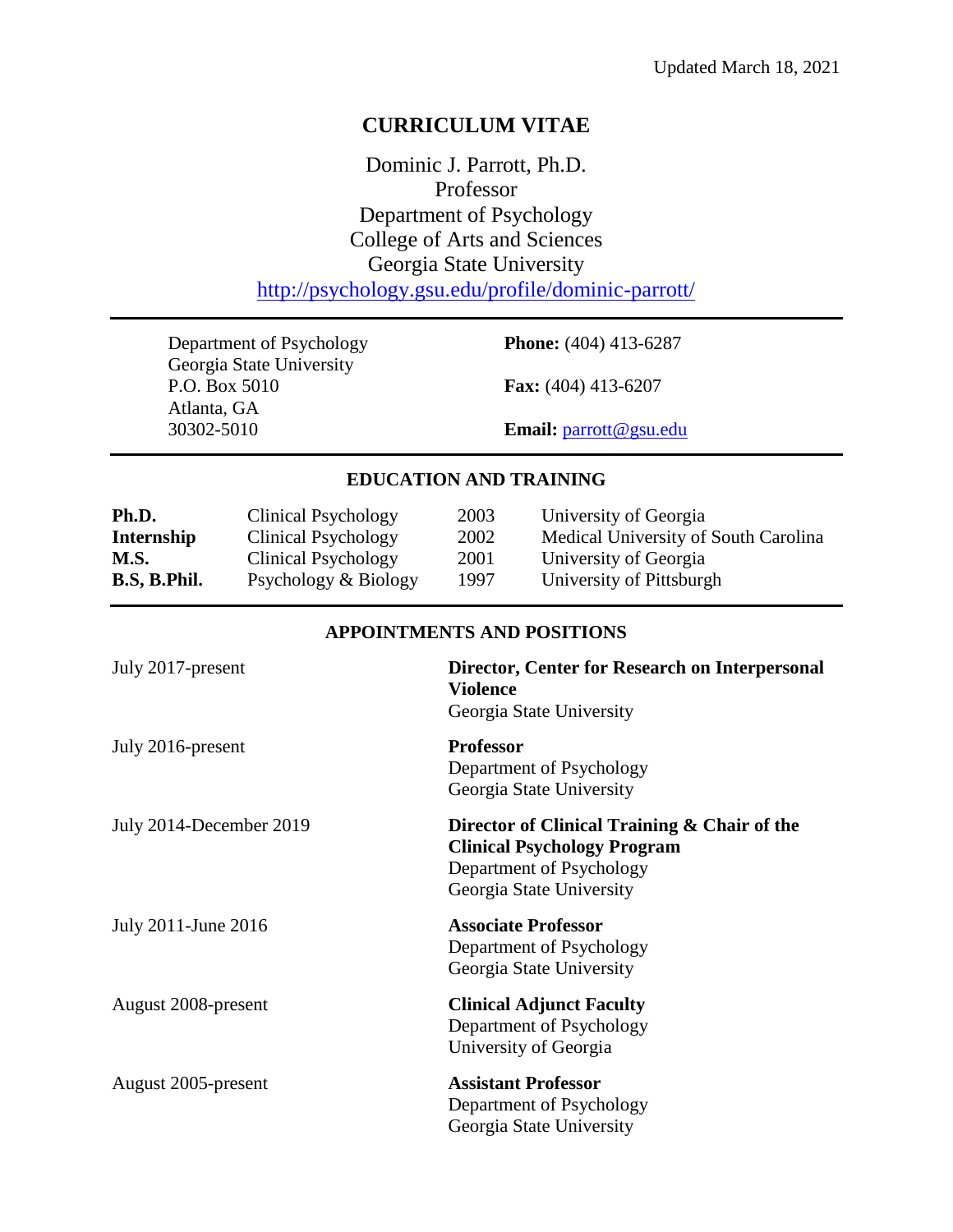August 2003- August 2005 **NIDA Postdoctoral Fellow** University of Kentucky, Department of Psychology Supervisor: Peter Giancola, Ph.D.

### **AWARDS & HONORS**

2008 **Young Investigator Award**, Presented by the International Society for Research on Aggression 2007 **Outstanding Junior Faculty Award in the College of Arts and Sciences** (Nominee), Georgia State University 2003 **Zimmer Research Award**, Presented by the Clinical Psychology Program at the University of Georgia 2003 **Henry E. Adams Memorial Research Fund**, Presented by the Clinical Psychology Program at the University of Georgia 2002 **Excellence in Research by Graduate Students Award**, Presented by the University of Georgia 2000 **Elsie Ramos Memorial Student Research Award**, Presented by the Association for Advancement of Behavior Therapy

#### **PUBLICATIONS**

*Note: Names with asterisks (\*\*) beside them denote mentored graduate students. Names with one dagger († ) beside them denote mentored undergraduate/post-baccalaureate students.*

#### **Articles in print or in press (117 Total):**

Eckhardt, C.E., **Parrott, D.J.**, Swartout, K.M, Leone, R.M., Purvis, D.M., Massa, A.A., Spurnger, J.G. (In press). Cognitive and affective mediators of alcohol-facilitated intimate partner aggression. *Clinical Psychological Science*.

Wolford-Clevenger, C., Bradizza, C., **Parrott, D.J.,** Cropsey, K. L., & Stuart, G. L. (In press). The conditional association of problematic drinking with suicidal ideation by alcohol expectancies. *Addictive Behaviors*.

115. \*\* Leone, R.M., *†* Oyler, K., & **Parrott, D.J.** (In press). Empathy is not enough: The inhibiting effects of rape myth acceptance on the relation between empathy and bystander intervention. *Journal of Interpersonal Violence*.

Eckhardt, C.I., **Parrott, D.J.,** & Massa, A. (In press). Intimate partner violence and substance abuse. In R. Geffner, J.W. White, L.K. Hamberger, A. Rosenbaum, V. Vaughn-Eden, & V.I. Vieth (Eds.), *Handbook of interpersonal violence across the lifespan: A project of the National Partnership to End Interpersonal Violence Across the Lifespan (NPEIV)*. New York: Springer Nature.

Berke, D., \*\* Leone, R.M., Hyatt, C., Zeichner, A., & **Parrott, D.J.** (In press). Correlates of men's bystander intervention to prevent sexual and relationship violence: The role of masculine discrepancy stress. *Journal of Interpersonal Violence.*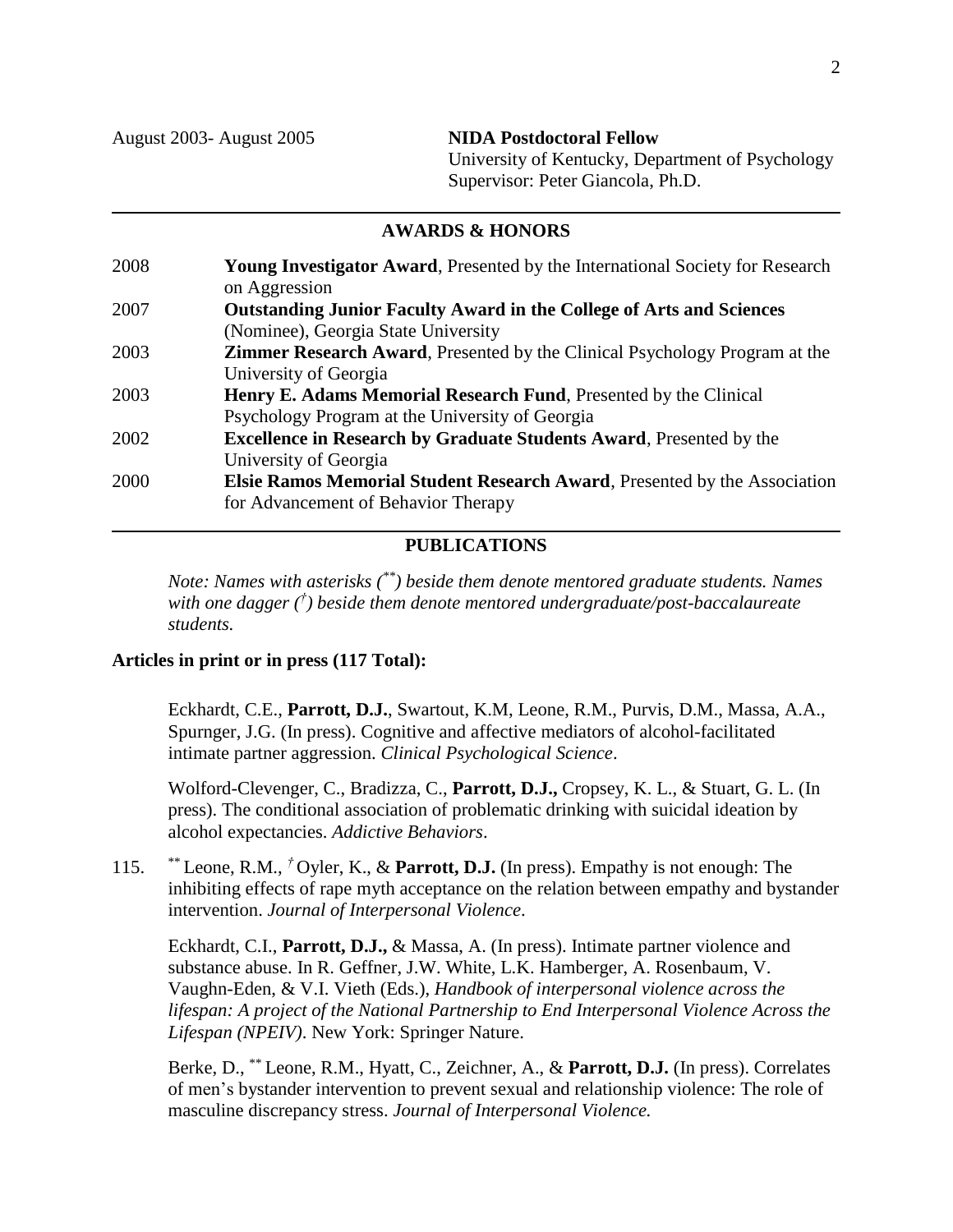\*\* Leone, R.M., & **Parrott, D.J.** (In press). Male role norms, heavy drinking, and bystander behavior for sexual aggression. *Journal of Interpersonal Violence*.

*\*\** Halmos, M.B., Leone, R.M., **Parrott, D.J.,** Eckhardt, C.I. (In press). Relationship dissatisfaction, emotion regulation, and physical intimate partner aggression in heavydrinking, conflict-prone couples: A dyadic analysis. *Journal of Interpersonal Violence*.

110. Grom, J.L., Maloney, M.A., **Parrott, D.J.**, & Eckhardt, C.E. (2021). Alcohol, trait anger, and psychological flexibility: A laboratory investigation of intimate partner violence perpetration. *Journal of Contextual Behavioral Science, 19,* 100-107*.*

McKool, M., Stephenson, R., Winskell, K., Tharp, A.T., & **Parrott, D.J.** (2021). Peer influence on IPV by young adult males: Investigating the case for a social norms approach. *Journal of Interpersonal Violence, 36,* 83-102.

\*\* Grom, J.L, Crane, C.A., Leone, R.M., **Parrott, D.J.,** Eckhardt, C.I. (2021). Sexual aggression perpetration within intimate relationships: An  $I<sup>3</sup>$  Model analysis of the effects of sexual aggression victimization and psychological flexibility. *Sexual Abuse: A Journal of Research and Treatment, 33*, 114-132.

Leone, R.M., Schipani-McLaughlin, A.M., Haikalis, M., & **Parrott, D. J.** (2020). The "White Knight" effect: Benevolent sexism accounts for bystander intervention in party situations among high status men. *Psychology of Men & Masculinities, 21,* 704-709*.* 

Bresin, K., **Parrott, D.J.**, *\*\** Subramani, O.S., & Eckhardt, C.E. (2020). Alcohol-related relationship dissatisfaction: A putative mechanism for intimate partner aggression. *Psychology of Addictive Behaviors, 34,* 793-803.

105. *\*\** Halmos, M.B., **Parrott, D.J.,** Henrich, C.C., Eckhardt, C.I. (2020). The structure of aggression in conflict-prone couples: Validation of a measure of the forms and functions of intimate partner aggression (FFIPA). *Psychological Assessment, 32*, 461-472.

Bosson, J.K., Kuchynka, S.L., **Parrott, D.J.,** Swan, S.C., & Schramm, A.T. (2020). Injunctive norms, sexism, and misogyny network activation among men. *Psychology of Men and Masculinities, 21*, 124-138.

**Parrott, D.J.,** Swartout, K.M., Tharp, A.T., *†* Purvis, D.M., & Topalli, V. (2020). Speak up!: Prosocial intervention verbalizations predict successful bystander intervention for a laboratory analogue of sexual aggression. *Sexual Abuse: A Journal of Research and Treatment, 32*, 220-243.

Berke, D., \*\* Leone, R.M., **Parrott, D.J.,** & Gallagher, K.E. (2020). Drink, don't think: The role of masculinity and thought suppression in men's alcohol-related aggression. *Psychology of Men and Masculinities, 21*, 36-45.

Donati, M. R., Masuda, A., Schaefer, L. W., Cohen, L. L., Tone, E. B., & **Parrott, D. J.** (2019). Laboratory analogue investigation of defusion and reappraisal strategies in the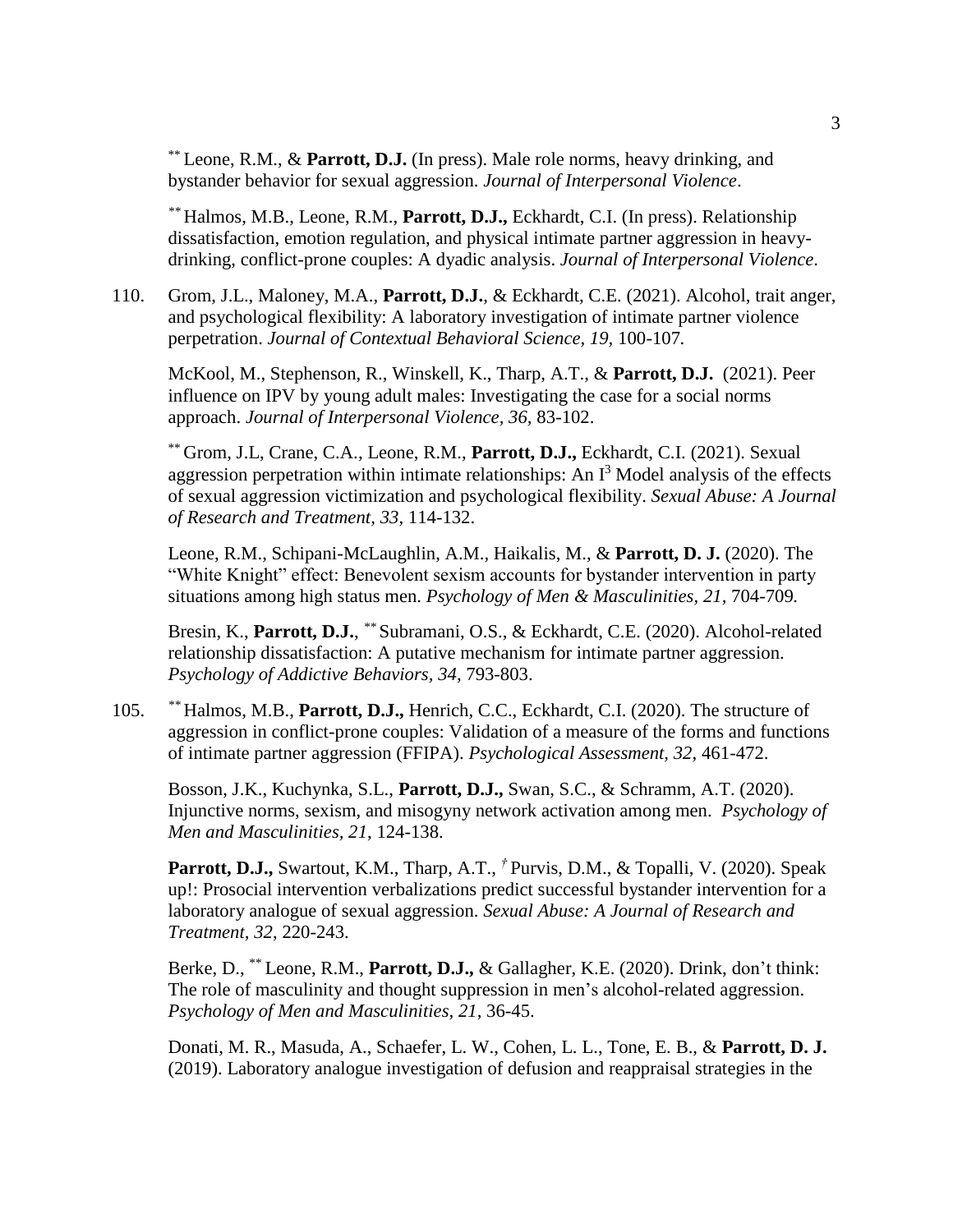context of symbolically generalized avoidance. *Journal of the Experimental Analysis of Behavior, 112*, 225-241.

100. Massa, A.A., Eckhardt, C.I., Sprunger, J.G., **Parrott, D.J.,** & *\*\** Subramani, O.S. (2019). Trauma cognitions and partner aggression: Anger, hostility, and rumination as intervening mechanisms. *Psychology of Violence, 9*, 392-399.

Shorey, R. C., Stuart, G. L., Brem, M. J., & **Parrott, D. J.** (2019). Advancing an integrated theory of alcohol-related intimate partner violence perpetration in sexual minorities. *Journal of Family Violence, 34*, 357-364.

Eckhardt, C.I., **Parrott, D.J.,** & Crane, C.A. (2019). Alcohol, conflict, and aggression in intimate relationships: A dyadic approach. *Journal of Social and Personal Relationships, 36,* 1459-1475.

Massa, A.A., \*\* Subramani, O.S., Eckhardt, C.I., & **Parrott, D.J.** (2019). Problematic alcohol use and acute intoxication predict anger-related attentional biases: A test of Alcohol Myopia Theory. *Psychology of Addictive Behaviors, 33,* 139-143.

\*\*Subramani, O.S., **Parrott, D.J.,** Latzman, R.D., & Washburn, D.A. (2019). Breaking the link: Distraction from emotional cues reduces the association between trait disinhibition and reactive physical aggression. *Aggressive Behavior, 45,* 151-160.

95. *\*\** Leone, R.M., **& Parrott, D.J.** (2019). Acute alcohol intoxication inhibits bystander intervention behavior for sexual aggression among men with high intent to help. *Alcoholism: Clinical and Experimental Research, 43,* 170-179.

Brennan, C.L., Swartout, K.J., Goodnight, B.L., Cook, S.L., **Parrott, D.J.,** Thompson, M.P., Schry, A.R., Barron, S.R.B., Carvalho, J., & Leone, R.M. (2019). Evidence for multiple classes of sexually-violent college men. *Psychology of Violence, 9,* 48-55.

\*\*Leone, R.M., & **Parrott, D.J.** (2019). Misogyntisc peers, masculinity, and bystander intervention for sexual aggression: Is it really just "locker-room talk?" *Aggressive Behavior, 45,* 42-51.

Haikalis, M., *\*\** Leone, R.M., **Parrott, D.J.,** & DiLillo, D.J. (2018). Sexual assault survivor reports of missed bystander opportunities: The role of alcohol, sexual objectification, and relational factors. *Violence Against Women, 24,* 1232-1254.

Franz, M.R., Haikalis, M., Riemer, A.R., **Parrott, D.J.,** Gervais, S.J., & DiLillo, D.J. (2018). Further validation of a laboratory analog sexual aggression task: Associations with novel risk factors for sexual violence. *Violence and Victims, 33,* 486-503.

90. *\*\** Leone, R.M., Haikalis, M., **Parrott, D.J.,** & DiLillo, D.J. (2018). Bystander intervention to prevent sexual violence: The overlooked role of bystander alcohol intoxication. *Psychology of Violence, 8*, 639-647.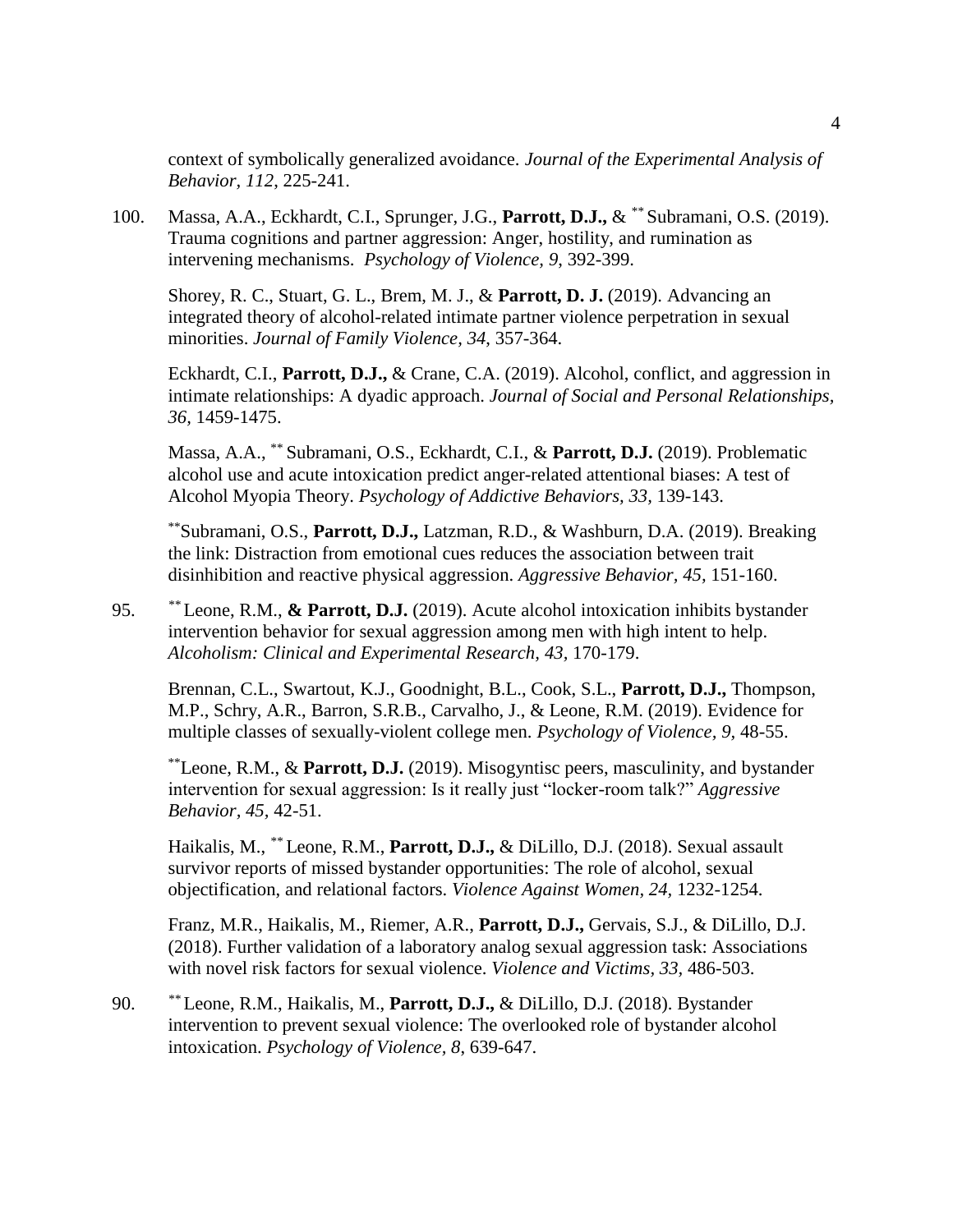Brennan, C.L., Swartout, K.J., Cook, S.L., & **Parrott, D.J.** (2018). A qualitative analysis of offenders' emotional responses to perpetrating sexual assault. *Sexual Abuse: A Journal of Research and Treatment, 30,* 393-412.

**Parrott, D.J.,** & Eckhardt, C.I. (2018). Effects of alcohol on human aggression. *Current Opinion in Psychology, 19*, 1-5.

\*\* Leone, R.M., & **Parrott, D.J.** (2018). Hegemonic masculinity and aggression. In J.L. Ireland, P. Birch, and C.A. Ireland (Eds.), *The Routledge international handbook on human aggression: Current issues and perspectives* (pp. 31-42). New York, NY: Routledge.

\*\* Leone, R.M., **Parrott, D.J.**, & Swartout, K.M. (2017). When is it "manly" to intervene?: Examining the effects of misogynistic peers on bystander behavior for sexual aggression. *Psychology of Violence, 7,* 286-295.

85. *\*\** Subramani, O.S., **Parrott, D.J.,** & Eckhardt, C.I. (2017). Problematic drinking mediates the association between urgency and intimate partner aggression under acute intoxication. *Alcoholism: Clinical and Experimental Research, 41*, 1602-1611.

**Parrott, D.J.,** Swartout, K.M., Eckhardt, C.I., & \*\* Subramani, O.S. (2017). Deconstructing the associations between executive functioning, problematic alcohol use, and intimate partner aggression: A dyadic analysis. *Drug and Alcohol Review, 36,* 88-96.

Eckhardt, C.I., & **Parrott, D.J.** (2017). Stress and intimate partner aggression. *Current Opinion in Psychology, 13*, 153-157.

**Parrott, D.J.,** & \*\* Leone, R.M. (2017). Bias-motivated aggression toward sexual minorities: The problem, the causes, and potential solutions. In E. Dunbar, A. Blanco, & D.A. Crèvecoeur-MacPhail (Eds.), *The psychology of hate crimes as domestic terrorism: U.S. and global issues* (pp. 227-261). Santa Barbara, CA: Praeger.

Parrott, D.J., & Eckhardt, C.I. (2017). Effects of alcohol and other drugs on human aggression. In B.J. Bushman (Ed.), *Aggression and Violence: A Social Psychological Perspective* (pp. 199-222). New York: Routledge.

80. Vincent, W., Peterson, J.P., **Parrott, D.J.** (2016). The association between AIDS-related stigma and aggression toward gay men and lesbians. *Aggressive Behavior, 42*, 542-554.

\*\* Gallagher, K.E., & **Parrott, D.J.** (2016). A self-awareness intervention for heavy drinking men's alcohol-related aggression toward women. *Journal of Consulting and Clinical Psychology, 84,* 813-823.

\*\* Leone, R.M., Crane, C.A., **Parrott, D.J.,** & Eckhardt, C.I. (2016). Problematic drinking, impulsivity, and physical IPV perpetration: A dyadic analysis. *Psychology of Addictive Behaviors, 30,* 356-366*.*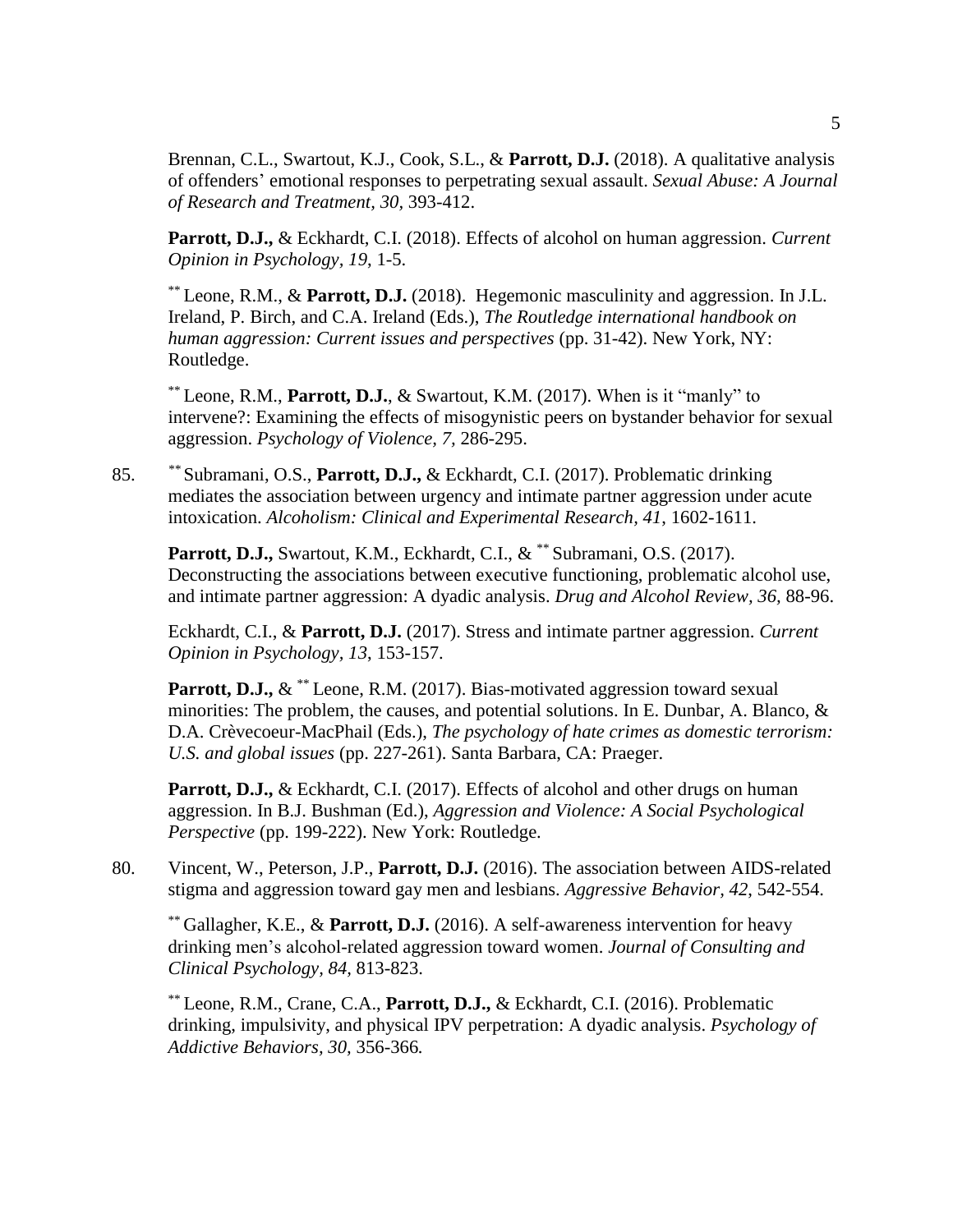*†* Purvis, D.M., \*\* Gallagher, K.E., & **Parrott, D.J.** (2016). Reducing alcohol-related aggression: Effects of a self-awareness manipulation and locus of control in heavy drinking males. *Addictive Behaviors, 58,* 31-34.

*†* Schmidt, M., \*\* Lisco, C.G., **Parrott, D.J.,** & Teten-Tharp, A. (2016). Moderating effect of negative peer group climate on the relation between men's locus of control and aggression towards intimate partners. *Journal of Interpersonal Violence, 31,* 755-773.

75. \*\* Leone, R.M., **Parrott, D.J.,** Swartout, K.M., & Tharp, A.T. (2016). Masculinity and bystander attitudes: The moderating effects of masculine gender role stress. *Psychology of Violence, 6,* 82-90.

Sprunger, J.G., Eckhardt, C.I., & **Parrott, D.J.** (2015). Anger, problematic alcohol use, and intimate partner violence victimization and perpetration. *Criminal Behaviour and Mental Health, 25,* 273-286.

Bosson, J.K., **Parrott, D.J.,** Swan, S.C., Kuchynka, S.L., Schramm, A.T. (2015). A dangerous boomerang: Injunctive norms, hostile sexist attitudes, and male-to-female sexual aggression. *Aggressive Behavior, 41,* 580-593.

\*\* Lisco, C.G., \*\* Leone, R.M., \*\* Gallagher, K.E., & **Parrott, D.J.** (2015). Demonstrating masculinity via intimate partner violence: The moderating effect of heavy drinking. *Sex Roles, 73,* 58-69.

Eckhardt, C.I., **Parrott, D.J.,** & Sprunger, J. (2015). Mechanisms of alcohol-facilitated intimate partner violence. *Violence Against Women, 21,* 939-957.

70. **Parrott, D.J.,** & \*\* Lisco, C.G. (2015). Effects of alcohol and sexual prejudice on aggression toward sexual minorities. *Psychology of Violence, 5,* 256-265.

Swartout, K.M, **Parrott, D.J.**, Cohn, A.M., Hagman, B.T., & \*\* Gallagher, K.E. (2015). Development of the abbreviated Masculine Gender Role Stress Scale. *Psychological Assessment, 27,* 489-500.

**Parrott, D.J.** (2015). Sexual stigma. In P. Whelehan & A. Bolin (Eds.), *The International Encyclopedia of Human Sexuality* (pp. 1115–1354). Malden, Oxford: Wiley.

Daboin, I., Peterson, J.L., & **Parrott, D.J.** (2015). Racial differences in sexual prejudice and its correlates in a community sample. *Cultural Diversity and Ethnic Minority Psychology, 21,* 258-267.

\*\* Leone, R.M., & **Parrott, D.J.** (2015). Dormant masculinity: Moderating effects of acute alcohol intoxication on the relation between male role norms and antigay aggression. *Psychology of Men and Masculinity, 16,* 183-194.

65. *†* Smith, R.M., **Parrott, D.J.,** Swartout, K.M., & Teten-Tharp, A. (2015). Deconstructing hegemonic masculinity: The roles of antifemininity, subordination to women, and sexual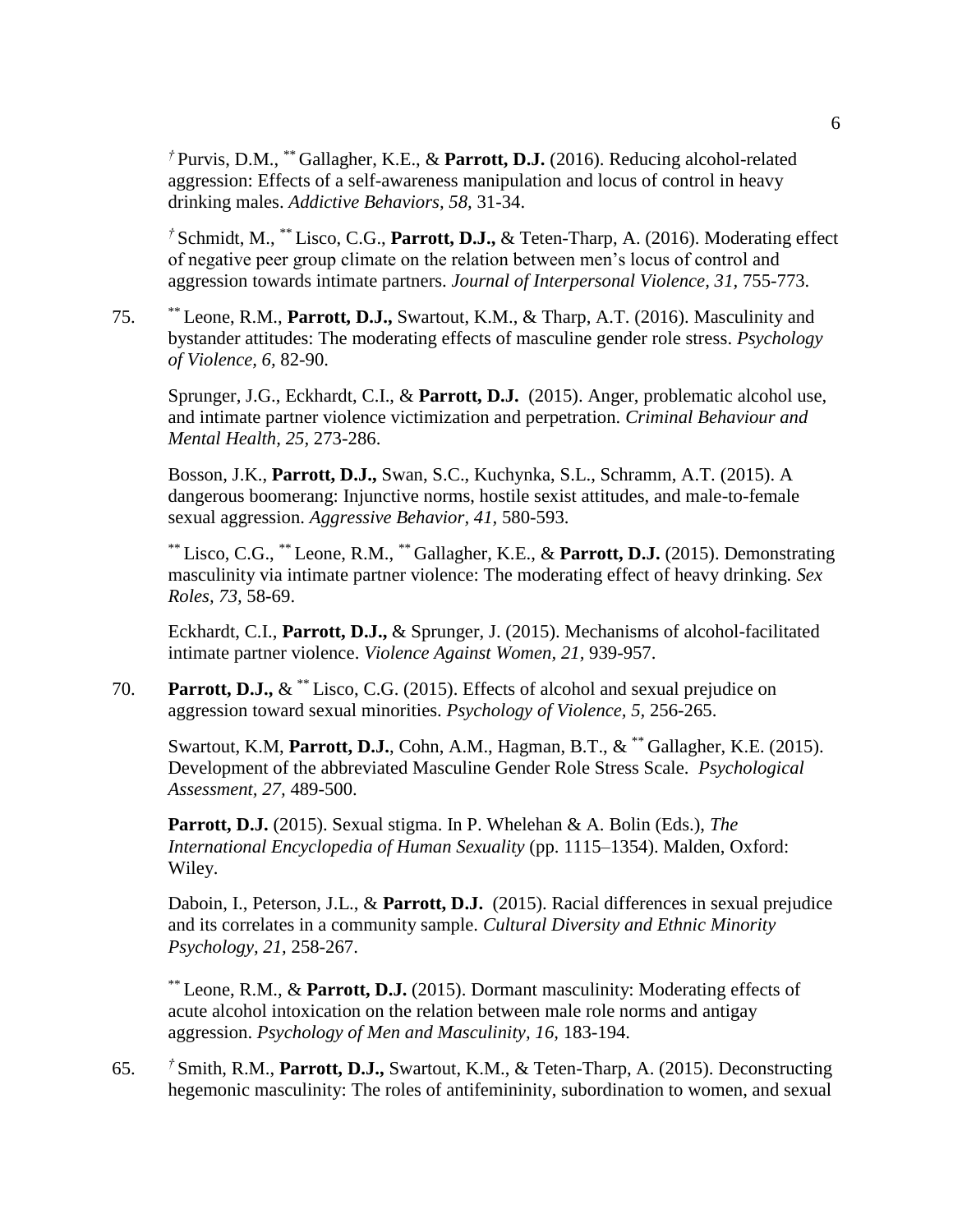dominance in men's perpetration of sexual aggression. *Psychology of Men and Masculinity, 16,* 160-169.

**Parrott, D.J.,** Miller, C.A., & Hudepohl, A.D. (2015). Immediate and short-term reactions to participation in laboratory aggression research. *Psychology of Violence, 5,* 209-216.

\*\* Vincent, W., **Parrott, D.J.,** & Peterson, J.L. (2014). Sexual prejudice. In M. Bloom and T. Gullotta (Eds), *Encyclopedia of Primary Prevention and Health Promotion (2nd Ed)* (pp. 431-443). New York: Springer.

Goodnight, B.L., Cook, S.L., **Parrott, D.J.,** & Peterson, J.L. (2014). Effects of masculinity, authoritarianism, and prejudice on antigay aggression: A path analysis of gender-role enforcement. *Psychology of Men and Masculinity, 15,* 437-444.

Cue-Davis, K., **Parrott, D.J.,** George, W.H., Teten-Tharp, A.L., Hall, G.C.N., & Stappenback, C. (2014). Studying sexual aggression: A review of the evolution and validity of laboratory paradigms. *Psychology of Violence, 4,* 462-476.

60. \*\* Gallagher, K.E., \*\* Lisco, C.G., **Parrott, D.J.**, & Giancola, P.R. (2014). Effects of thought suppression on provoked men's alcohol-related physical aggression in the laboratory. *Psychology of Violence, 4,* 78-89.

Tarantino, N., Kuperminc, G., **Parrott, D.J.,** & Latzman, R. (2013). Family support mediates the association between substance use severity and suicidal ideation in early adult emergency department patients. *International Journal of Mental Health and Addiction, 11,* 672-681.

Stewart, T.L., Amoss, R.T., Wiener, B.A., Elliot, L.A., **Parrott, D.J.,** Peacock, C.M., & Vanman, E.J. (2013). The psychophysiology of social action: Facial electromyographic responses to stigmatized groups predict anti-discrimination action. *Basic and Applied Social Psychology, 35,* 418-425.

Berke, D.S., Sloan, C.A., **Parrott, D.J.**, & Zeichner, A. (2012). Effects of female gender role and gender norm conformity on aggression in men: Does positive masculinity reduce the risk? *Psychology of Men and Masculinity, 13,* 367-378.

\*\* Lisco, C.G., **Parrott, D.J.**, & Teten-Tharp, A. (2012). The role of heavy episodic drinking and hostile sexism in men's sexual aggression toward female intimate partners. *Addictive Behaviors, 37,* 1264-1270.

55. **Parrott, D.J.,** Tharp, A.L., Swartout, K.M., \*\* Miller, C.A., Hall, G.C.N., & George. W.H. (2012). Validity for an integrated laboratory analogue of sexual aggression and bystander intervention. *Aggressive Behavior, 38,* 309-321.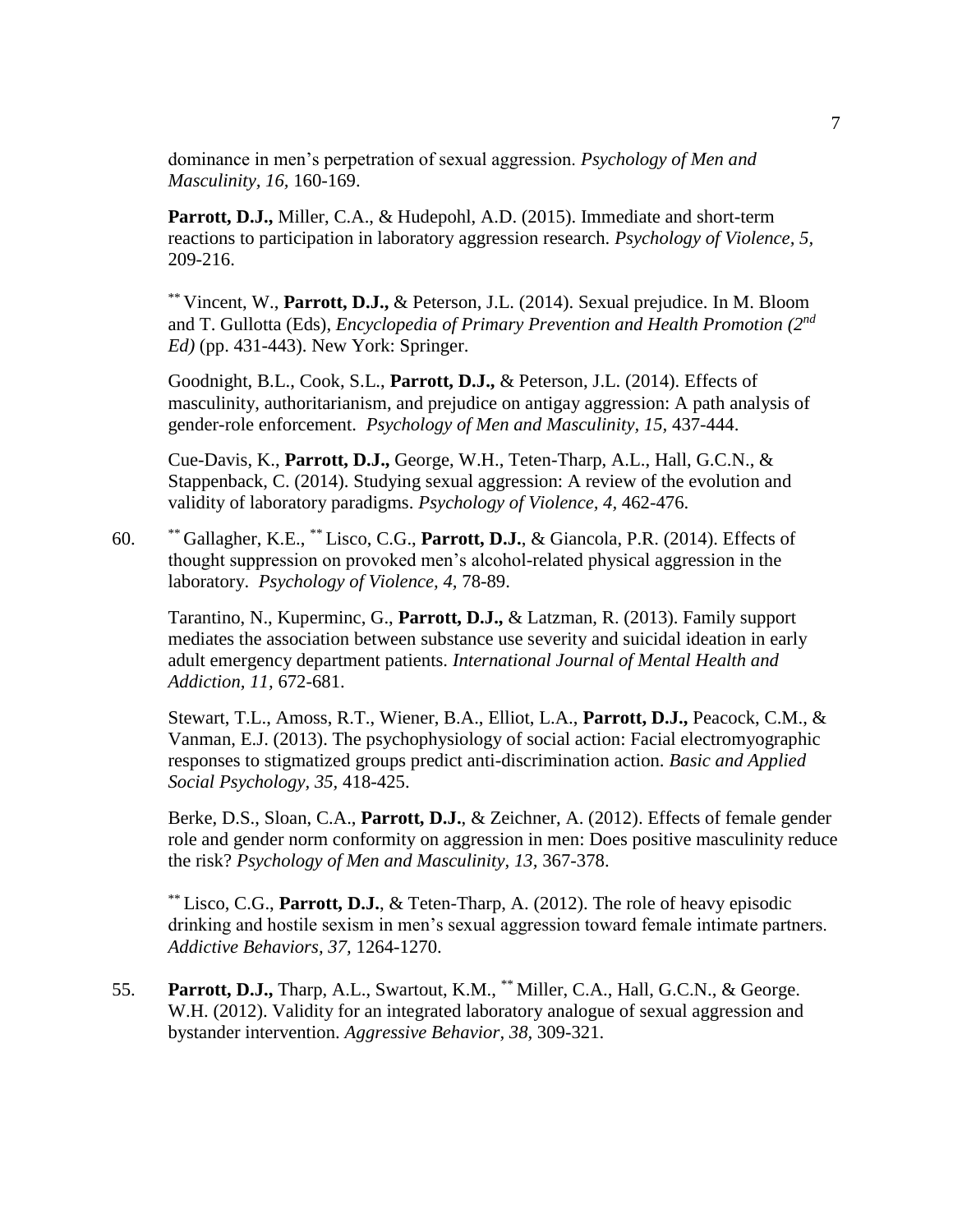**Parrott, D.J.,** \*\* Gallagher, K.E., & Zeichner, A. (2012). Liquid courage or liquid fear: Alcohol intoxication and anxiety facilitate physical aggression. *Substance Use and Misuse, 47,* 774-786.

Bushman, B.J., Giancola, P.R., **Parrott, D.J.,** & Roth, R.M. (2012). Failure to consider future consequences increases the effects of alcohol on aggression. *Journal of Experimental Social Psychology, 48,* 591-595.

Giancola, P.R., **Parrott, D.J.,** Silva, P.J., DeWall, C.N., Bègue, L., Subra, B., Duke, A.A., & Bushman, B.J. (2012). The disguise of sobriety: Unveiled by alcohol in persons with an aggressive personality. *Journal of Personality, 80,* 163-185.

\*\* Vincent, W., **Parrott, D.J.,** & Peterson, J.L. (2011). Effects of traditional gender role norms and religious fundamentalism on self-identified heterosexual men's attitudes, anger, and aggression toward gay men and lesbians. *Psychology of Men and Masculinity, 12,* 383-400.

50. \*\* Gallagher, K.E., & **Parrott, D.J.** (2011). Does distraction reduce the alcohol– aggression relation? A cognitive and behavioral test of the attention-allocation model. *Journal of Consulting and Clinical Psychology, 79,* 319-329.

\*\* Vincent, W., **Parrott, D.J.,** & Peterson, J.L. (2011). Combined effects of masculine gender role stress and sexual prejudice on anger and aggression toward gay men. *Journal of Applied Social Psychology, 41,* 1237-1257.

\*\* Gallagher, K.E., & **Parrott, D.J.** (2011). What accounts for men's hostile attitudes toward women?: The influence of hegemonic male role norms and masculine gender role stress. *Violence Against Women, 17,* 568-583.

Levinson, C.A., Giancola, P.R., & **Parrott, D.J.** (2011). Beliefs about aggression moderate alcohol's effects on aggression. *Experimental and Clinical Psychopharmacology, 19,* 64-74.

Parrott, D.J., Peterson, J.L., & Bakeman, R. (2011). Determinants of aggression toward sexual minorities in a community sample. *Psychology of Violence, 1,* 41-52.

45. **Parrott, D.J.**, \*\* Gallagher, K.E., \*\* Vincent, W., & Bakeman, R. (2010). The link between alcohol use and aggression toward sexual minorities: An event-based analysis. *Psychology of Addictive Behaviors, 24,* 516-521.

\*\* Gallagher, K.E., \*\* Hudepohl, A.D., & **Parrott, D.J.** (2010). The power of being present: The role of mindfulness on the relation between men's alcohol use and sexual aggression toward intimate partners. *Aggressive Behavior, 35,* 1-9.

\*\* Hudepohl, A.D., **Parrott, D.J.**, & Zeichner, A. (2010). Heterosexual men's anger in response to male homosexuality: Effects of erotic and non-erotic depictions of male-male intimacy and sexual prejudice. *Journal of Homosexuality, 57,* 1021-1037.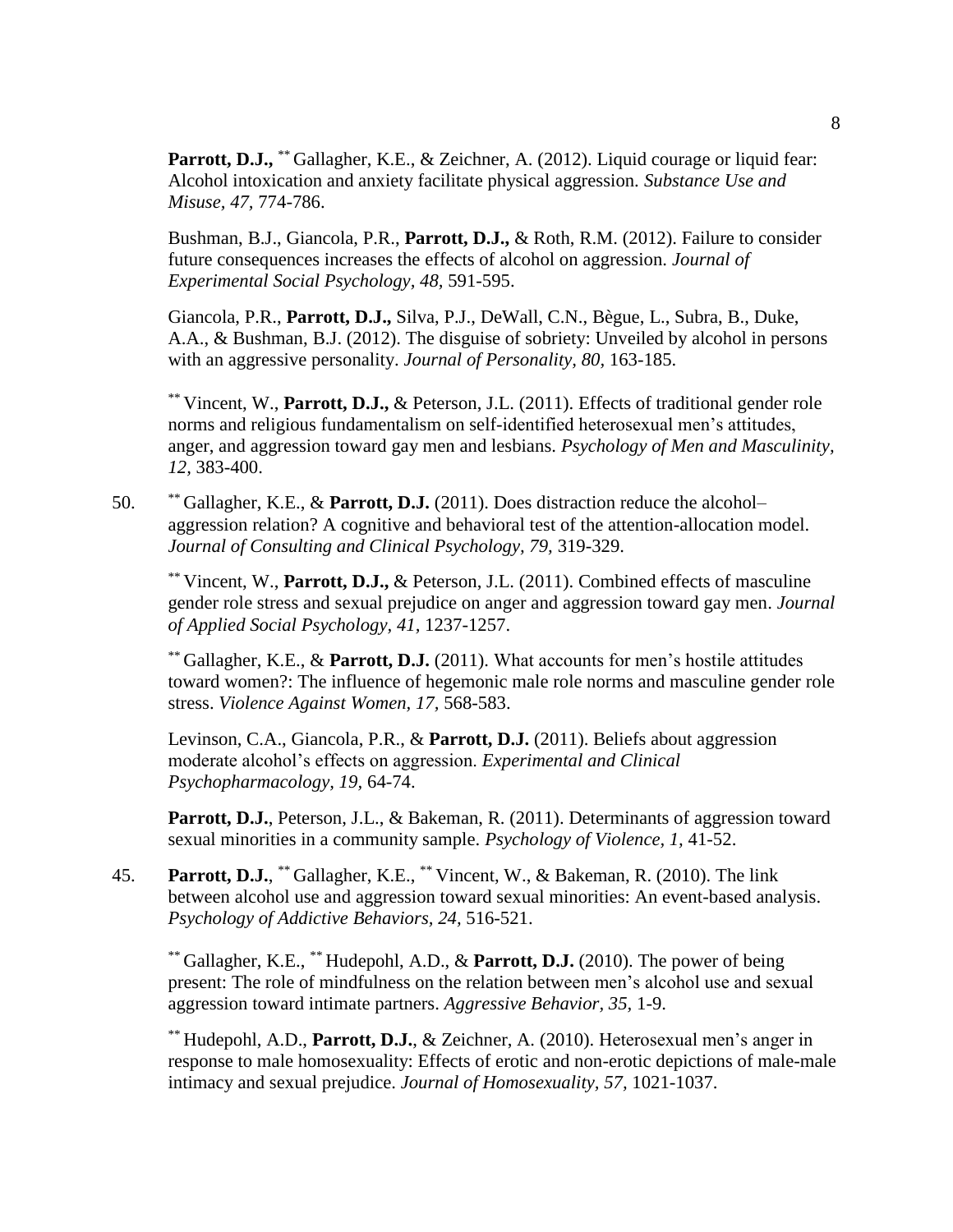Kleider, H.M., **Parrott, D.J.**, & King, T.Z. (2010). Shooting behavior: How working memory and negative emotionality influence police officer shoot decisions. *Applied Cognitive Psychology, 24,* 707-717.

Giancola, P.R., Josephs, R.A., **Parrott, D.J.,** & Duke, A.A. (2010). Alcohol myopia revisited: Clarifying aggression and other acts of disinhibition through a distorted lens. *Perspectives on Psychological Science, 5,* 265-278.

40. \*\* Gallagher, K.E., & **Parrott, D.J.** (2010). Influence of heavy episodic drinking on the relation between men's locus of control and aggression toward intimate partners. *Journal of Studies on Alcohol and Drugs, 71,* 299-306.

\*\* Miller, C.A., **Parrott, D.J.,** & Giancola, P.R. (2009). Agreeableness and alcoholrelated aggression: The mediating effect of trait aggressivity. *Experimental and Clinical Psychopharmacology, 17,* 445-455.

\*\* Vincent, W., Peterson, J.L., & **Parrott, D.J.** (2009). Differences in African American and White women's attitudes toward lesbians and gay men. *Sex Roles, 61,* 599-606.

Cook, S.L., & **Parrott, D.J.** (2009). Exploring a taxonomy for violence against women: Can it aid conceptual clarity? *Aggressive Behavior, 35,* 462-476.

**Parrott, D.J.**,  $\&$ <sup>\*\*</sup> Miller, C.A. (2009). Alcohol consumption-related antigay aggression: Theoretical considerations for individual- and societal-level interventions. *Substance Use and Misuse, 9,* 1377-1398.

35. **Parrott, D.J.** (2009). Aggression toward gay men as gender role enforcement: Effects of male role norms, sexual prejudice, and masculine gender role stress. *Journal of Personality, 77,* 1137-1166.

\*\* Hudepohl, A.D., \*\* Gallagher, K.E., & **Parrott, D.J.** (2009). Exploring differences in physical aggression between gay and heterosexual men. In J.H. Urlich & B.T. Cosell (Eds.), *Handbook on Gender Roles: Conflicts, Attitudes and Behaviors* (pp. 75-91). New York, NY: Nova Science Publishers.

Kleider, H.M., & **Parrott, D.J.** (2009). Aggressive shooting behavior: How working memory and threat influence shoot decisions. *Journal of Research in Personality, 43,*  494-497.

**Parrott, D.J.**,  $\&$ <sup>\*\*</sup> Gallagher, K.E. (2008). What accounts for heterosexual women's negative emotional responses to lesbians?: Examination of traditional gender role beliefs and sexual prejudice. *Sex Roles, 59,* 229-239.

Parrott, D.J., Peterson, J.L., \*\* Vincent, W., & Bakeman, R. (2008). Correlates of anger in response to gay men: Effects of male gender role beliefs, sexual prejudice and masculine gender role stress. *Psychology of Men and Masculinity, 9,* 167-178.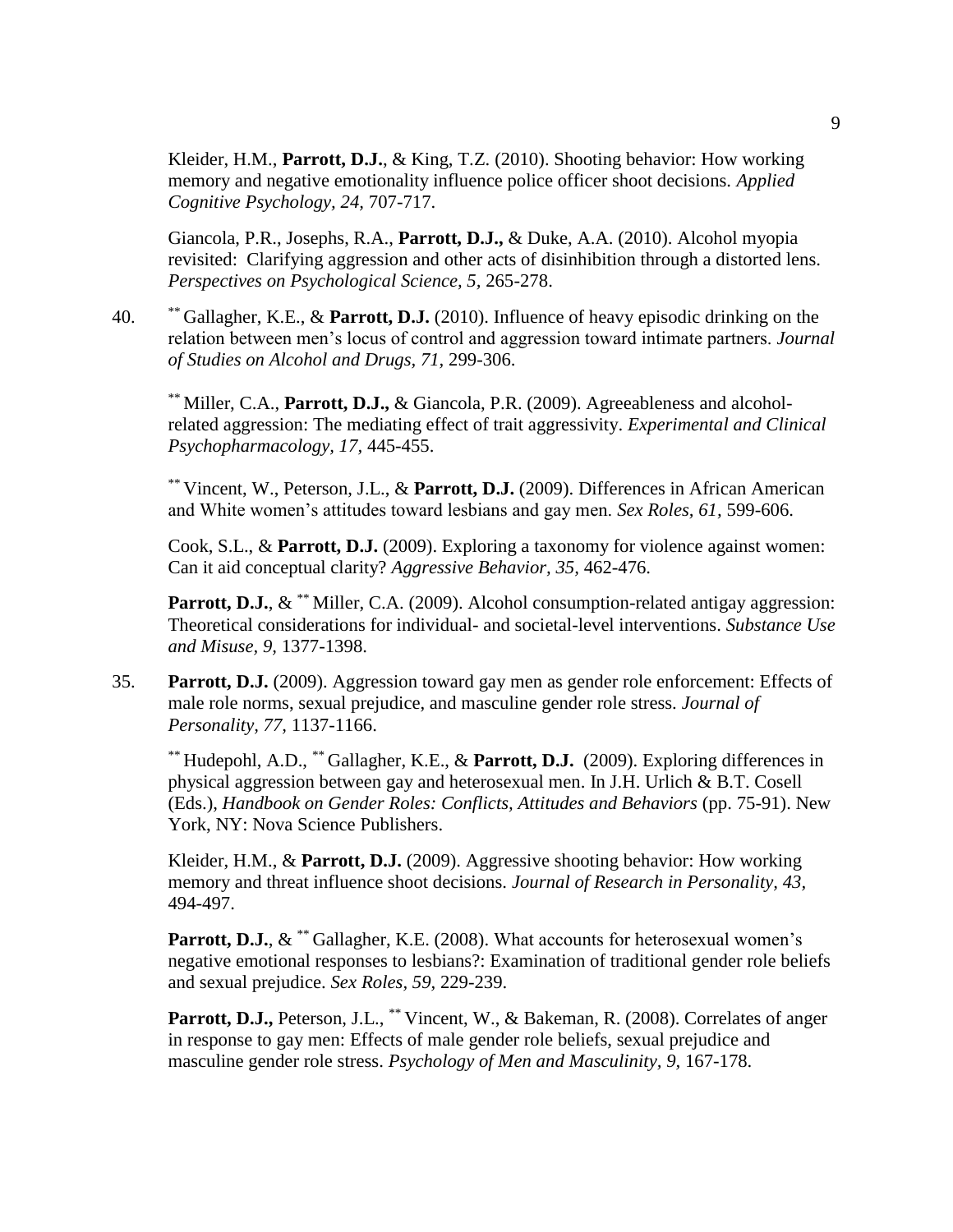30. **Parrott, D.J.,** & Zeichner, A. (2008). Determinants of anger and physical aggression based on sexual orientation: An experimental examination of hypermasculinity and exposure to male gender role violations. *Archives of Sexual Behavior, 37,* 891-901.

**Parrott, D.J.** (2008). A theoretical framework for antigay aggression: Review of established and hypothesized effects within the context of the general aggression model. *Clinical Psychology Review, 28,* 933-951.

**Parrott, D.J., & Peterson, J.L. (2008). What motivates hate crimes based on sexual** orientation? Mediating effects of anger on antigay aggression. *Aggressive Behavior, 34,* 306-318.

Giancola, P.R., & **Parrott, D.J.** (2008). Further evidence for the validity of the Taylor Aggression Paradigm. *Aggressive Behavior, 34,* 214-229.

**Parrott, D.J.,** & Giancola, P.R. (2007). Addressing the 'criterion problem' in the assessment of aggressive behavior: Development of a new taxonomic system. *Aggression and Violent Behavior: A Review Journal, 12,* 280-299.

25. Giancola, P.R., Roth, R.M., & **Parrott, D.J.** (2006). The mediating role of executive functioning in the relation between difficult temperament and physical aggression. *Journal of Psychopathology and Behavioral Assessment, 28,* 211-221.

Giancola, P.R., Godlaski, A.J., & **Parrott, D.J.** (2006). Perceptions of one's attacker's intentions following an aggressive interaction involving alcohol. *The Journal of General Psychology, 133,* 389-400.

**Parrott, D.J.,** & Giancola, P.R. (2006). Alcohol dependence and physical aggression: The mediating effect of dispositional impulsivity. In E.Y. Brozner (Ed.), *New Research on Alcohol Abuse and Alcoholism* (pp. 155-172). New York: Nova Science Publishers.

Giancola, P.R., **Parrott, D.J.**, & Roth, R.M. (2006). The influence of difficult temperament on alcohol-related aggression: Better accounted for by executive functioning? *Addictive Behaviors, 31,* 2169-2187.

Parrott, D.J., & Zeichner, A. (2006). Effect of psychopathy on physical aggression toward gay men. *Journal of Interpersonal Violence, 21,* 390-410.

20. **Parrott, D.J.,** & Giancola, P.R. (2006). The effect of past year heavy drinking on alcohol-related aggression. *Journal of Studies on Alcohol, 67,* 122-130.

**Parrott, D.J.,** Zeichner, A., & Hoover, R. (2006). Sexual prejudice and anger network activation: The mediating role of negative affect. *Aggressive Behavior, 32,* 7-16.

Giancola, P.R., Godlaski, A.J., & **Parrott, D.J.** (2005). "So I can't blame the booze?" Dispositional aggressivity negates the moderating effects of expectancies on alcoholrelated aggression. *Journal of Studies on Alcohol, 66,* 815-824.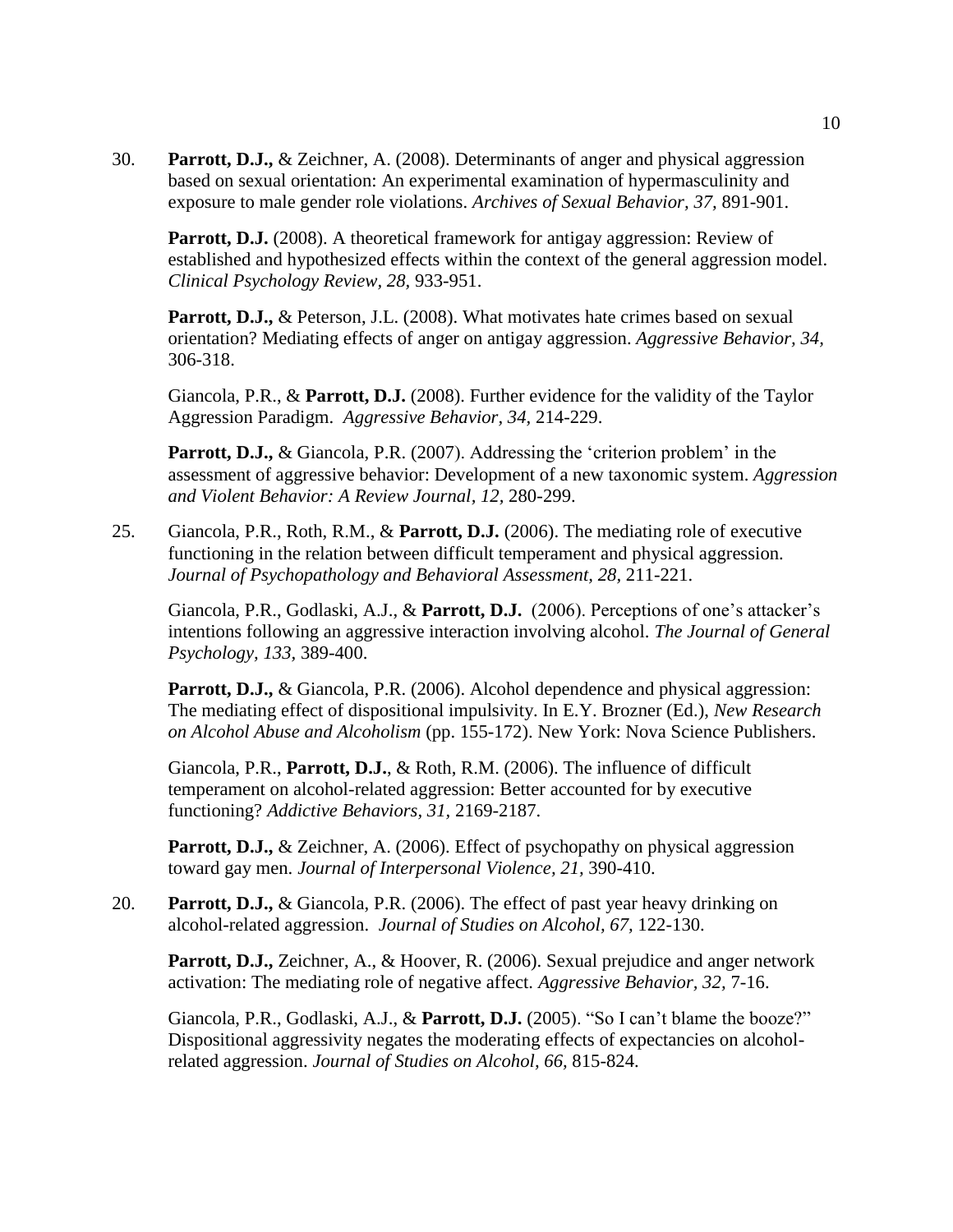Giancola, P.R., & **Parrott, D.J.** (2005). Differential effects of past-year stimulant and sedative drug use on alcohol-related aggression. *Addictive Behaviors, 30,* 1535-1554*.*

**Parrott, D.J.,** Zeichner, A., & Evces, M. (2005). Effect of trait anger on cognitive processing of emotional stimuli. *The Journal of General Psychology, 132,* 67-80.

15. **Parrott, D.J.,** & Zeichner, A. (2005). Effects of sexual prejudice and anger on physical aggression toward gay and heterosexual men. *Psychology of Men and Masculinity, 6,* 3- 17.

**Parrott, D.J., & Giancola, P. (2004). A further examination of the relation between trait** anger and alcohol-related aggression: The role of anger control. *Alcoholism: Clinical and Experimental Research, 28,* 855-864.

Zeichner, A., Frey, F.C., & **Parrott, D.J.** (2003). Correlates of delayed physical aggression in response to provocation. *International Review of Social Psychology, 16,* 79- 97*.*

**Parrott, D.J.,** Drobes, D.J., Saladin, M.E., Coffey, S.F., & Dansky, B.S. (2003). Perpetration of partner violence: Effects of cocaine and alcohol dependence and posttraumatic stress disorder. *Addictive Behaviors, 28,* 1587-1602.

Parrott, D.J., & Zeichner, A. (2003). Effects of trait anger and negative attitudes towards women on physical assault in dating relationships. *Journal of Family Violence, 18,* 301- 307.

10. **Parrott, D.J.,** Zeichner, A., & Stephens, D. (2003). Effects of alcohol, personality, and provocation on the expression of anger in men: A facial coding analysis. *Alcoholism: Clinical and Experimental Research, 27,* 937-945.

Zeichner, A., **Parrott, D.J.**, & Frey, F.C. (2003). Gender differences in laboratory aggression under response choice conditions. *Aggressive Behavior, 29,* 95-106.

**Parrott, D.J., & Zeichner, A. (2003). Effects of hypermasculinity on male aggression** against women. *Psychology of Men and Masculinity, 4,* 70-78.

Parrott, D.J., & Zeichner, A. (2002). Effects of alcohol and trait anger on physical aggression in men. *Journal of Studies on Alcohol, 63,* 196-204.

Parrott, D.J., Adams, H.E., & Zeichner, A. (2002). Homophobia: Personality and attitudinal correlates. *Personality and Individual Differences, 32,* 1269-1278.

5. Sayette, M.A., Cohn, J.F., Wertz, J.M., Perrot, M. A., & **Parrott, D.J.** (2001). A Psychometric evaluation the Facial Action Coding System for assessing spontaneous expression. *Journal of Nonverbal Behavior, 25,* 167-185.

**Parrott, D.J.,** & Zeichner, A. (2001). Effects of nicotine deprivation and irritability on physical aggression in male smokers. *Psychology of Addictive Behaviors, 15,* 133-139.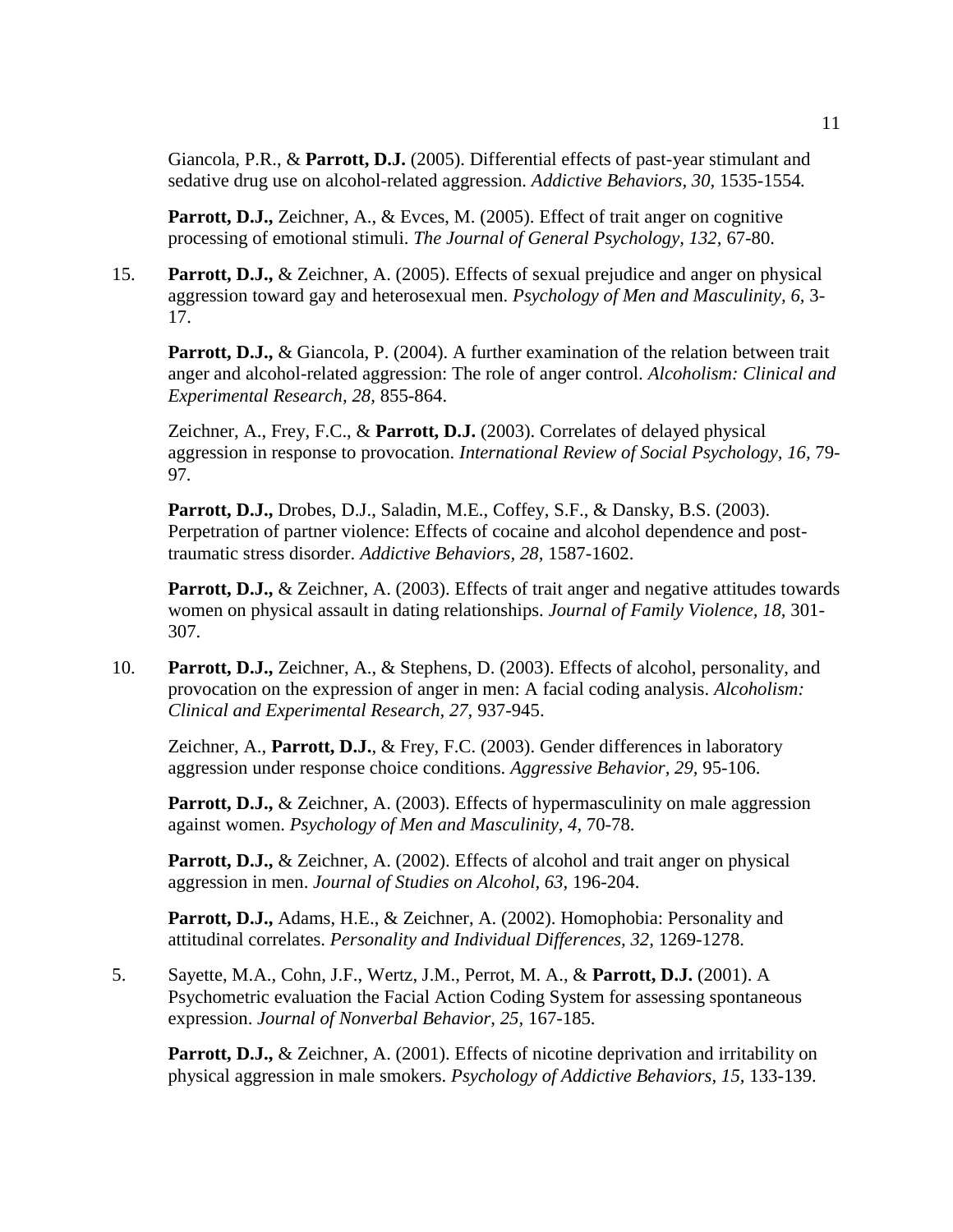**Parrott, D.J., & Zeichner, A. (2000). Contributing factors in the aggressive crisis.** *International Journal of Emergency Mental Health, 2,* 189-200.

Zeichner, A., Frey, F.C., **Parrott, D.J.**, & Butryn, M. (1999). Measurement of laboratory aggression: A new response choice paradigm. *Psychological Reports, 85,* 1229-1237.

Sayette, M.A., & **Parrott, D.J.** (1999). Effects of olfactory stimuli on urge reduction in smokers. *Experimental and Clinical Psychopharmacology, 7,* 151-159.

#### **EDITORIALS AND BOOK REVIEWS (2 Total)**

**Parrott, D.J.** (2020). Beyond compare: The extraordinary career of Gregory Herek. *Journal of Homosexuality, 67*, 1041-1051.

**Parrott, D.J.** (2007). Review of the book *Violent men: An inquiry into the psychology of violence* (2 nd ed.). *International Journal of Men's Health, 6,* 173-174.

### **PAPER, SYMPOSIUM, OR INVITED PRESENTATIONS (64 Total)**

*Note: Names with asterisks (\*\*) beside them denote mentored graduate students.*

Labhardt, D., & **Parrott, D.J. (**2022). Co-organizers for the symposium "Innovative Approaches to Study of Bystander Intervention for Sexual Violence" at the 24<sup>th</sup> World Meeting of the International Society for Research on Aggression, Ottawa, Canada.

*\*\** Grom, J.L., Henrich, C., & **Parrott, D.J.** (2022). Failing at protecting students: How can we prevent the next school shooting? Paper accepted for presentation at the  $24<sup>th</sup>$ World Meeting of the International Society for Research on Aggression, Ottawa, Canada.

Marcantonio, T.L., Jozkowski, K. N., Ham, L., & **Parrott, D.J.** (2021). Assessing the influence of acute intoxication and threats to masculinity on young adult men's sexually aggressive behaviors. Paper submitted for presentation at the 2021 Annual Meeting of the American Public Health Association, Denver, CO.

Parrott, D.J., Bresin, K., Hequembourg, A.L., Swarout, K.M., Stappenbeck, C.A., & Masyn, K.E. (2021). Problematic drinking, sexual minority stress, and psychological intimate partner aggression perpetration in sexual and gender minority couples: A dyadic analysis. Submitted for presentation in the symposium "Advancing knowledge about intimate partner violence among sexual and gender minorities: Measurement issues, unique risk factors, and barriers to care" at the 55<sup>th</sup> Annual Convention of the Association for Behavioral and Cognitive Therapies, New Orleans, LA.

60. **Parrott, D.J.**, *\*\** Halmos, M.B., Stappenbeck, C.A., & *\*\** Moino, K. (2021). Intimate partner aggression during the COVID-19 pandemic: Effects of stress and heavy drinking. Submitted for presentation in the symposium "Relationship health and COVID-19: Identifying and reducing maladaptive relationship Behaviors Across Diverse and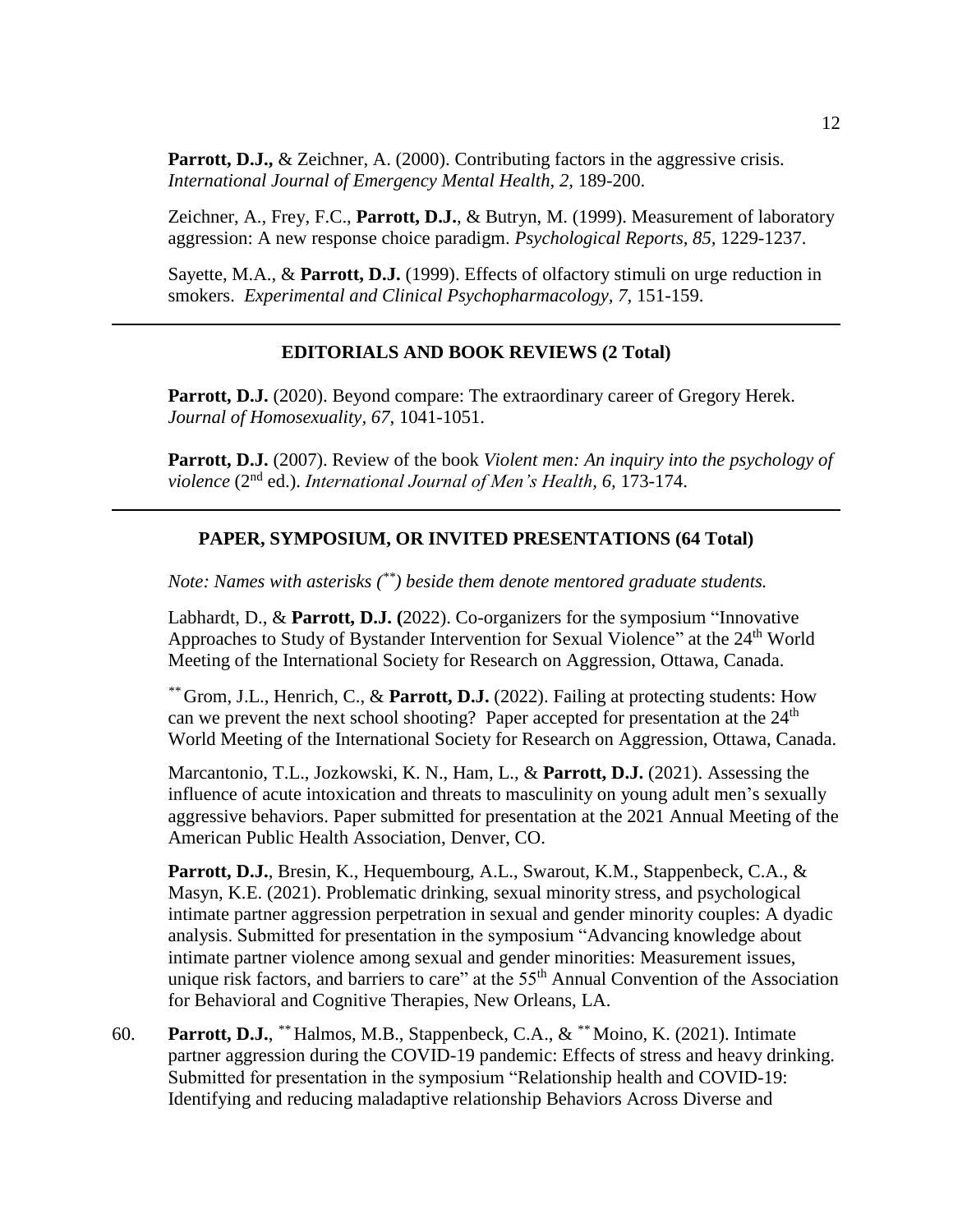Underserved Populations during a Public Health Emergency" at the 55th Annual Convention of the Association for Behavioral and Cognitive Therapies, New Orleans, LA.

Reidy, D., Leone, R.M., & **Parrott, D.J.** (2020). Hegemonic masculinity: A cause and consequence of violence perpetration. Paper presented in the symposium, "Isn't it About Time? Examining the Roles of Masculinities in Sexual and Gun Violence" at the 2020 Annual Convention of the American Psychological Association (Virtual Conference).

**Parrott, D.J.**, Stappenbeck, C., & *\*\** Halmos, M.B. (2020). Pandemic stress, alcohol use, and intimate partner violence perpetration. Presented as part of a panel titled, "Intimate Partner Violence in the Time of a Pandemic" sponsored by the Injury Prevention Research Center at Emory, Atlanta, GA (Invited).

**Parrott, D.J.** (2019). Breaking the silos in research on interpersonal violence. Invited presentation to the Child Maltreatment and Interpersonal Violence Special Interest Group at the 53rd Annual Convention of the Association for Behavioral and Cognitive Therapies, Atlanta, GA.

Marcantonio, T. L., Jozkowski, K. N., Ham, L. S., & **Parrott, D.J.** (2019). How and when men intervene: An assessment of college men's self-reported bystanding behaviors. Paper presented at the annual meeting of the Society for the Scientific Study of Sexuality; Denver, CO.

55. Leone, R.M., & **Parrott, D.J.** (2019). Real men don't intervene: Heavy drinking, masculinity, and bystander behavior. Paper presented in the symposium, "Thinking, Drinking, and Intervening in the Dynamics of Sexual Aggression" at the 38<sup>th</sup> Annual Research and Treatment Conference of the Association for the Treatment of Sexual Abusers, Atlanta, GA.

Parrott, D.J., & Swartout, K.M. (2019). Laboratory-based research on sexual violence and bystander intervention: A critical review of best practices. Invited workshop presented at the 38th Annual Research and Treatment Conference of the Association for the Treatment of Sexual Abusers, Atlanta, GA.

Reidy, D., Kaczkowski, W., **Parrott, D.J.,** & Swahn, M. (2019). Masculinity and violence perpetration: What do we know? Workshop presented at the 25<sup>th</sup> Annual Family Violence Conference of the Georgia Commission on Family Violence, Athens, GA.

Parrott, D.J., \*\* Subramani, O.S., Bresin, K., & Eckhardt, C.I. (2019). Both partners' relationship satisfaction accounts for the effect of problematic drinking on intimate partner violence perpetration. Paper presented in the symposium, "Disentangling alcohol use and relationship aggression among romantic partners: Who, when, and why?" at the 42<sup>th</sup> Annual Meeting of the Research Society on Alcoholism, Minneapolis, MN.

\*\* Grom, J.L, Leone, R.M., & **Parrott, D.J.** (2019). The mediating role of heavy drinking in the association between adherence to male role norms and sexual violence.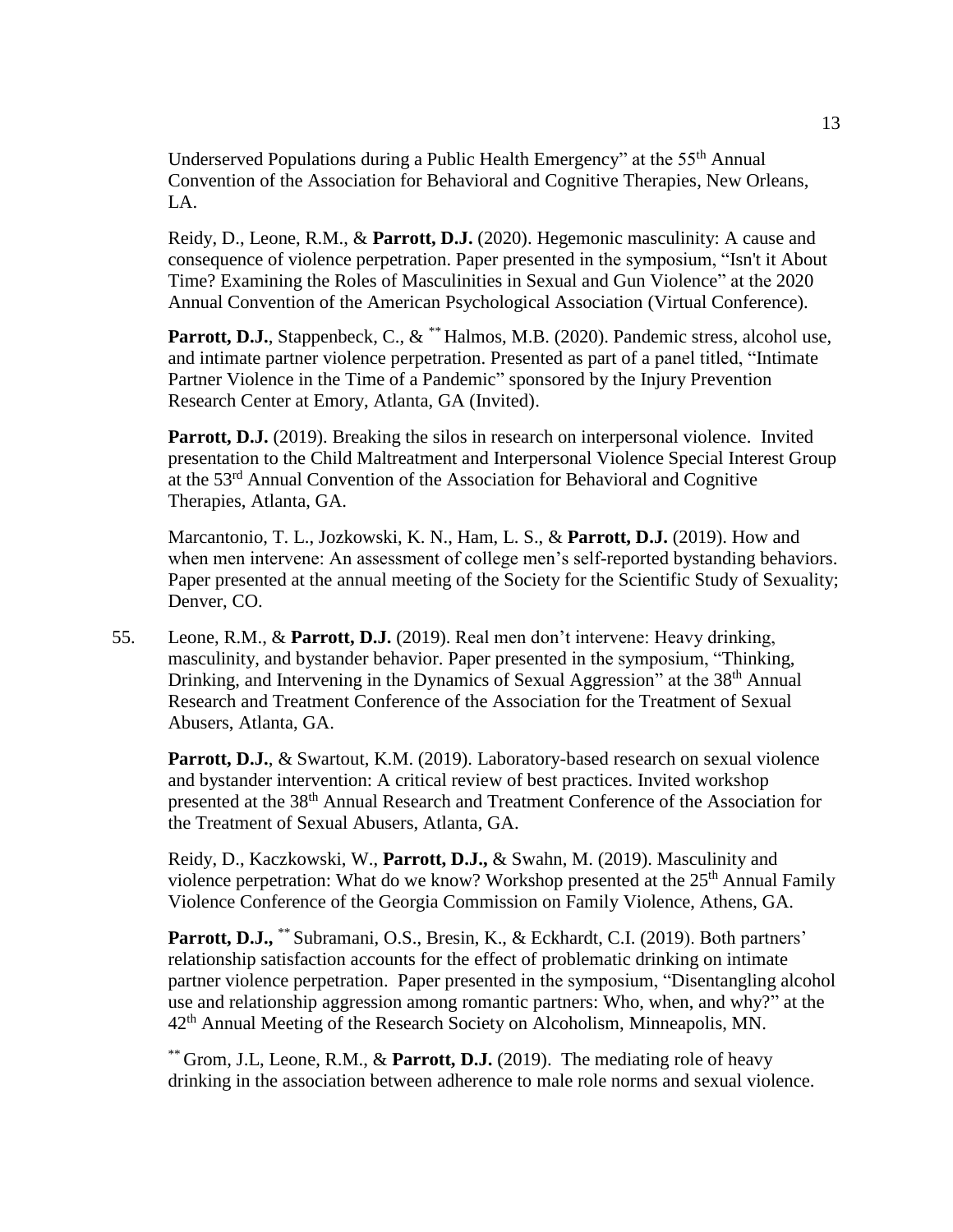Paper presented in the preconference workshop on sexual violence at the Annual Convention of the Society for Personality and Social Psychology, Portland, OR.

50. **Parrott, D.J.** (2018). Discussant for the symposium "Using Technology to Advance Methods in Treatment Development Research for Couples" at the 52nd Annual Meeting of the Association for Behavioral and Cognitive Therapies, Washington, DC.

**Parrott, D.J.** (2018). Discussant for the Bystander Research Panel at the National Institute of Alcohol Abuse and Alcoholism Workshop "Recent Advances in Understanding and Preventing Alcohol-Related Sexual Assault", Bethesda, MD (Invited).

**Parrott, D.J.,** Eckhardt, C.I, *\*\** Halmos, M.B., & Massa, A. (2018). Enhanced selfawareness reduces aggression in intoxicated individuals: Moderators of intervention responsivity. Paper presented in the symposium, "Preventing Aggression and Violence" at the 23rd World Meeting of the International Society for Research on Aggression, Paris, France.

*\*\** Leone, R.M., Haikalis, M., **Parrott, D.J.** & DiLillo, D. (2018). We were both drunk: Examining interactive effects of men's acute alcohol intoxication, masculine gender role stress, and women's drinking on sexual aggression perpetration. Paper presented in the symposium, "Alcohol as a distal and proximal risk factor for sexual aggression: Evidence from longitudinal, experimental and qualitative data" at the  $23<sup>rd</sup>$  World Meeting of the International Society for Research on Aggression, Paris, France.

**Parrott, D.J.** (2018). Discussant for the symposium "Flexibility and validity of behavioral aggression paradigms: A problem or a blessing?" at the 23<sup>rd</sup> World Meeting of the International Society for Research on Aggression, Paris, France.

45. **Parrott, D.J.** (2018). Proximal effects of alcohol on same-sex intimate partner violence. Paper presented at the National Institute of Alcohol Abuse and Alcoholism Workshop "State of Research on Alcohol Use and Related Problems among Sexual and Gender Minority Populations", Bethesda, MD (Invited).

Eckhardt, C.I, **Parrott, D.J.,** Swartout, K.M., *\*\** Subramani, O.S. Sprunger, J., Massa, A. \* Maloney, M. (2017). Alcohol-induced intimate partner violence: A test of alcohol myopia theory. Paper presented in the symposium, "Intimate Partner Violence Across Diverse Contexts: Basic and Translational Research" at the 51<sup>st</sup> Annual Meeting of the Association for Behavioral and Cognitive Therapies, San Diego, CA.

**Parrott, D.J.** (2017). Using laboratory methods to inform interventions for alcoholrelated aggression. Invited address to the Department of Psychology, Ohio University, Athens, OH (Invited and Compensated).

**Parrott, D.J.** (2017). Discussant for the panel "New developments in understanding alcohol-related partner violence: Evidence from four ongoing investigations and implications for prevention" at the 40<sup>th</sup> Annual Meeting of the Research Society on Alcoholism, Denver, CO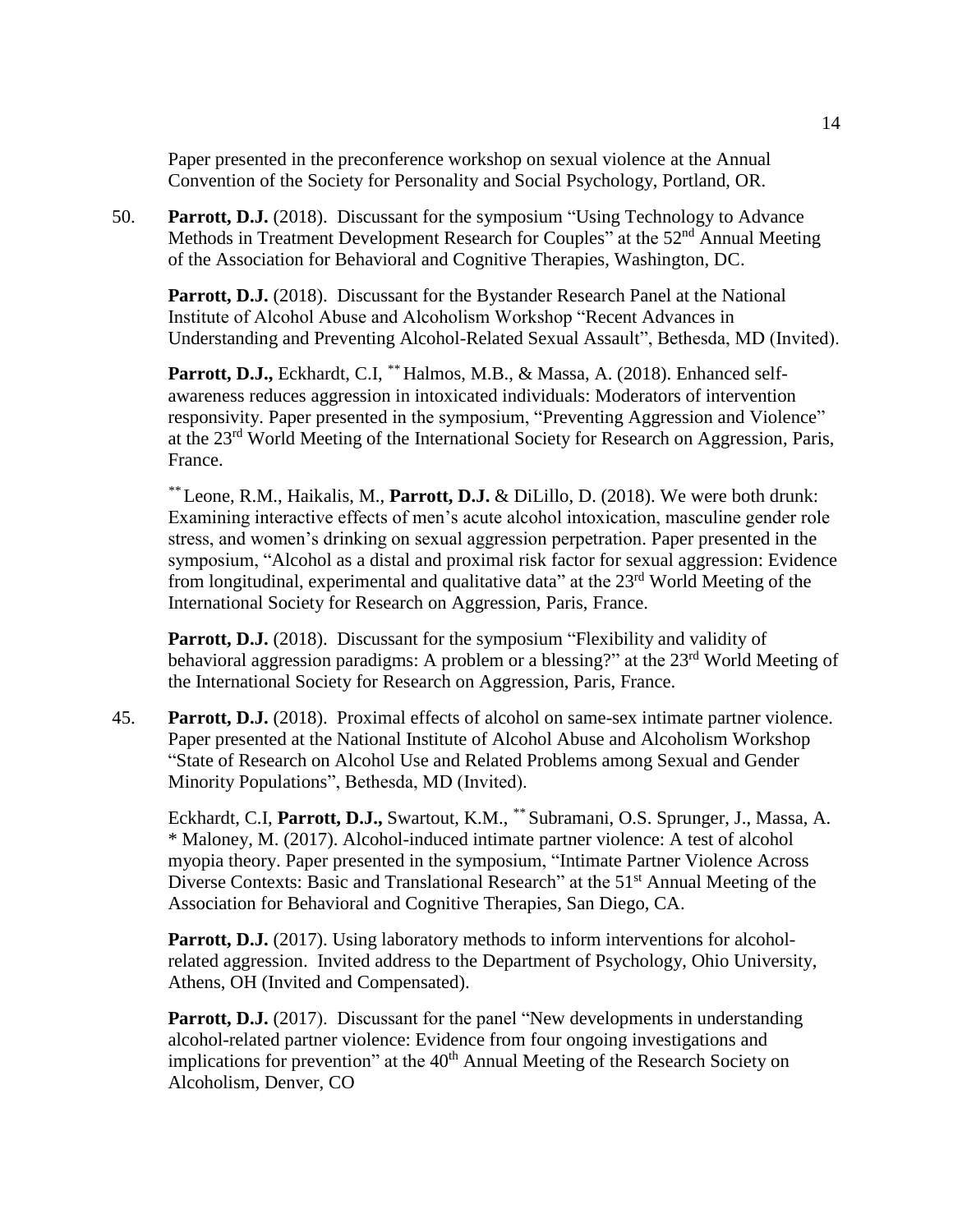Haikalis, M., Reimer, A.R., Franz, M.R., **Parrott, D.J.**, Gervais, S.J., & DiLillo, D. (2017). Alcohol intoxication and sexual aggression among college men: Does sexual objectification play a role? Paper presented in the symposium, "Connecting the dots: Exploring links between masculinity, alcohol, and sexual violence" at the 40<sup>th</sup> Annual Meeting of the Research Society on Alcoholism, Denver, CO.

40. *\*\** Leone, R.M.**, Parrott, D.J.**, & \*\* Grom, J. (2017). Alcohol-related cues facilitate attention to masculine stimuli among high status men. Paper presented in the symposium, "Connecting the dots: Exploring links between masculinity, alcohol, and sexual violence" at the 40<sup>th</sup> Annual Meeting of the Research Society on Alcoholism, Denver, CO.

Haikalis, M., \*\* Leone, R.M., **Parrott, D.J.**, DiLillo, D. (2017). Connecting the dots: Exploring links between masculinity, alcohol, and sexual violence. Co-chaired symposium presented at the 40<sup>th</sup> Annual Meeting of the Research Society on Alcoholism, Denver, CO.

Berke, D.S., Hyatt, C., Zeichner, A., Leone, R.M., **Parrott, D.J.** (2017). Man enough to intervene? Masculine discrepancy stress as a moderator of bystander attitudes. Paper presented in the Featured Feminist Science Symposium "Intersections of Gender and Violence: Associations between Gender Expectations and Attitudes, IPV perpetration, and Prosocial Bystander Intervention" at the Annual Association for Women in Psychology Conference, Milwaukee, WI.

Sprunger, J., Massa, A. Dyar, D., Eckhardt, C. I., **Parrott, D.J.,** (2016). Attention toward aggression-promoting cues in partner violent individuals. Paper presented in the symposium, "Advances in the Study of Intimate Partner Violence" at the 32<sup>nd</sup> Annual Meeting of the International Society for Traumatic Stress Studies, Dallas, TX.

\*\* Leone, R.M., & **Parrott, D.J.** (2016) Misogyny and masculinity inhibit bystander intervention for sexual aggression: The moderating effects of male peers on the relation between masculinity and bystander intervention. Presented at the Center for Disease Control and Prevention, National Center for Injury Prevention and Control, and Division of Violence Prevention's Annual Integrative Research and Program Showcase, Atlanta, GA.

35. Eckhardt, C. I., **Parrott, D.J.,** Swartout, K.J., Sprunger, J., & Massa, A. (2016). Mechanisms of alcohol-induced intimate partner violence. Paper presented in the symposium, "Translational approaches to understanding alcohol-related aggression: Individual, relationship, and social level determinants" at the 22<sup>nd</sup> World Meeting of the International Society for Research on Aggression, Sydney, Australia.

Eckhardt, C.I., & **Parrott, D.J.** (2016). Translational approaches to understanding alcohol-related aggression: Individual, relationship, and social level determinants. Cochaired symposium presented at the 22<sup>nd</sup> World Meeting of the International Society for Research on Aggression, Sydney, Australia.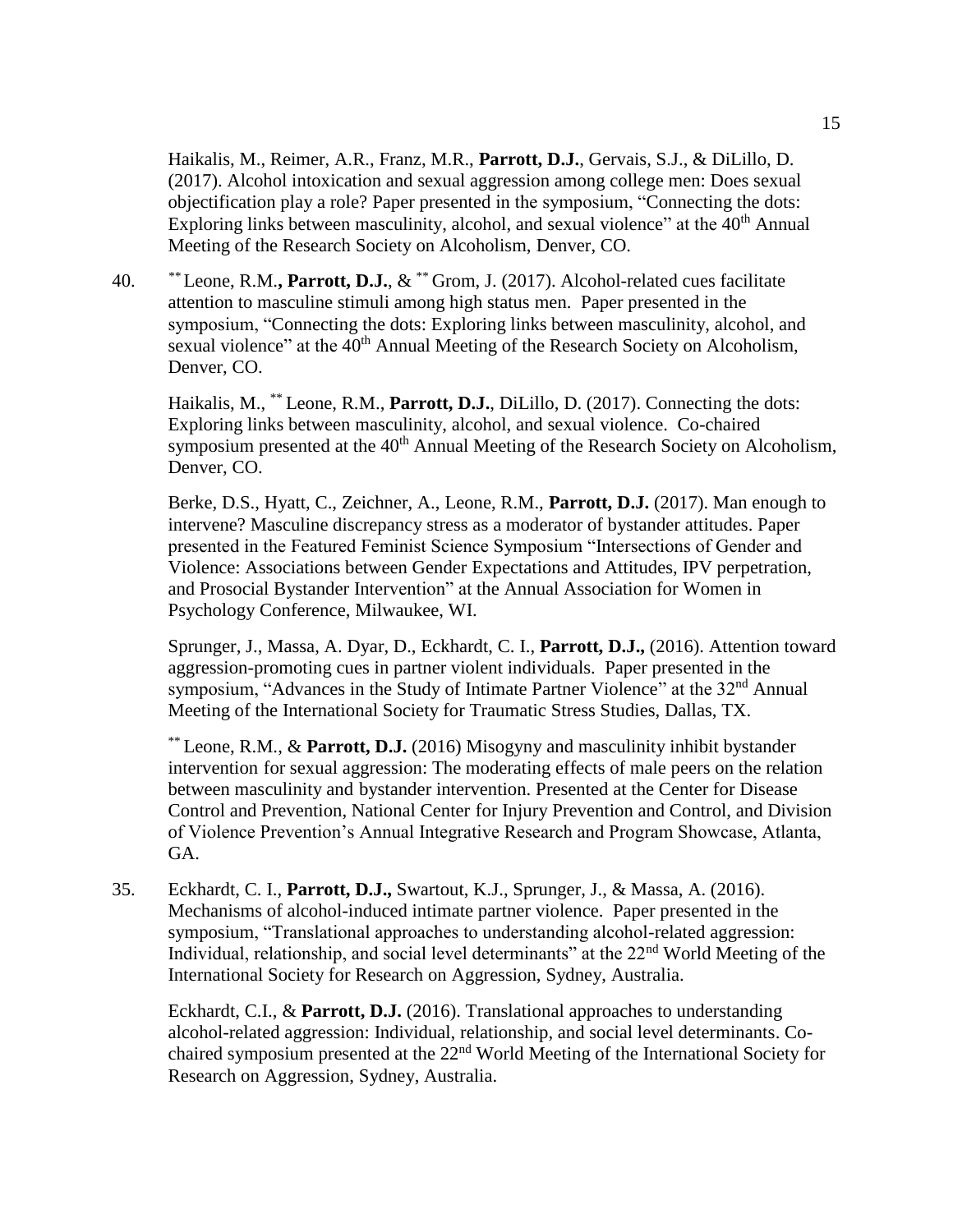Parrott, D.J., Eckhardt, C.I., & Swartout, K.M. (2016). A test of perfect storm theory: Instigating, impelling, and disinhibiting factors predict alcohol-related aggression toward an intimate partner. Paper presented in the symposium, "Genetic, Neural, and Behavioral Mechanisms Underlying Alcohol-related Aggression" at the 39<sup>th</sup> Annual Meeting of the Research Society on Alcoholism, New Orleans, LA.

*\*\** Leone, R.M., & **Parrott, D.J.** (2016). Alcohol use exacerbates the relation between masculinity and frequency of sexual aggression. Paper presented in the symposium, "Alcohol and Sexual Violence in College Students: Emergent Translational Research" at the 39<sup>th</sup> Annual Meeting of the Research Society on Alcoholism, New Orleans, LA.

**Parrott, D.J.,** Eckhardt, C.E., & Swartout, K.M. (2016). Mechanisms of alcoholfacilitated intimate partner aggression: A summary of survey- and laboratory-based findings. Paper presented as part of a panel titled, "Basic Behavioral and Intervention Research on Intimate Partner Violence" at the Research Society on Alcoholism Satellite Meeting titled "2<sup>nd</sup> Occasional Meeting of the NIAAA Working Group on Intervention Development for Alcohol-Related Sexual and Intimate Partner Violence", New Orleans, LA (Invited).

30. *\*\** Leone, R.M.**, Parrott, D.J.**, & Swartout, K.M. (2015). Drunken masculinity: Alcohol intoxication facilitates the relation between hegemonic masculinity and sexual aggression in the presence of a male peer. Paper presented in the symposium, "An examination of alcohol use, sexual assault, and posttraumatic stress disorder: From experimental paradigms to targeted interventions" at the 38<sup>th</sup> Annual Meeting of the Research Society on Alcoholism, San Antonio, TX.

\*\* Leone, R.M., & **Parrott, D.J.** (2015). The role of alcohol in bystander intervention for sexual violence. Co-chaired symposium presented at the 38<sup>th</sup> Annual Meeting of the Research Society on Alcoholism, San Antonio, TX.

Parrott, D.J. (2015). Using laboratory methods to inform interventions for alcoholrelated aggression. Invited address to the Research Institute on Addictions Spring Seminar Series, University of Buffalo, Buffalo, NY (Invited and Compensated).

Sprunger, J. G. & Eckhardt, C. I., **Parrott, D.J.** (2014). The role of anger relative to problematic alcohol use in the association between intimate partner violence victimization and perpetration for high-risk drinking couples. Paper presented in the symposium, "Enhancing Assessment and Treatment for Perpetrators of Intimate Partner Violence" at the 48th Annual Meeting of the Association for Behavioral and Cognitive Therapies, Philadelphia, PA.

*\*\** Leone, R.M., & **Parrott, D.J.** (2014). Alone in a crowded room: Moderating effect of male peers on the relation between bystander efficacy and bystander intervention for sexual aggression. Paper presented in the symposium, "Who will step in, and why?: Bystander intervention in situations involving aggression" at the 21<sup>st</sup> World Meeting of the International Society for Research on Aggression, Atlanta, GA.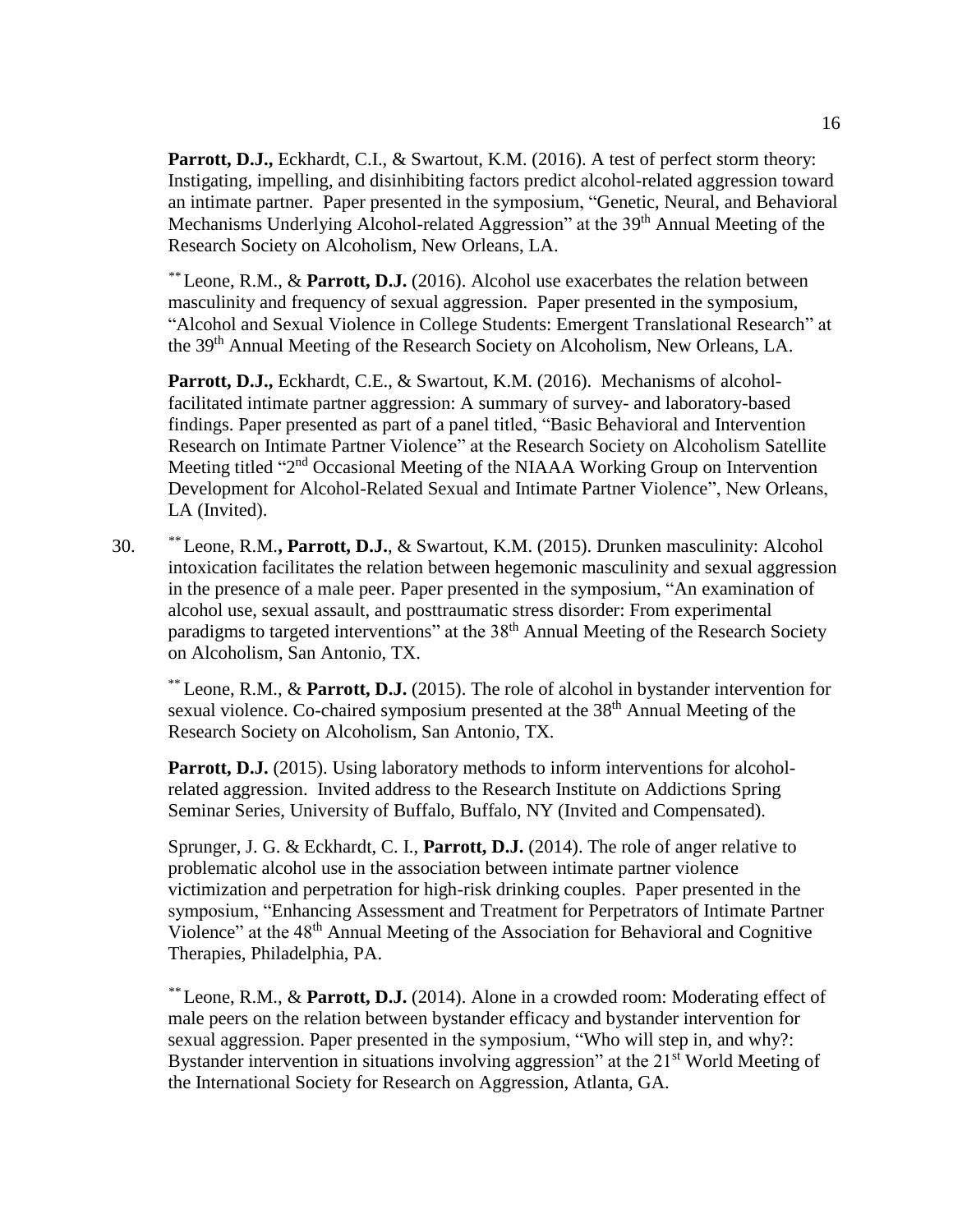25. **Parrott, D.J.** (2013). How can basic research better inform intervention?: Testing mechanisms of aggressive behavior. Keynote address to the XVIII Workshop Aggression, Bielefeld University, Bielefeld, Germany (Invited and Compensated).

**Parrott, D.J.** (2013). Violence toward sexual minorities: The problem, the causes, and potential solutions. Presentation to the Department of Psychology at the University of Potsdam, Potsdam, Germany (Invited and Compensated).

**Parrott, D.J.**, *\*\** Lisco, C.G., *\*\** Gallagher, K.E., & *\*\** Leone, R.M. (2013). Demonstrating masculinity via intimate partner violence: The moderating effect of heavy episodic drinking. Paper presented in the symposium, "Alcohol and intimate partner violence: Acute effects, moderators, and underlying mechanisms in community and clinical samples" at the 36<sup>th</sup> Annual Meeting of the Research Society on Alcoholism, Orlando,  $FL.$ 

*\*\** Daboin, I., Peterson, J.L., & **Parrott, D.J.** (2012). Racial differences in the determinants of antigay aggression in a community sample. Paper presented at the Boston College Annual Diversity Challenge, Boston College, Chestnut Hill, MA.

Parrott, D.J. (2012). Mechanisms of alcohol-facilitated intimate partner violence. Paper presented as part of a panel titled, "Prevention Approaches for Alcohol-Related IPV" at the National Institute of Alcohol Abuse and Alcoholism Workshop "Toward Effective Interventions for Alcohol-Related Sexual, Physical, and Intimate Partner Violence: Where We Are, What is Needed, How to Get There", Bethesda, MD (Invited).

20. **Parrott, D.J.** (2012). Discussant for the panel "Alcohol-Related Violence in Couples" at the National Institute of Alcohol Abuse and Alcoholism Workshop "Toward Effective Interventions for Alcohol-Related Sexual, Physical, and Intimate Partner Violence: Where We Are, What is Needed, How to Get There", Bethesda, MD.

**Parrott, D.J.**, & *\*\** Gallagher, K.E. (2012). "Treating masculinity": Examining the impact of cognitive variables on the relation between masculine gender role stress and physical aggression toward female intimates. Paper presented in the symposium, "Will Boys Always Be Boys?: Gender Role Adherence as a Risk Factor for Men's Aggression Toward Women" at the 20<sup>th</sup> World Meeting of the International Society for Research on Aggression, Luxembourg.

**Parrott, D.J.** (2012). Will Boys Always Be Boys?: Gender Role Adherence as a Risk Factor for Men's Aggression Toward Women. Chaired symposium presented at the 20<sup>th</sup> World Meeting of the International Society for Research on Aggression, Luxembourg.

**Parrott, D.J.** (2012). Innovative Approaches to the Study of Alcohol-Related Aggression. Chaired symposium presented at the  $20<sup>th</sup>$  World Meeting of the International Society for Research on Aggression, Luxembourg.

**Parrott, D.J.** (2012). Informing bystander intervention strategies to prevent sexual aggression: A laboratory-based approach. Presented at Violence and Aggression Collaboratory Colloquium Series, Georgia State University, Atlanta, GA (Invited).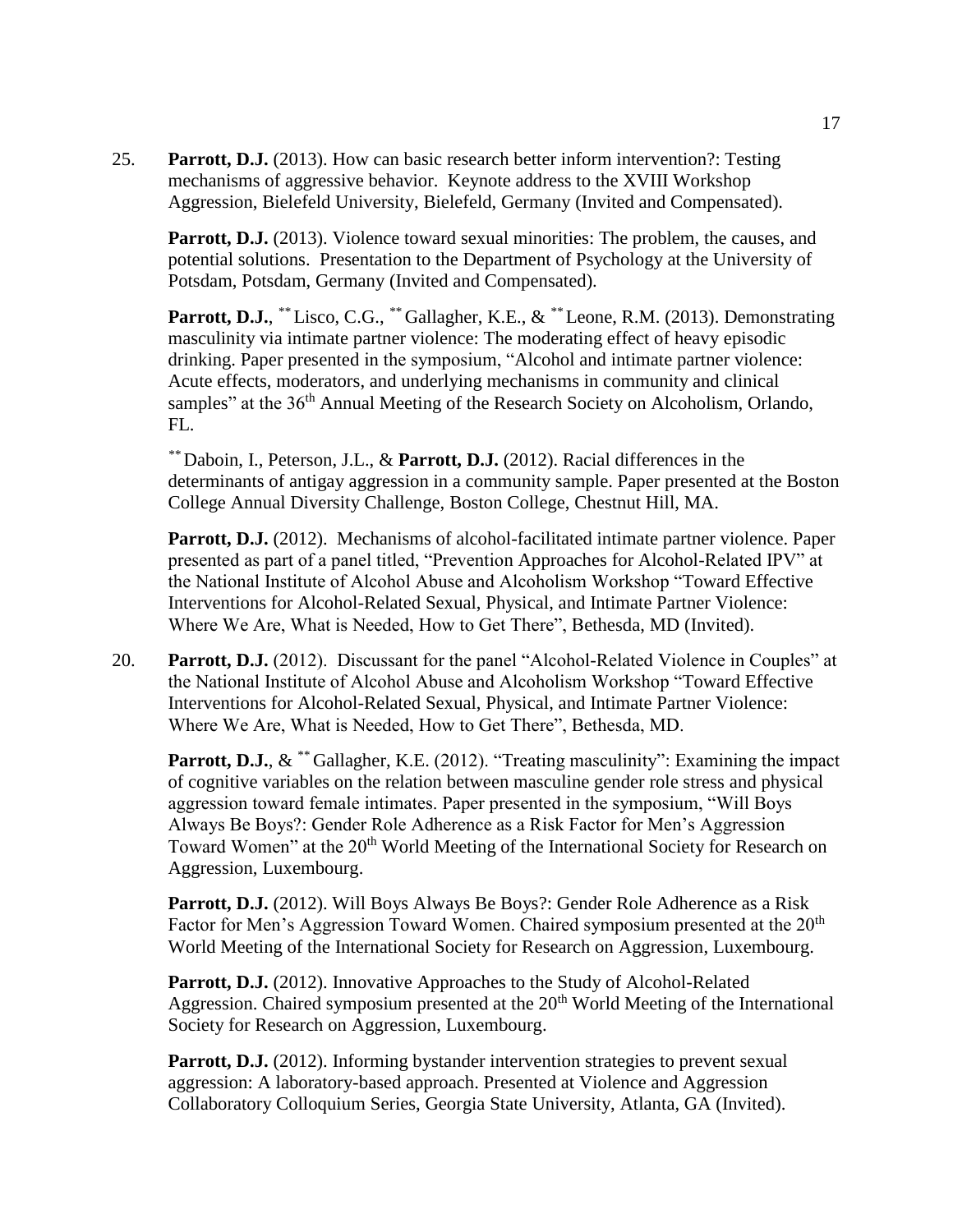15. Tharp, A. L. & **Parrott, D.J.** (2011). Enhancing bystander prevention strategies for sexual violence using innovative methods. Workshop presented at the 2011 National Sexual Assault Conference, Baltimore, Maryland.

**Parrott, D.J.** (2011). Discussant for the symposium "Advances in Understanding Alcohol-Related Sexual Aggression in Males: New Evidence From the Laboratory and Survey Research" at the  $34<sup>th</sup>$  Annual Meeting of the Research Society on Alcoholism, Atlanta, GA.

**Parrott, D.J.** (2011). Heavy drinking patterns, acute alcohol intoxication, and aggression toward sexual minorities. Paper presented in the symposium, "From Chicago to Buenos Aires: New evidence on sexual orientation and alcohol use, social environment and psychosocial risk" at the 34<sup>th</sup> Annual Meeting of the Research Society on Alcoholism, Atlanta, GA.

\*\* Gallagher, K.E., & **Parrott, D.J.** (2011). The role of cognitive self-control on alcoholrelated aggression. Paper presented in the symposium "Alcohol, Self-Regulation, and Intimate Partner Aggression: Proximal Associations in Community and Clinical Samples" at the 34<sup>th</sup> Annual Meeting of the Research Society on Alcoholism, Atlanta, GA.

**Parrott, D.J.** (2011). Validity of a new paradigm for measuring sexual aggression in the laboratory. Presented at the Violence Against Women Workgroup, Division of Violence Prevention, Centers for Disease Control, Atlanta, GA (Invited).

10. **Parrott, D.J.** (2010). Measuring sexual violence in the laboratory. Presented at the Violence Against Women Workgroup, Division of Violence Prevention, Centers for Disease Control, Atlanta, GA (Invited).

**Parrott, D.J., Peterson, J.L., & Bakeman, R. (2010). Determinants of aggression based** on sexual orientation: A test of gender role enforcement theory. Paper presented at the Annual Meeting of the Society for the Scientific Study of Sexuality, Las Vegas, NV.

**Parrott, D.J.** (2010). The Elephant in the "Bar" Room: Acknowledging the Need for Intervention Research on Alcohol-Related Aggression. Chaired symposium at the 19<sup>th</sup> World Meeting of the International Society for Research on Aggression, Storrs, CT.

\*\* Gallagher, K.E., & **Parrott, D.J. (**2010). Explicating the role of attention-allocation in the reduction of alcohol-related aggression. Paper presented in the symposium, "The Elephant in the "Bar" Room: Acknowledging the Need for Intervention Research on Alcohol-Related Aggression" at the  $19<sup>th</sup>$  World Meeting of the International Society for Research on Aggression, Storrs, CT.

**Parrott, D.J.** (2010). Violence toward sexual minorities: The problem, the causes, and potential solutions. Keynote address presented at the event "Homosexuality Under the Dome: Past Struggles and Present Solutions" [part of the annual *Stand Against Hate Week*] at the University of Notre Dame, Notre Dame, IN (Invited and Compensated).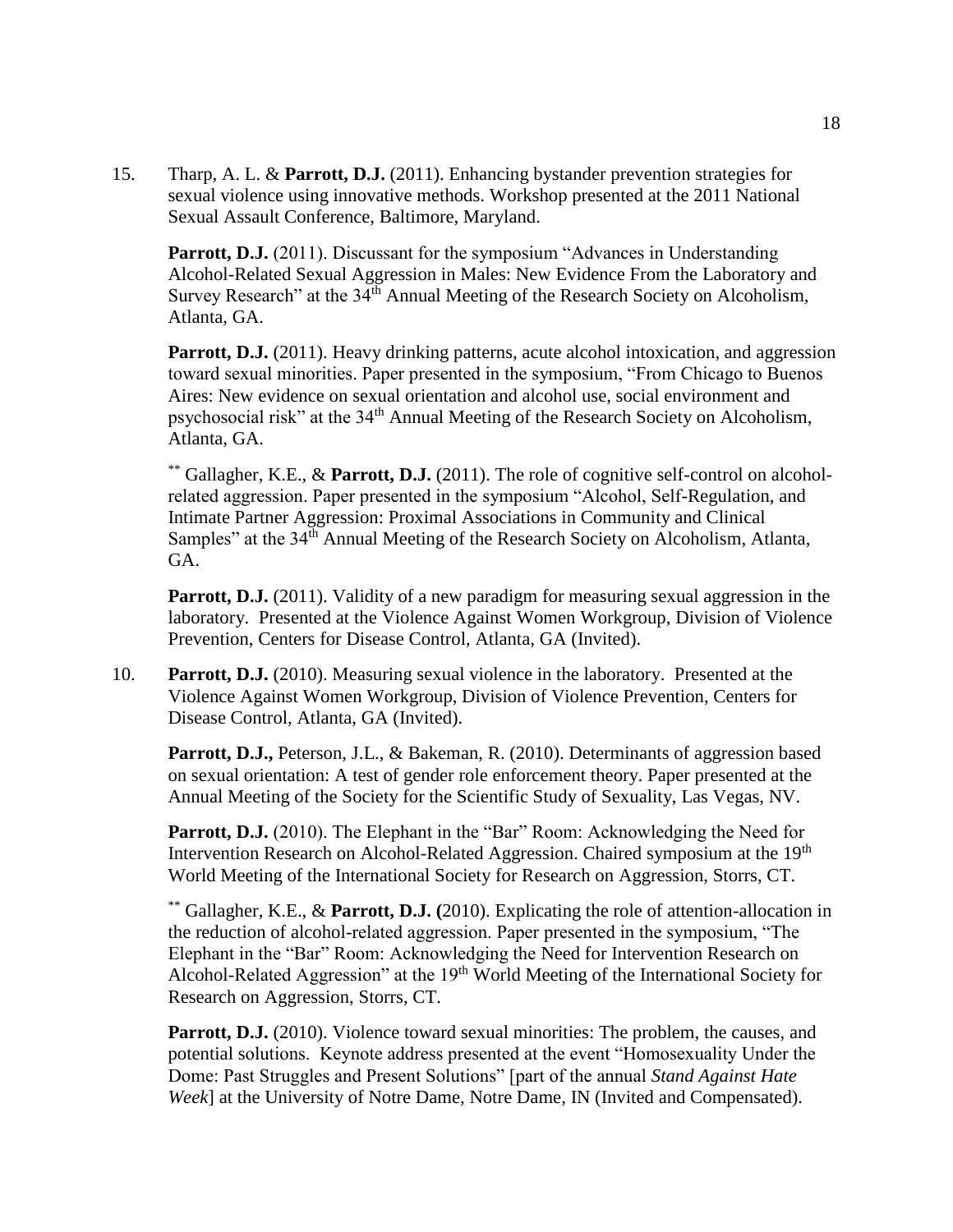5. **Parrott, D.J.,** & Cook, S.L. (2010). Implications of a new taxonomy for aggression toward women. Paper presented in the symposium, "Classification of Aggressive Behavior: Implications for Research, Intervention, and Public Policy" at the National Summit on Interpersonal Violence and Abuse Across the Lifespan, Dallas, TX.

Parrott, D.J., \*\* Hudepohl, A.D., \*\* Gallagher, K.E., \*\* Vincent, W, & \*\* Miller, C.A. (2009). Male gender role socialization and aggression: Examining the effects of hegemonic male role norms, peer dynamics, and alcohol use. Paper presented in the symposium, "Gender Socialization as a Common Psychopathological Process in Adult Men's Mental and Physical Health" at the 43<sup>rd</sup> Annual Convention of the Association for Behavioral and Cognitive Therapies, New York, NY.

**Parrott, D.J.** (2008). Determinants of violence based on sexual orientation. Paper presented at the 18<sup>th</sup> World Meeting of the International Society for Research on Aggression, Budapest, Hungary.

Parrott, D.J., & Cook, S. (2007). Exploring a taxonomy for violence against women: Can it aid conceptual clarity? Paper presented at the 23<sup>rd</sup> Coloquios Internationales Sobre Conflicto Y Agresion (CICA) Symposium (Categorization of Aggression), Augusta State University, Augusta, GA. (Invited).

Parrott, D.J. (2006). Risk factors for antigay violence. Presented at Emory University, Atlanta, GA (Invited).

### **POSTER PRESENTATIONS AT REGIONAL/NATIONAL CONFERENCES (127 Total)**

*Note: Names with asterisks (\*\*) beside them denote mentored graduate students; Names with one dagger († ) beside them denote mentored undergraduate/post-baccalaureate students.*

*\*\** Halmos, M.B., **Parrott, D.J.**, & Reidy, D.E. (2022). Should we be measuring reactive and proactive aggression in intimate partner violence research? Poster accepted for presentation at the 24<sup>th</sup> World Meeting of the International Society for Research on Aggression, Ottawa, Canada.

*\*\** Halmos, M.B., **Parrott, D.J.**, & Eckhardt, C.I. (2022). Motivations for aggressing against intimate partners under the Influence of alcohol: The interaction of proactive and reactive aggression. Poster accepted for presentation at the  $24<sup>th</sup>$  World Meeting of the International Society for Research on Aggression, Ottawa, Canada.

125. Maloney, M., Lane, S.P., Eckhardt, C.E., & **Parrott, D.J.** (2021). Alcohol intoxication impairs emotion differentiation to potentiate intimate partner aggression. Poster submitted for presentation at the  $55<sup>th</sup>$  Annual Convention of the Association for Behavioral and Cognitive Therapies, New Orleans, LA.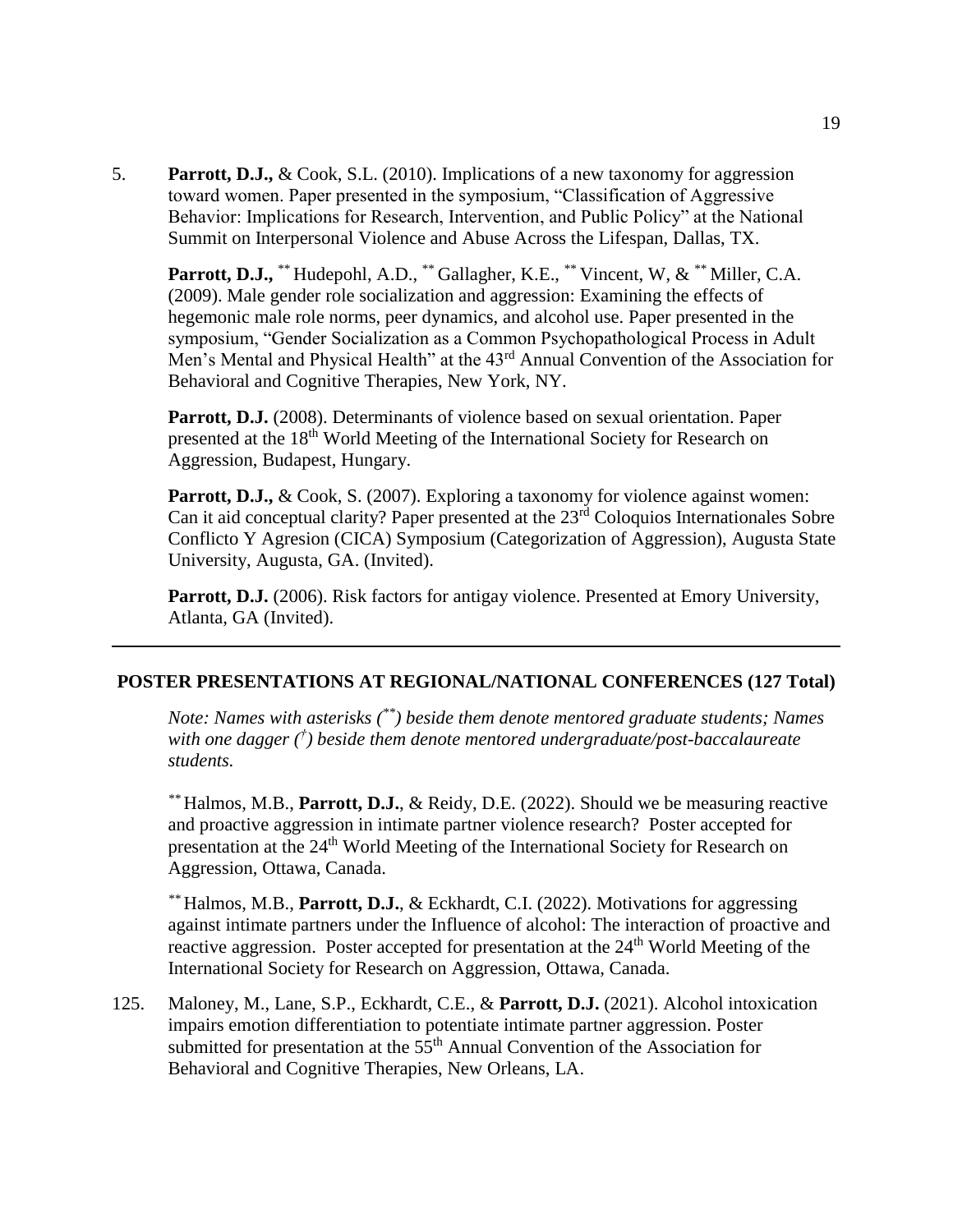Moino, K., **Parrott, D.J.**, & Swartout, K.M. (2021). A both/and analysis of multiple minority stress in LGB people of color: Effects on problematic drinking and intimate partner violence. Poster submitted for presentation at the 55<sup>th</sup> Annual Convention of the Association for Behavioral and Cognitive Therapies, New Orleans, LA.

Moino, K., **Parrott, D.J.**, & Swartout, K.M. (2021). The differential effects of minority stressors on intimate partner violence in LGB people of color. Poster submitted for presentation at the 55th Annual Convention of the Association for Behavioral and Cognitive Therapies, New Orleans, LA.

†Hucks, O., **Parrott, D.J.**, & Bresin, K. (2021). Effects of trauma symptomology and conflict resolution skills on intimate partner violence perpetration: A dyadic analysis. Poster submitted for presentation at the 55<sup>th</sup> Annual Convention of the Association for Behavioral and Cognitive Therapies, New Orleans, LA.

*†* Bothwell, S., Bresin, K., **Parrott, D.J.**, Eckhardt, C.I. (2020). Effect of alcohol and substance use discordance on relationship functioning. Poster presented virtually at the 54<sup>th</sup> Annual Convention of the Association for Behavioral and Cognitive Therapies. Virtual Conference.

120. Massa, A., Eckhardt, C.I., & **Parrott, D.J.** (2020). Within-couple trait anger discrepancies, alcohol misuse, and physical IPA perpetration. Poster presented virtually at the 54<sup>th</sup> Annual Convention of the Association for Behavioral and Cognitive Therapies. Virtual Conference.

*\*\** Grom, J.L., *\*\** Lanni, D.J. & **Parrott, D.J.** (2020). Right wing authoritarianism and beliefs in personal control: How do these factors interact to predict sexual prejudice? Poster presented virtually at the 54<sup>th</sup> Annual Convention of the Association for Behavioral and Cognitive Therapies. Virtual Conference.

Swahn, M., Culbreth, R., Gilmore, A., **Parrott, D.,** Daigle, L., & Kasirye, R. (2020). Problem drinking, self-efficacy to refuse sex and regretting sex due to alcohol: The context for sexual victimization among vulnerable youth in Kampala, Ugana. Poster presented virtually at the 28<sup>th</sup> Annual Meeting of the Society on for Research on Prevention. Virtual Conference.

Chester, D.S., Aliev, F., Barr, P., Salvatore, J.E., **Parrott, D.J.,** Moeller, F.G., Goldman, D., & Dick, D.M. (2020). Genetic bases of alcohol-related aggression. Abstract presented virtually at the 43rd Annual Meeting of the Research Society on Alcoholism. Virtual Conference.

Wolford-Clevenger, C., Cropsey, K. L., **Parrott, D.J.,** Bradizza, B., & Stuart, G. L. (2020). The association between problematic drinking and suicidal ideation depends on alcohol expectancies. Abstract presented virtually at the 43rd Annual Meeting of the Research Society on Alcoholism. Virtual Conference.

115. \*\* Moino, K., Salazar, L., & **Parrott, D.J.** (2019). A moderated mediation model examining the association between intersectional minority stress and depression in trans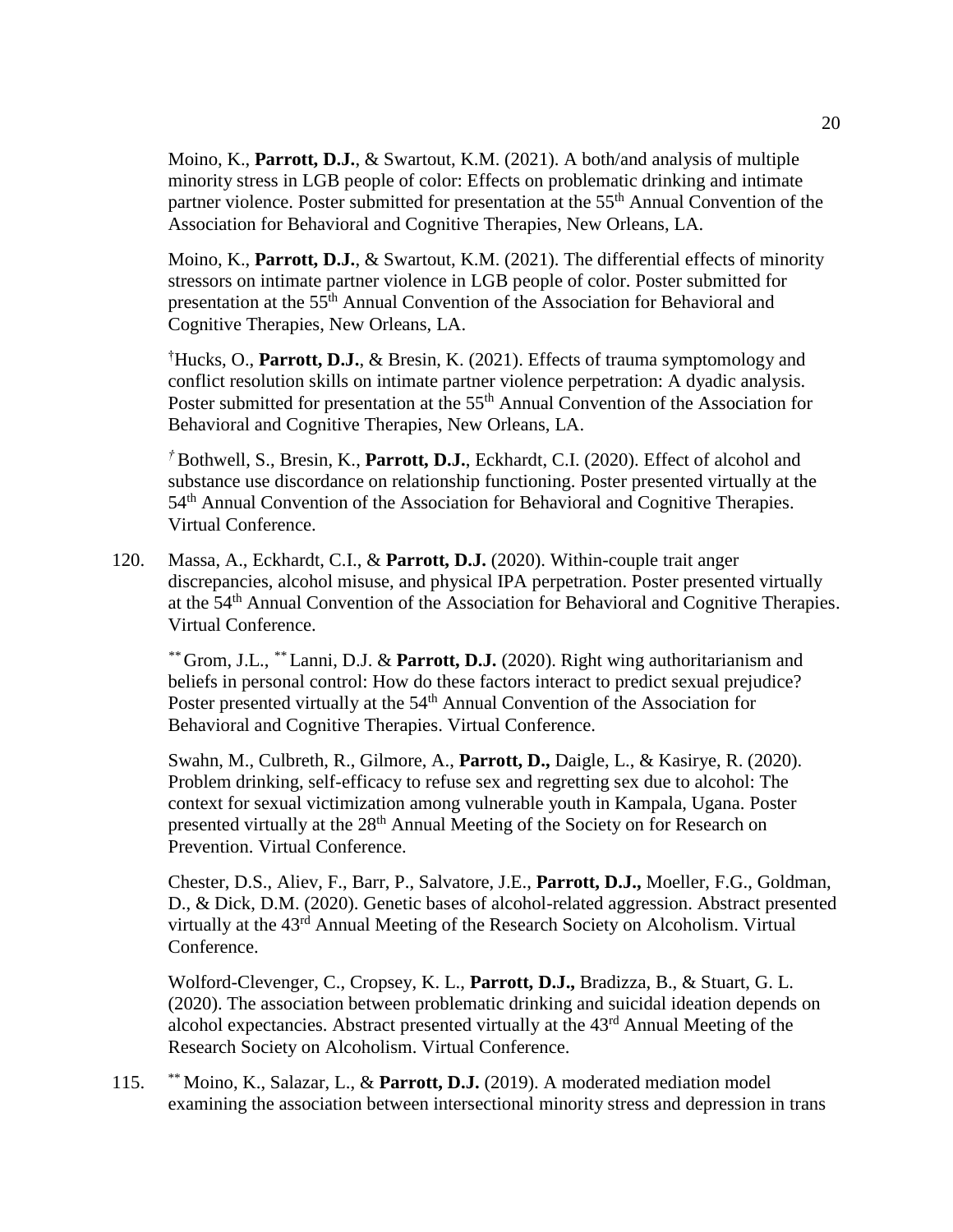women of color. Poster presented at the 53<sup>rd</sup> Annual Convention of the Association for Behavioral and Cognitive Therapies, Atlanta, GA.

*\*\** Halmos, M.B., *\*\** Moino, K., **Parrott, D.J.**, & Eckhardt, C.I. (2019). The interaction of proactive and reactive motives on physical intimate partner aggression perpetration in conflict-prone couples: A dyadic analysis. Poster presented at the 53<sup>rd</sup> Annual Convention of the Association for Behavioral and Cognitive Therapies, Atlanta, GA.

*\*\** Subramani, O.S., & **Parrott, D.J.** (2019). Reexamining the effect of disinhibition on reactive and proactive aggression: The mediating effect of reward sensitivity. Poster presented at the 53rd Annual Convention of the Association for Behavioral and Cognitive Therapies, Atlanta, GA.

Chester, D. S., Aliev, F., Barr, P., Salvatore, J. E., **Parrott, D. J.,** Moeller, F. G., Goldman, D., & Dick, D. M. (2019). Genetic bases of alcohol-related aggression. Poster presented at the Collaborative Research on Addiction at NIH (CRAN) Mentored Career Development Meeting, Bethesda, MD.

*\*\** Grom, J.L., & **Parrott, D.J.** (2019). A toxic combination: The effects of heavy alcohol use, negative affect, and relationship satisfaction on dating violence perpetration. Poster presented at the 42<sup>nd</sup> Annual Convention of the Research Society on Alcoholism, Minneapolis, MN.

110. *\*\** Grom, J.L., †Ballari, A. & **Parrott, D.J.** (2019). Effects of alcohol, negative affect, and self-control on dating aggression. Poster presented at the Annual Convention of the Society for Personality and Social Psychology, Portland, OR.

Sprunger, J.G., Eckhardt, C.I., & **Parrott, D.J.**, Denson, T.F., & Dennis-Tiway, T.A. (2018). Attention bias modification for aggression: A preliminary investigation with perpetrators of intimate partner aggression. Poster presented at the  $52<sup>nd</sup>$  Annual Convention of the Association for Behavioral and Cognitive Therapies, Washington, DC.

Massa, A.A., Eckhardt, C.I., & **Parrott, D.J.** (2018). PTSD symptomatology and intimate partner aggression: The moderating effect of anger rumination. Poster presented at the 52nd Annual Convention of the Association for Behavioral and Cognitive Therapies, Washington, DC.

Massa, A.A., Eckhardt, C.I., & **Parrott, D.J.** (2018). PTSD symptomatology and intimate partner aggression: A test of moderated mediation. Poster presented at the  $34<sup>th</sup>$ Annual Convention of the International Society for Traumatic Stress Studies, Washington, DC.

105. *\*\** Grom, J.L., *\*\** Leone, R.L., **Parrott, D.J.**, Latzman, R.D., Hyatt, C.S., Miller, J.D., & Zeichner, A. (2018). Why do some intervene? Effects of personality and willingness to help on bystander intervention for sexual violence. Poster presented at the 23<sup>rd</sup> World Meeting of the International Society for Research on Aggression, Paris, France.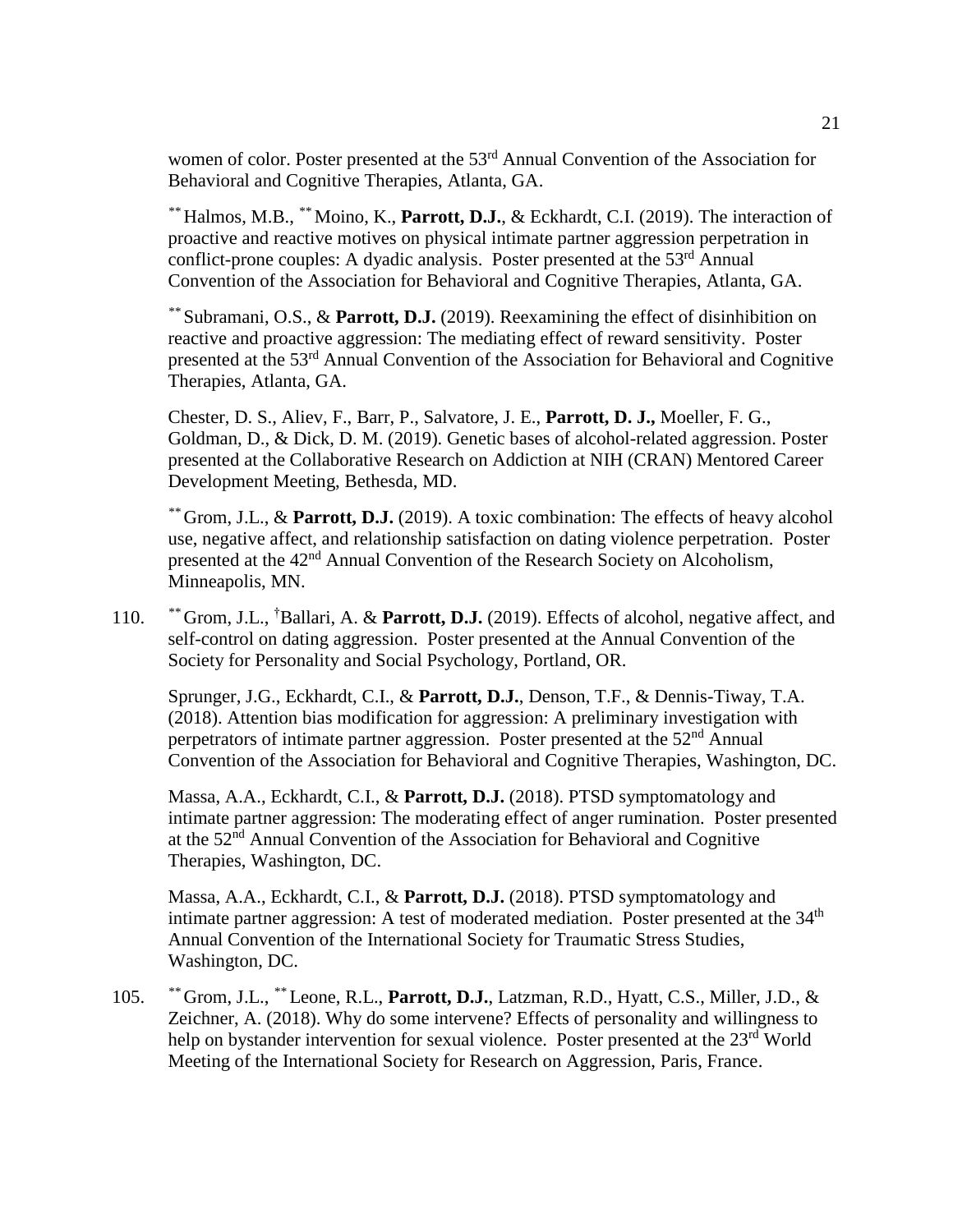*\*\** Halmos, M.B., **Parrott, D.J.**, Eckhardt, C.I., & Henrich, C.C. (2018). The structure of aggression in conflict-prone couples: Validation of a measure of the forms and functions of intimate partner aggression (FFIPA). Poster presented at the 23rd World Meeting of the International Society for Research on Aggression, Paris, France.

*\*\** Subramani, O.S., Massa, A., **Parrott, D.J.**, & Eckhardt, C.I. (2018). Problematic drinking and bias attention toward anger following partner provocation: The role of acute alcohol intoxication. Poster presented at the  $23<sup>rd</sup>$  World Meeting of the International Society for Research on Aggression, Paris, France.

*\*\** Leone, R.M., & **Parrott, D.J.** (2018). Can alcohol intoxication increase bystander intervention for sexual aggression?: Examining alcohol, prosocial peers, and bystander behavior. Poster presented at the 41<sup>st</sup> Annual Convention of the Research Society on Alcoholism, San Diego, CA.

*\*\** Grom, J.L., *\*\** Subramani, O.S., **Parrott, D.J.**, & Eckhardt, C.I. (2018). Alcohol consumption and intimate partner aggression: Moderating effects of trait anger and psychological flexibility. Poster presented at the Annual Convention of the Society for Personality and Social Psychology, Atlanta, GA.

100. Kaczkowski, W., Swartout, K.M., Parrott, D.J., & *\*\** Leone, R.M., & **Parrott, D.J.** (2018). Effects of pro-social norms on bystander intervention in sexual violence. Poster presented at the Annual Convention of the Society for Personality and Social Psychology, Atlanta, GA.

*†*Oyler, K., *\*\** Leone, R.M., & **Parrott, D.J.** (2018). Empathy and bystander attitudes: The moderating effect of rape myth acceptance. Poster presented at the Annual Convention of the Society for Personality and Social Psychology, Atlanta, GA.

*\*\** Grom, J.L., *\*\** Leone, R.M., Crane, C., **Parrott, D.J.**, & Eckhardt, C.I. (2017). Determinants of sexual aggression in intimate relationships: An  $I<sup>3</sup>$  analysis. Poster presented at the 51st Annual Convention of the Association for Behavioral and Cognitive Therapies, San Diego, CA.

*†* Oyler, K., *\*\** Leone, R.M., & **Parrott, D.J.** (2017). The moderating effect of empathic concern on the relation between male peer support for sexual aggression and rape myth acceptance. Poster presented at the 51st Annual Convention of the Association for Behavioral and Cognitive Therapies, San Diego, CA.

Massa, A.A., Sprunger, J.G., Maloney, M., Eckhardt, C.I., & **Parrott, D.J.** (2017). Within-Couple alcohol use disparity and intimate partner aggression: Relationship commitment as a protective factor. Poster presented at the  $51<sup>st</sup>$  Annual Convention of the Association for Behavioral and Cognitive Therapies, San Diego, CA.

95. Maloney, M., Massa, A.A., Sprunger, J.G., Eckhardt, C.I., & **Parrott, D.J.** (2017). Effects of psychological flexibility on anger and alcohol-related partner aggression. Poster presented at the 51<sup>st</sup> Annual Convention of the Association for Behavioral and Cognitive Therapies, San Diego, CA.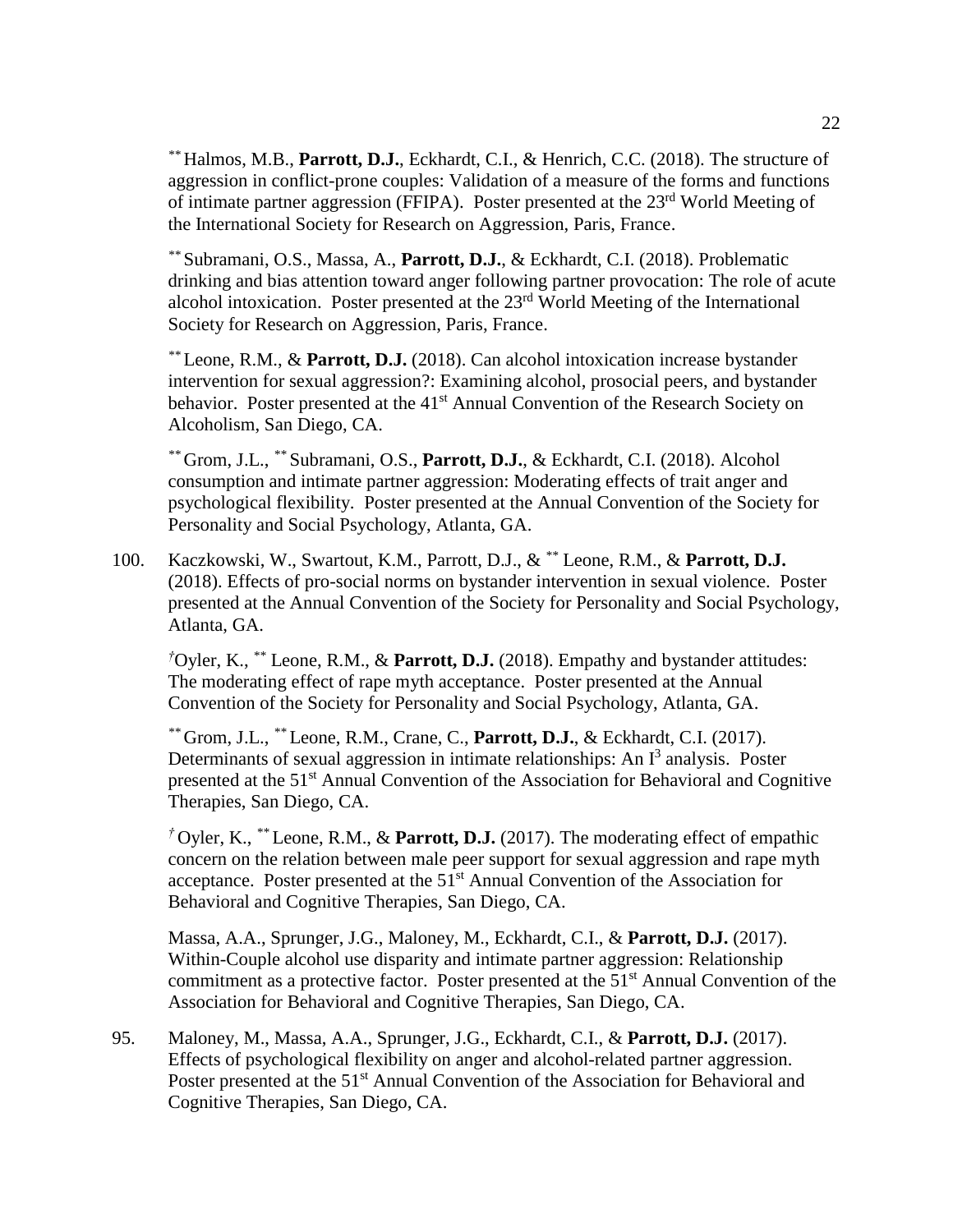Sprunger, J.G., Massa, A.A., Maloney, M.A., Eckhardt, C.I., & **Parrott, D.J.** (2017). The role of partner characteristics in provoked aggression cue bias activation in intimate partner violence perpetrators. Poster presented at the 51<sup>st</sup> Annual Convention of the Association for Behavioral and Cognitive Therapies, San Diego, CA.

*\*\** Subramani, O.S., & **Parrott, D.J.** (2017). Cognitive distraction attenuates the relation between trait disinhibition and reactive physical aggression. Poster presented at the  $51<sup>st</sup>$ Annual Convention of the Association for Behavioral and Cognitive Therapies, San Diego, CA.

*\*\** Grom, J.L., *\*\** Leone, R.M., & **Parrott, D.J.** (2017). Masculinity and heavy drinking: Moderating effect of masculine gender role stress. Poster presented at the 40<sup>th</sup> Annual Convention of the Research Society on Alcoholism, Denver, CO.

*\*\** Subramani, O.S., **Parrott, D.J.**, & Eckhardt, C.I. (2017). Impulsivity, problematic drinking, and intimate partner aggression: The role of acute alcohol intoxication. Poster presented at the 40<sup>th</sup> Annual Convention of the Research Society on Alcoholism, Denver, CO.

90. *\*\** Halmos, M., **Parrott, D. J.,** & Eckhardt, C. I. (2016). The moderating influences of gender and emotion regulation on the association between relationship satisfaction and physical aggression in violence-prone couples. Poster presented at the 50th Annual Convention of the Association for Behavioral and Cognitive Therapies, New York, NY.

Massa, A. A., Sprunger, J. G., Eckhardt, C. I., & **Parrott, D. J.** (2016, October). Intervening factors in alcohol-facilitated intimate partner aggression. Poster presented at the 50<sup>th</sup> Annual Convention of the Association for Behavioral and Cognitive Therapies, New York, NY.

*\*\** Subramani, O.S., & **Parrott, D.J.** (2016). Reducing impulsive aggression: Cognitive distraction attenuates the relation between negative urgency and physical aggression. Poster presented at the 50<sup>th</sup> Annual Convention of the Association for Behavioral and Cognitive Therapies, New York, NY.

\*\* Leone, R.M., & **Parrott, D.J.** (2016). When masculine men encounter misogynistic peers: The moderating effects of peer norms on the relation between adherence to traditional male norms and bystander behavior for sexual aggression. Poster presented at the 50<sup>th</sup> Annual Convention of the Association for Behavioral and Cognitive Therapies, New York, NY.

*†* Maner, C., \*\* Leone, R.M., & **Parrott, D.J.** (2016). The moderating effect of lack of premeditation on the relation between hostility towards women and male-to-female sexual aggression. Poster presented at the  $50<sup>th</sup>$  Annual Convention of the Association for Behavioral and Cognitive Therapies, New York, NY.

85. Massa, A. A., Eckhardt, C. I., Sprunger, J. G., & **Parrott, D. J.** (2016). Relationship commitment as a moderator of the association between anger expression and intimate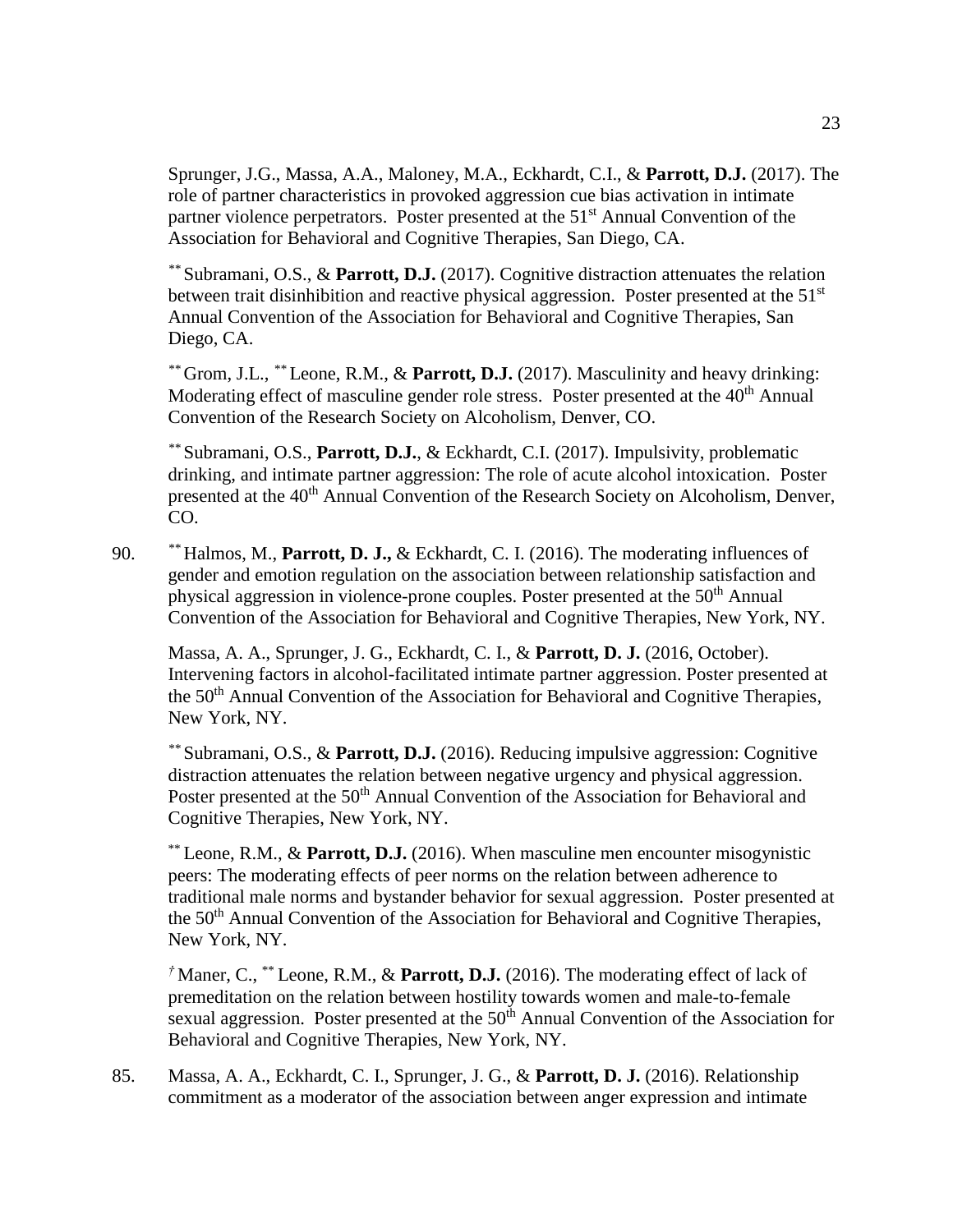partner aggression. Poster accepted for presentation at the  $22<sup>nd</sup>$  World Meeting of the International Society for Research on Aggression, Sydney, Australia.

*\*\** Subramani, O.S., *\*\** Leone, R.M., & **Parrott, D.J.** (2015). Empathetic concern moderates the association between neuroticism and alcohol-related aggression. Poster accepted for presentation at the  $17<sup>th</sup>$  Annual Convention of the Society for Personality and Social Psychology, San Diego, CA.

*\*\** Subramani, O.S., & **Parrott, D.J.** (2015). Moderating effect of trait aggressivity on the relation between drinking induced sexual disinhibition and sexual coercion in intimate relationships. Poster presented at the 49<sup>th</sup> Annual Convention of the Association for Behavioral and Cognitive Therapies, Chicago, IL.

*†* Fillingim, N., *\*\** Leone, R.M., & **Parrott, D.J.** (2015). Conscientiousness moderates the relation between men's adherence to traditional male norms and sexual aggression perpetration. Poster presented at the 49<sup>th</sup> Annual Convention of the Association for Behavioral and Cognitive Therapies, Chicago, IL.

*†* Tawney, J.G., *\*\** Leone, R.M., **Parrott, D.J.**, & Eckhardt, C.I. (2015). The moderating effect of acute alcohol intoxication on the relation between female lack of perseverance and intimate partner violence. Poster presented at the 49<sup>th</sup> Annual Convention of the Association for Behavioral and Cognitive Therapies, Chicago, IL.

80. Sprunger, J.G., Eckhardt, C.I., & **Parrott, D.J.** (2015). Mutuality of violence and differential risk for perpetration of intimate partner aggression. Poster presented at the 49<sup>th</sup> Annual Convention of the Association for Behavioral and Cognitive Therapies, Chicago, IL.

Daboin, I., Peterson, J.L., & **Parrott, D.J.** (2014). Racial differences in sexual prejudice and other correlates of anti-gay aggression. Poster presented at the 21<sup>st</sup> World Meeting of the International Society for Research on Aggression, Atlanta, GA.

Kuchynka, S., Schramm, A., Swan, S., Bosson, J., & **Parrott, D.J.** (2014). Can masculine norms influence sexist attitudes? Poster presented at the 21<sup>st</sup> World Meeting of the International Society for Research on Aggression, Atlanta, GA.

† Purvis, D., \*\* Gallagher, K.E., & **Parrott, D.J.**. (2014). What happens tonight goes on Facebook tomorrow: Self-awareness influences alcohol-related aggression in heavy drinking males with internal locus of control. Poster presented at the  $21<sup>st</sup>$  World Meeting of the International Society for Research on Aggression, Atlanta, GA.

<sup>†</sup> Irvin, J., <sup>\*\*</sup> Leone, R.M., & **Parrott, D.J.**. (2014). The moderating role of motivation to respond without prejudice on the relation between masculine gender role stress and antigay aggression. Poster presented at the 21st World Meeting of the International Society for Research on Aggression, Atlanta, GA.

75. *†* Voyles, K., *†* Purvis, D., Swartout, K.M., **Parrott, D.J.,** & Teten Tharp, A. (2014). The first word on bystander intervention: Speaking first influences sexually aggressive but not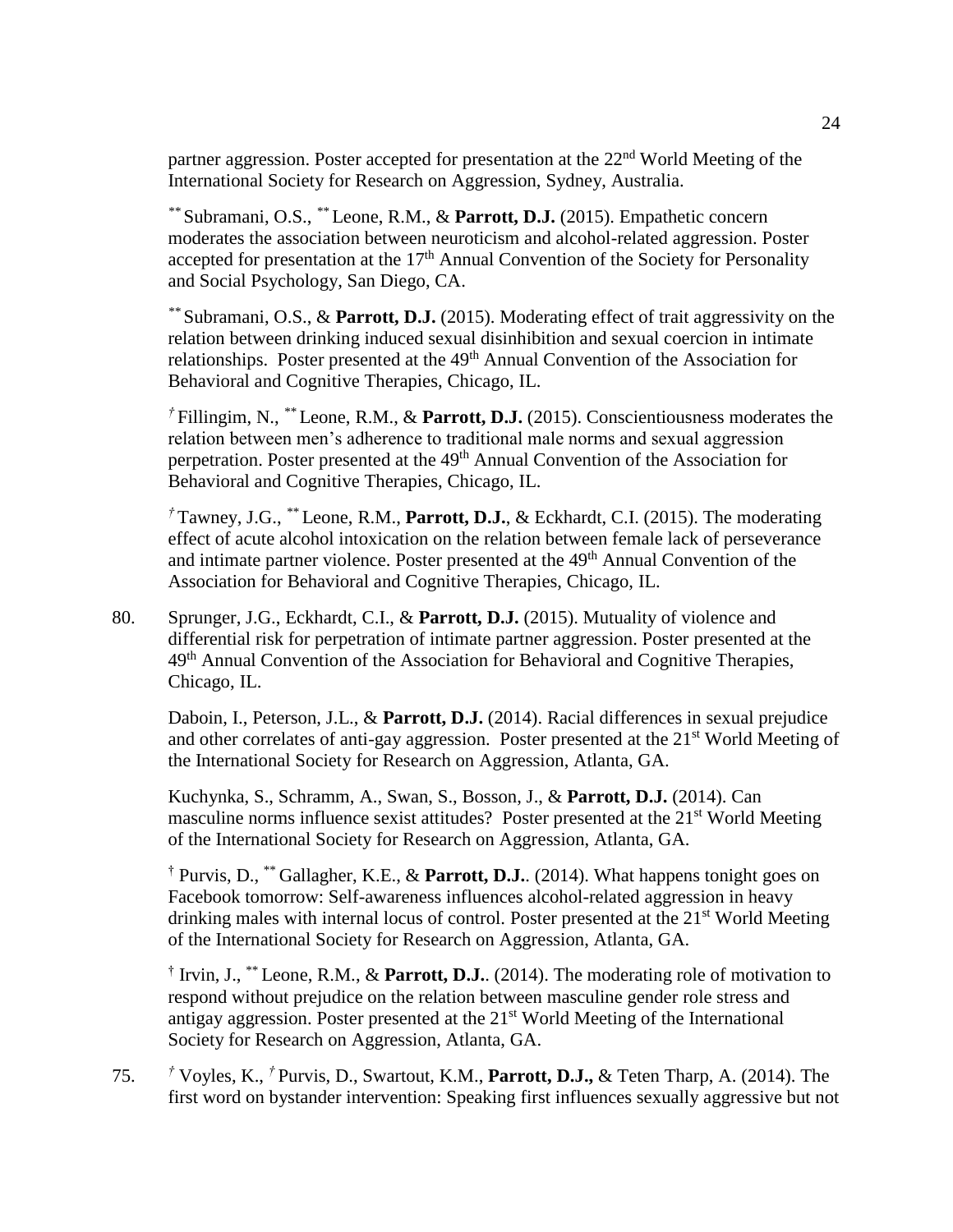non-aggressive peer decisions. Poster presented at the 21<sup>st</sup> World Meeting of the International Society for Research on Aggression, Atlanta, GA.

\*\* Leone, R.M., Crane, C., **Parrott, D.J**., & Eckhardt, C.E. (2014). The moderating effects of self-control on the relationship between alcohol problems and psychological and physical intimate partner violence. Poster presented at the 37th Annual Convention of the Research Society on Alcoholism, Bellevue, WA.

\*\* Leone, R.M., & **Parrott, D.J.** (2014). Effects of aggressivity and masculinity on perceived peer approval of barroom aggression. Poster presented at the 26<sup>th</sup> Annual Convention of the Association for Psychological Science, San Francisco, CA.

*†* Schmidt, M., \*\* Lisco, C.G., & **Parrott, D.J.** (2013). Because they said so: The moderating effect of an aggressive peer group on the relation between men's locus of control and aggression towards intimate partners. Poster presented at the  $47<sup>th</sup>$  Annual Convention of the Association for Behavioral and Cognitive Therapies, Nashville, TN.

\*\* Lisco, C.G., *†* Schmidt, M., & **Parrott, D.J.** (2013). Effects of mindfulness and thought suppression on the relation between hegemonic masculinity and partner violence. Poster presented at the 47<sup>th</sup> Annual Convention of the Association for Behavioral and Cognitive Therapies, Nashville, TN.

70. \*\* Leone, R.M., & **Parrott, D.J.** (2013). The effects of male role norms and hostile sexism on bystander self-efficacy. Poster presented at the 47<sup>th</sup> Annual Convention of the Association for Behavioral and Cognitive Therapies, Nashville, TN.

Daboin, I., Peterson, J.L., **Parrott, D.J.,** & Swartout, K.M. (2013). Threats to masculinity and aggression toward sexual minorities. Poster presented at the 121<sup>st</sup> Annual Convention of the American Psychological Association, Honolulu, HA.

\*\* Leone, R.M., & **Parrott, D.J.** (2013). The moderating effects of acute alcohol intoxication on the relation between male role norms and antigay aggression. Poster presented at the 36<sup>th</sup> Annual Convention of the Research Society on Alcoholism, Orlando, FL.

*†* Schmidt, M.R., \*\* Gallagher, K.E., & **Parrott, D.J.** (2012). The mediating effect of hostility towards women on the relation between locus of control and aggression toward intimate partners. Poster presented at the 46<sup>th</sup> Annual Convention of the Association for Behavioral and Cognitive Therapies, National Harbor, MD.

\*\* Purvis, D.M., \*\* Miller, C.A., **Parrott, D.J.**, & Swartout, K.M. (2012). Speak up! Men's verbal willingness to protect a female mediates the relation between bystander self-efficacy and the prevention of sexual aggression. Poster presented at the  $46<sup>th</sup>$  Annual Convention of the Association for Behavioral and Cognitive Therapies, National Harbor, MD.

65. \*\* Miller, C.A., Purvis, D.M., & **Parrott, D.J.** (2012). Not cool, dude! Effects of bystander self-efficacy and male role norms in men's willingness to speak out against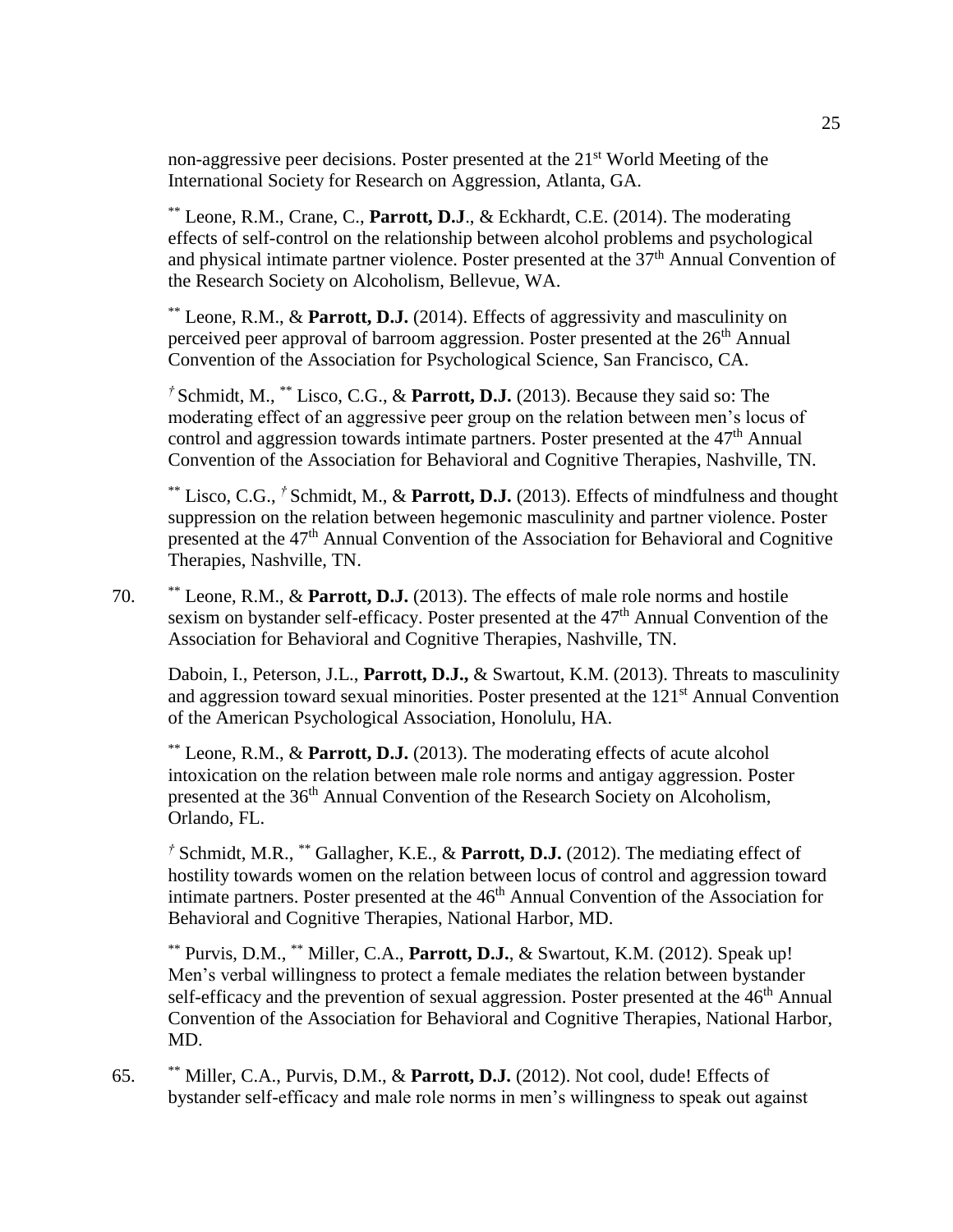sexual aggression. Poster presented at the 46<sup>th</sup> annual convention of the Association for Behavioral and Cognitive Therapies, National Harbor, MD.

\*\* Lisco, C.G., \*\* Gallagher, K.E., Parrott, D.J., & Teten-Tharp, A. (2012). A further examination of the relation between rape myth acceptance and sexual aggression toward women: Moderating effects of peer climate and psychological distress. Poster presented at the 46<sup>th</sup> Annual Convention of the Association for Behavioral and Cognitive Therapies, National Harbor, MD.

\*\* Lisco, C.G., \*\* Gallagher, K.E., **Parrott, D.J.,** & Teten-Tharp, A. (2012). Explaining the link between hostile sexism and sexual aggression: The mediating effect of rape myth acceptance. Poster presented at the  $17<sup>th</sup>$  International Conference on Violence, Abuse, and Trauma, San Diego, CA.

\*\* Gallagher, K.E., \*\* Lisco, C.G., & **Parrott, D.J.** (2012). Impacting masculinity-based intimate partner aggression: The effect of mindfulness. Poster accepted for presentation at the 17th International Conference on Violence, Abuse, and Trauma, San Diego, CA.

\*\* Miller, C.A., \*\* Lisco, C.G., & **Parrott, D.J.** (2011). The role of male role norms and peer environment in men's severe physical aggression toward intimate partners. Poster presented at the 45<sup>th</sup> Annual Convention of the Association for Behavioral and Cognitive Therapies, Toronto, Canada.

60. Berke, D.S., Zeichner, A., **Parrott, D. J.,** & Sloan, C.A. (2011). Victimizing the gendernonconforming woman: Effects of perpetrator masculine gender role conformity on aggression against women. Poster presented at the 45<sup>th</sup> Annual Convention of the Association for Behavioral and Cognitive Therapies, Toronto, Canada.

† Benjamin, T., \*\* Miller, C.A., & **Parrott, D. J.** (2011). Mediating role of acceptance of violence on the relation between male role norms and intimate partner violence. Poster presented at the 45<sup>th</sup> Annual Convention of the Association for Behavioral and Cognitive Therapies, Toronto, Canada.

† Odom, R.D., & **Parrott, D. J.** (2011). Demonstrating masculinity via antigay aggression: The moderating effect of acute alcohol intoxication. Poster presented at the 45th Annual Convention of the Association for Behavioral and Cognitive Therapies, Toronto, Canada.

† Dotson, K.B., & **Parrott, D. J.** (2011). Mindfulness as a moderator of the relation between thought suppression and alcohol consumption. Poster presented at the 45<sup>th</sup> Annual Convention of the Association for Behavioral and Cognitive Therapies, Toronto, Canada.

\*\* Lisco, C.G., \*\* Gallagher, K.E., & **Parrott, D. J.** (2011). Straddling the fence: Men's expression of ambivalent sexism in evaluations of the right to hit an intoxicated female. Poster presented at the 45<sup>th</sup> Annual Convention of the Association for Behavioral and Cognitive Therapies, Toronto, Canada.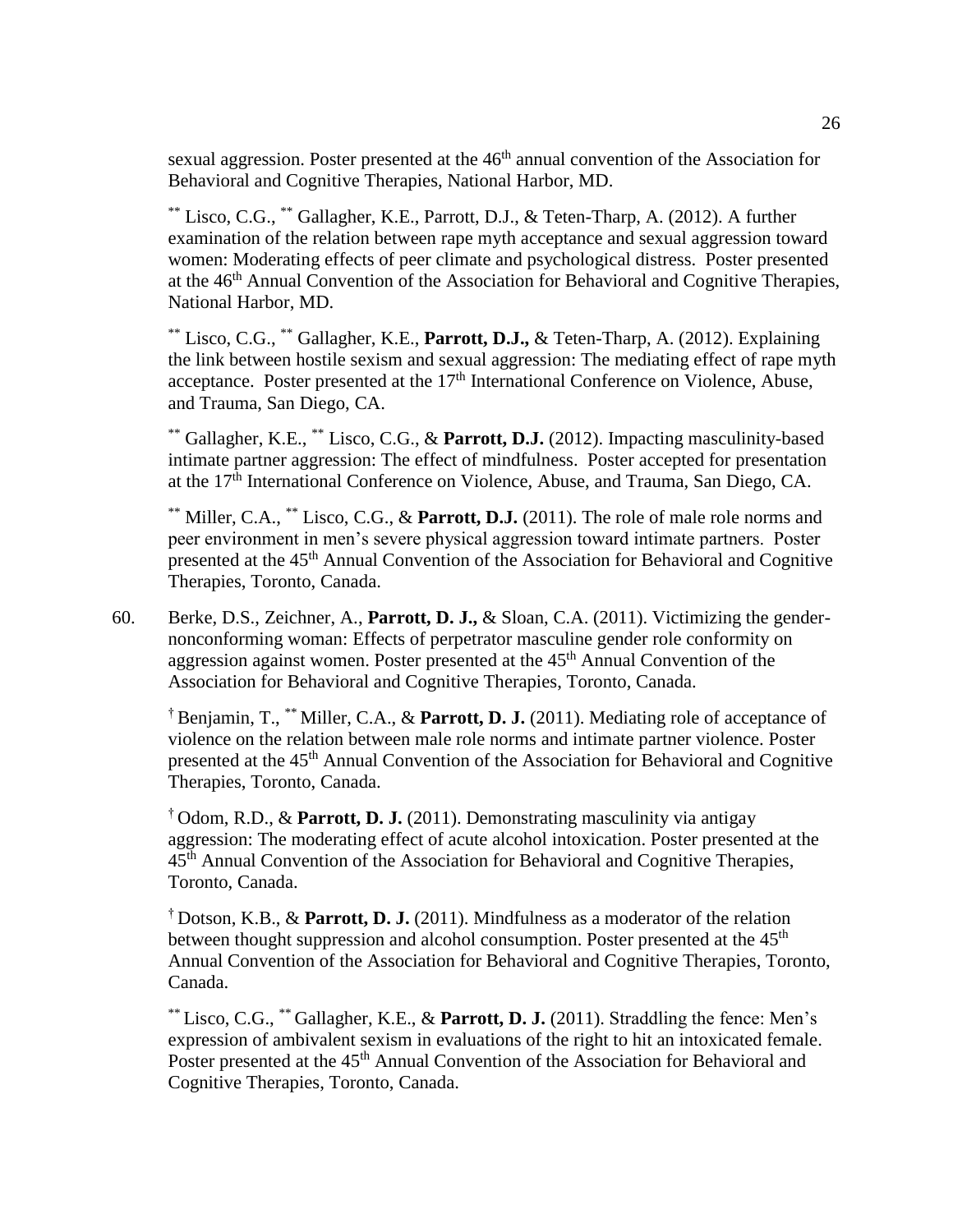55. † Odom, R.D., † Rzajeva, O., & **Parrott, D. J.** (2011). Alcohol intoxication and aggression against women: The moderating role of male role norms. Poster presented at the 34th Annual Meeting of the Research Society on Alcoholism, Atlanta, GA.

\*\* Lisco, C.G., & **Parrott, D. J.** (2011). The role of heavy drinking and hostile sexism in men's sexual aggression toward female intimate partners. Poster presented at the 34<sup>th</sup> Annual Meeting of the Research Society on Alcoholism, Atlanta, GA.

\*\* Tarantino, N., **Parrott, D. J.,** & Kuperminc, G.P. (2011). Alcohol use severity mediates the association between daily marijuana use and psychiatric/behavioral risk in emerging adult ED patients. Poster presented at the  $34<sup>th</sup>$  Annual Meeting of the Research Society on Alcoholism, Atlanta, GA.

\*\* Vincent, W., Peterson, J. L., & **Parrott, D. J.** (2011). AIDS-related stigma and aggression toward sexual minorities: Effects of race and prior contact. Poster presented at the biennial meeting of the Society for Community Research and Action, Chicago, IL.

\*\* Gallagher, K.E., & **Parrott, D.J.** (2010). Exploring the role of thought suppression on aggressive behavior: How does alcohol effect this relation? Poster presented at the 19<sup>th</sup> World Meeting of the International Society for Research on Aggression, Storrs, CT.

50. \*\* Gallagher, K.E., & **Parrott, D.J.** (2010). Distraction attenuates alcohol-related aggression biases and physical aggression in the laboratory. Poster presented at National Summit on Interpersonal Violence and Abuse Across the Lifespan, Dallas, TX.

\*\* Tarantino, N., \*\* Germain, N.D., Emshoff, J., **Parrott, D.J.**, & Kuperminc, G.P. (2009). The future of SBIRT research: Overview and preliminary data from the Georgia BASICS evaluation team. Poster presented at the annual Southeast Ecological-Community Psychology Conference, University of South Carolina, Columbia, SC.

\*\* Miller, C.A., \*\* Gallagher, K.E., & **Parrott, D.J.** (2009). Male role norms and perception of responsibility in alcohol related partner violence. Poster presented at the 43<sup>rd</sup> Annual Convention of the Association for Behavioral and Cognitive Therapies, New York, NY.

\*\* Gallagher, K.E., & **Parrott, D.J.** (2009). Effects of trait anger and distraction on intoxicated and non-intoxicated aggression in men. Poster presented at the 43rd Annual Convention of the Association for Behavioral and Cognitive Therapies, New York, NY.

\*\* Gallagher, K.E., & **Parrott, D.J.** (2009). Moderating effect of alcohol use on the association between female gender role beliefs and physical assault victimization in women. Poster presented at the 32<sup>nd</sup> Annual Meeting of the Research Society on Alcoholism, San Diego, CA.

45. \*\* Gallagher, K.E., & **Parrott, D.J.** (2009). Moderating effects of mindfulness and rumination in the association between men's alcohol use and sexual coercion within intimate relationships. Poster presented at the  $32<sup>nd</sup>$  Annual Meeting of the Research Society on Alcoholism, San Diego, CA.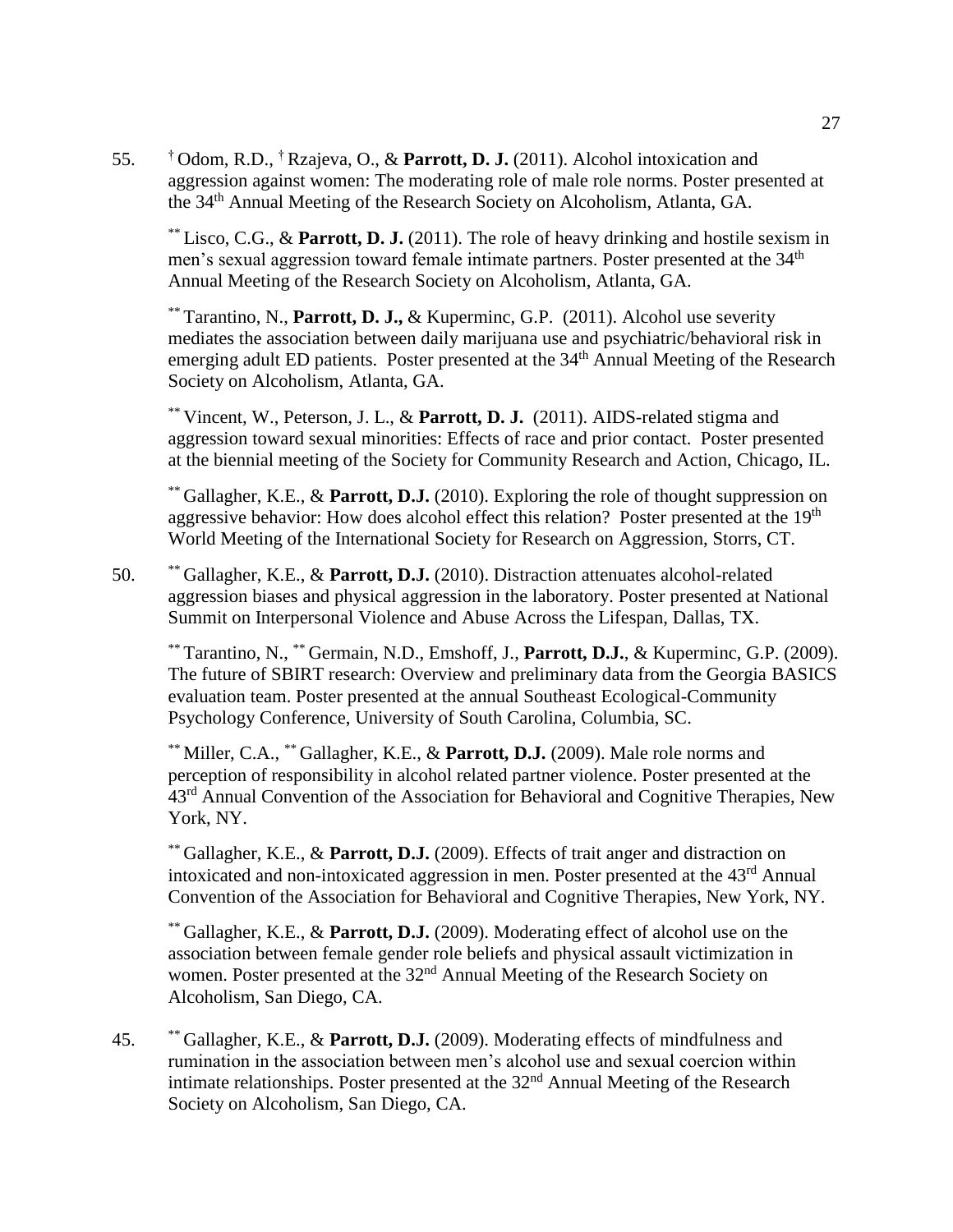\*\* Gallagher, K.E., & **Parrott, D.J.** (2009). Influence of alcohol consumption on locus of control in community men's physical and sexual intimate partner aggression. Poster presented at the 32<sup>nd</sup> Annual Meeting of the Research Society on Alcoholism, San Diego, CA.

\*\* Vincent, W., & **Parrott, D.J.** (2009). The interactive effects of alcohol use and adherence to traditional male role norms on aggression toward sexual minorities. Poster presented at the 32nd Annual Meeting of the Research Society on Alcoholism, San Diego, CA.

\*\* Vincent, W., Peterson, J.P., & **Parrott, D.J.** (2009). Sexual prejudice, religious fundamentalism, and antigay responses in Black men. Poster presented at the  $12<sup>th</sup>$ Biennial Meeting of the Society for Community Research and Action, Montclair, NJ.

\*\* Hudepohl, A.D., & **Parrott, D.J.** (2009). Right wing authoritarianism, peers, and reactions to male-male intimacy. Poster presented at the  $117<sup>th</sup>$  Annual Convention of the American Psychological Association, Toronto, Canada.

40. \*\* Hudepohl, A. D., \*\* Miller, C. A., & **Parrott, D.J.** (2009). Emotional inexpressiveness, physical inadequacy, and aggression perpetrated in a group context. Poster presented at the 117th Annual Convention of the American Psychological Association, Toronto, Canada.

Kleider, H.M., **Parrott, D.J.**, & King, T.Z. (2009). Shooting behavior: How working memory arousal and affect influence police officer shoot decisions. Poster presented at the Annual American Psychology-Law Society Meeting (APA Division 41), San Antonio, TX.

\*\* Vincent, W., Peterson, J.L., & **Parrott, D.J.** (2008). Race disparities in women's attitudes toward gay men and lesbians. Poster presented at the 7<sup>th</sup> Biennial Convention of the Society for the Psychological Study of Social Issues, Chicago, IL.

\*\* Hudepohl, A.D., & **Parrott, D.J.** (2008). Right wing authoritarianism as a predictor of antigay anger and aggression. Poster presented at the  $18<sup>th</sup>$  World Meeting of the International Society for Research on Aggression, Budapest, Hungary.

Stuart, G.L., **Parrott, D.J.**, & Moore, T.M. (2008). Masculine gender role stress, intimate partner violence, and substance use following substance abuse treatment. Poster presented at the 18<sup>th</sup> World Meeting of the International Society for Research on Aggression, Budapest, Hungary.

35. \*\* Hudepohl, A.D., \*\* Smiley, J.T., \*\* Gallagher, K.E., & **Parrott, D.J.** (2008). Hostility towards women in gay and heterosexual men. Poster presented at the 42<sup>nd</sup> Annual Convention of the Association for Behavioral and Cognitive Therapies, Orlando, FL.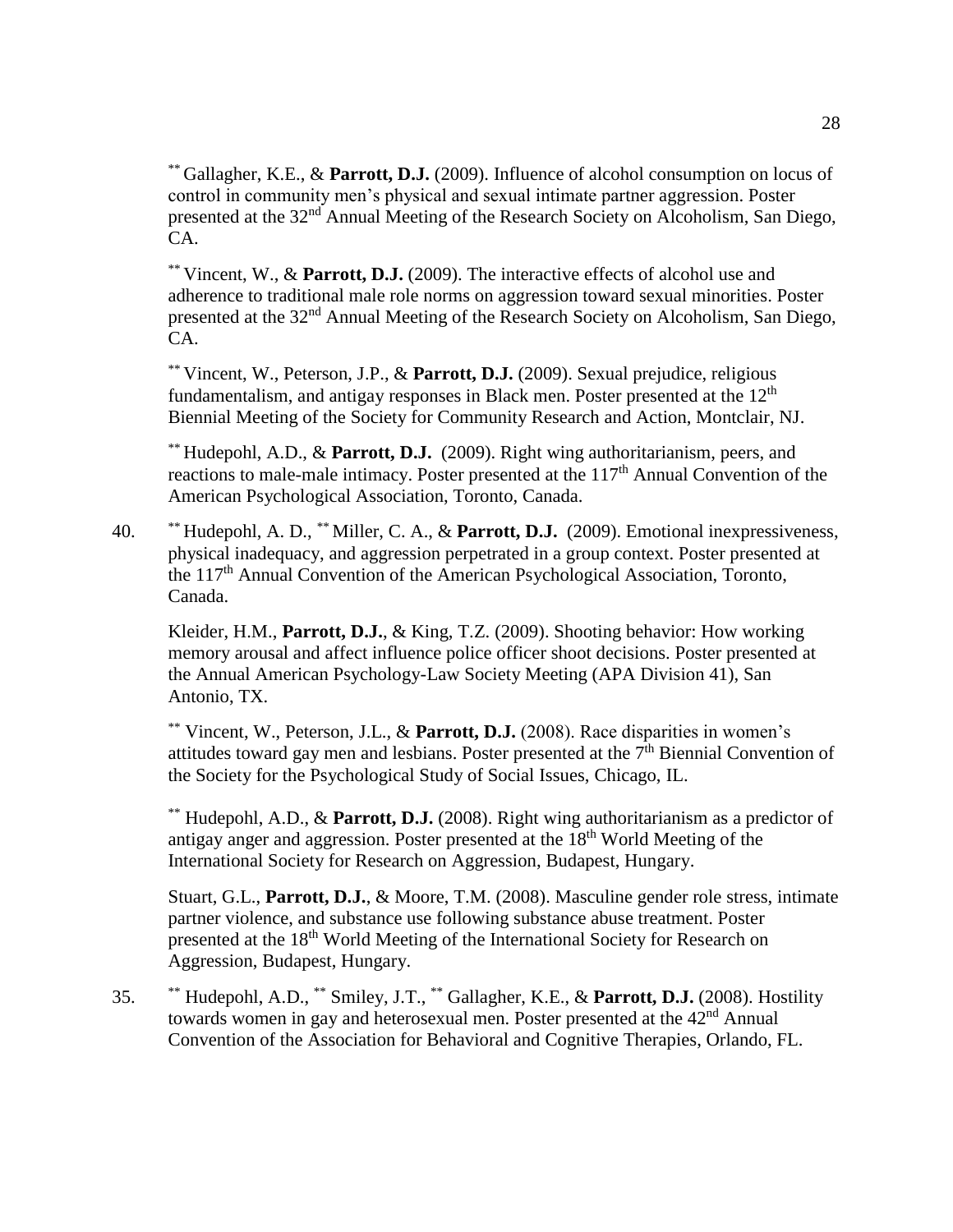\*\* Hudepohl, A.D., & **Parrott, D.J.** (2008). Violence and the male gender role in heterosexual and gay men. Poster presented at the 42<sup>nd</sup> Annual Convention of the Association for Behavioral and Cognitive Therapies, Orlando, FL.

\*\* Miller, C.A., & **Parrott, D.J.** (2008). A further analysis of psychopathy as a determinant of physical aggression toward gay and heterosexual men: Examining the role of provocation. Poster presented at the 42nd Annual Convention of the Association for Behavior and Cognitive Therapies, Orlando, FL.

\*\* Vincent, W., **Parrott, D.J.**, & Peterson, J.L. (2008). The mediating effect of sexual prejudice on the association between religious fundamentalism and antigay anger and aggression. Poster presented at the  $42<sup>nd</sup>$  Annual Convention of the Association for Behavior and Cognitive Therapies, Orlando, FL.

\*\* Walther, L.D., \*\* Hudepohl, A.D., & **Parrott, D.J.** (2008). Effects of alcohol and gender on direct and indirect aggression. Poster presented at the 42nd Annual Convention of the Association for Behavioral and Cognitive Therapies, Orlando, FL.

30. \*\* Hudepohl, A.D., & **Parrott, D.J.** (2008). Masculinity and alcohol dependence. Poster presented at the Research Society on Alcoholism/International Society for Biomedical Research on Alcoholism Joint Conference, Washington, DC.

\*\* Hudepohl, A.D., \*\* Miller, C.A., & **Parrott, D.J.** (2008). Does empathy mediate the relation between sexual orientation and aggression? Poster presented at the 116<sup>th</sup> Annual Convention of the American Psychological Association, Boston, MA.

\*\* Vincent, W., **Parrott, D.J.**, & Peterson, J.L. (2008). Male gender role stress and antigay aggression: Anger's role. Poster presented at the  $116<sup>th</sup>$  Annual Convention of the American Psychological Association, Boston, MA.

\*\* Vincent, W., **Parrott, D.J.**, & Peterson, J.L. (2008). Effects of gender role stress and prejudice on antigay anger. Poster presented at the 116<sup>th</sup> Annual Convention of the American Psychological Association, Boston, MA.

Parrott, D.J., \*\* Gallagher, K.E., & Zeichner A. (2007). Determinants of women's anger and anxiety in response to lesbians: Examination of traditional gender role beliefs and sexual prejudice. Paper presented at Tel Aviv University, Israel (Invited).

25. Kleider, H., & **Parrott, D.J.** (2007). Aggressive shooting behavior: The influence of span, personality and threat on shoot decisions. Poster presented at the 48th Annual Meeting of the Psychonomic Society, Long Beach, CA.

\*\* Hudepohl, A.D., & **Parrott, D.J.** (2007). Masculine gender role stress as a predictor of negative affect in response to male homosexuality. Poster presented at the 41<sup>st</sup> Annual Convention of the Association for Behavioral and Cognitive Therapies, Philadelphia, PA.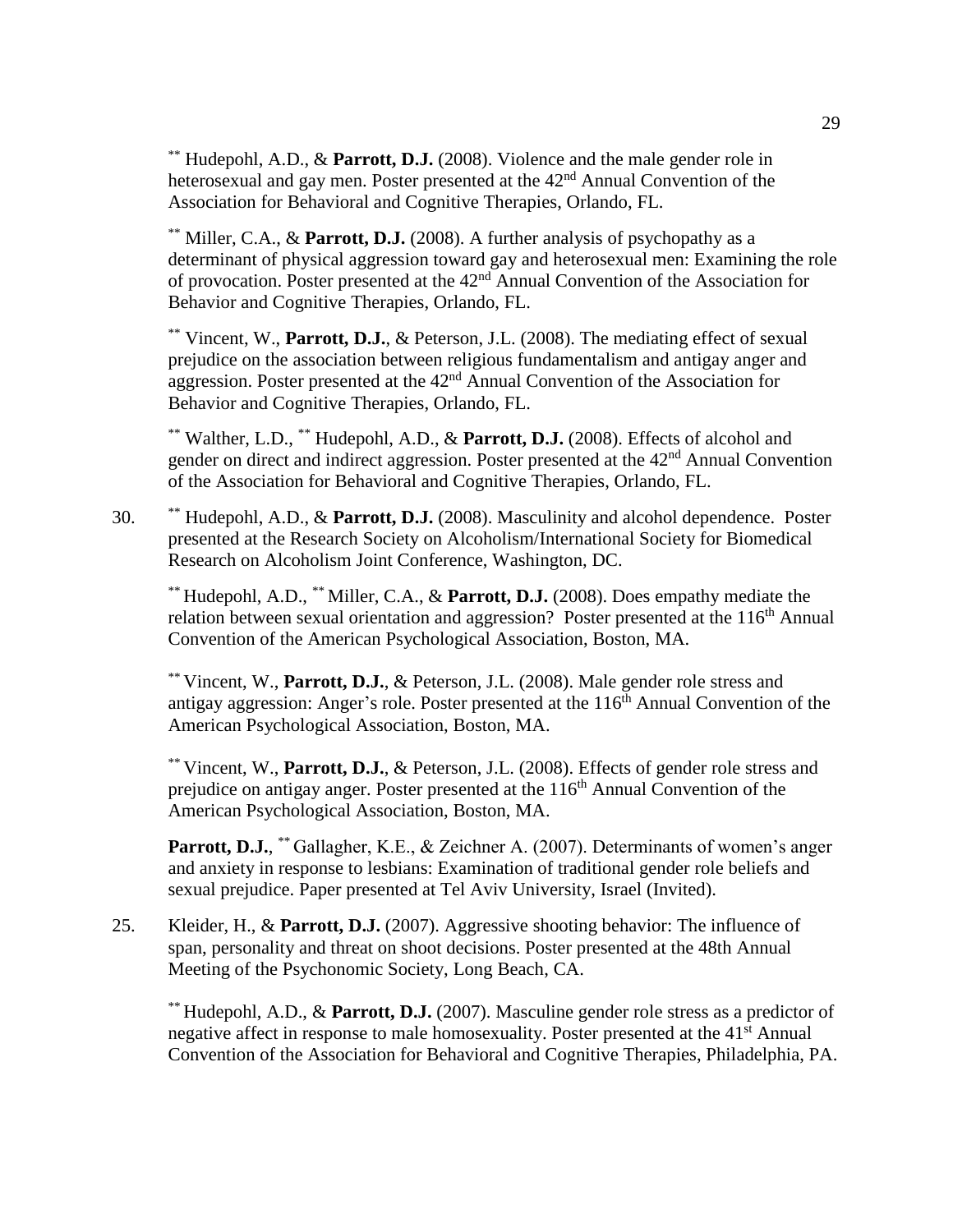\*\* Miller, C.A., \*\* Walther, L.D., & **Parrott, D.J.** (2007). Predictors of women's affective responses to female gender role violations. Poster presented at the 41<sup>st</sup> Annual Convention of the Association for Behavioral and Cognitive Therapies, Philadelphia, PA.

Parrott, D.J. (2007). Providing an empirical foundation for the treatment of antigay offenders: Identifying determinants of antigay violence. Poster presented at the 41<sup>st</sup> Annual Convention of the Association for Behavioral and Cognitive Therapies, Philadelphia, PA.

Parrott, D.J., \*\* Miller, C.A., & \*\* Hudepohl, A.D. (2007). Heterosexual men's anger in response to male gender role violations. Poster presented at the 115<sup>th</sup> Annual Convention of the American Psychological Association, San Francisco, CA.

20. **Parrott, D.J.**, Peterson, J.L. & \*\* Vincent, W. (2007). Predictors of anger in response to male homosexuality. Poster presented at the 115<sup>th</sup> Annual Convention of the American Psychological Association, San Francisco, CA.

Zeichner, A., & **Parrott, D.J.** (2006). Risk factors associated with sexual prejudice in the workplace: Implications for aggressive behavior. Paper presented at the Center for Public Management and Policy, University of Haifa, Haifa, Israel. (Invited).

Parrott, D.J. (2006). Predictors of antigay behavior in a community sample. Poster presented at the 40<sup>th</sup> annual Convention for the Association for Behavioral and Cognitive Therapies, Chicago, IL.

Zeichner, A., & **Parrott, D.J.** (2005). Sexual prejudice: The role of anger and personality in aggression towards gay men. Presented at Tel Aviv University, Israel (Invited).

**Parrott, D.J.,** & Giancola, P.R. (2005). Alcohol dependence and aggression: The mediating effect of dispositional impulsivity. Poster presented at the 39<sup>th</sup> annual Convention for the Association for Behavioral and Cognitive Therapies, Washington, DC.

15. **Parrott, D.J.,** & Zeichner, A. (2005). Perpetration of antigay violence: The role of psychopathy. Poster presented at the 39<sup>th</sup> annual Convention for the Association for Behavioral and Cognitive Therapies, Washington, DC.

Giancola, P.R., **Parrott, D.J.,** & Saucier, D.A. (2005). Risk factors for alcohol-related aggression: Implications for treatment and prevention. Presented at the 28<sup>th</sup> annual meeting of the Research Society on Alcoholism, Santa Barbara.

**Parrott, D.J.,** & Giancola, P.R. (2004). Effects of high quantity drinking on the alcohol aggression relation. Presented at the 38th annual Convention for the Association for the Advancement of Behavior Therapy, New Orleans.

Zeichner, A., Cohn, A., **Parrott, D.J.**, & Frey, C.F. (2004). Indirect aggression: Delay, use of proxy, and empathy. Presented at the 18<sup>th</sup> meeting of the International Society of Research on Aggression, Santorini, Greece.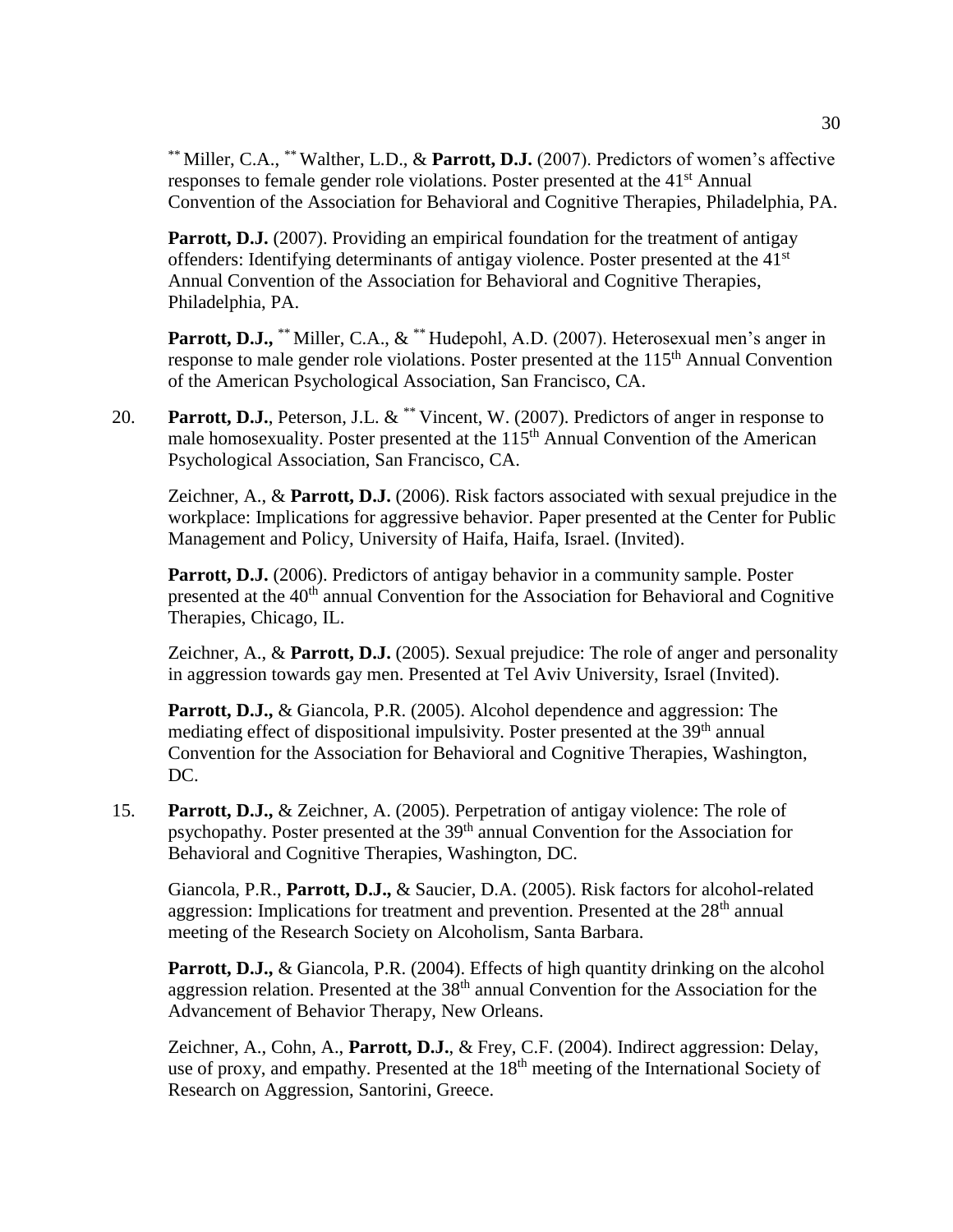Parrott, D.J., Zeichner, A., & Stephens, D. (2003). Effects of alcohol, personality, and provocation on the expression of anger in men. Presented at the  $26<sup>th</sup>$  annual meeting of the Research Society on Alcoholism, Fort Lauderdale.

10. **Parrott, D.J.**, Stephens, D. & Zeichner, A. (2001). The effect of alcohol and provocation on anger experience. Presented at the 35<sup>th</sup> annual Convention for the Association for the Advancement of Behavior Therapy, Philadelphia.

**Parrott, D.J., & Zeichner, A. (2001). Smoking urge buffering effects of temperament** and mood in deprived and nondeprived smokers. Presented at the 22<sup>nd</sup> annual meeting of the Society for Behavioral Medicine, Seattle.

Parrott, D.J., Stephens, D., Rodebush, R., & Zeichner, A. (2001). Effects of anger expression on relationship violence. Presented at the  $47<sup>th</sup>$  Annual Convention of the Southeastern Psychological Association, Atlanta.

Parrott, D.J., Evces, M., & Zeichner, A. (2001). Relationship between anger expression and laboratory aggression. Presented at the 47<sup>th</sup> Annual Convention of the Southeastern Psychological Association, Atlanta.

Parrott, D.J., Zeichner, A., Serafin, M. (2000). Effects of nicotine deprivation and irritability on aggression. Presented at the  $34<sup>th</sup>$  Annual Convention of the Association for the Advancement of Behavior Therapy, New Orleans.

5. **Parrott, D.J.**, Zeichner, A., Evces, M., Mattingly, M., & Stephens, D. (2000). Effects of trait anger on laboratory aggression. Presented at the 34<sup>th</sup> Annual Convention of the Association for the Advancement of Behavior Therapy, New Orleans.

Parrott, D.J., Reagin, C, Bernat, J.A., Shearer, R., & Zeichner, A. (2000). Physical aggression in the hypermasculine male. Presented at the  $34<sup>th</sup>$  Annual Convention of the Association for the Advancement of Behavior Therapy, New Orleans.

Zeichner, A., **Parrott, D.J.**, Frey, F.C., Butryn, M.F., Mengel, L., & Blatt, R. (2000). Measurement of laboratory aggression: A new response choice paradigm. Presented at the 46th Annual Convention of the Southeastern Psychological Association, New Orleans.

Frey, F.C., Baron, K.L., **Parrott, D.J.**, & Zeichner, A. (2000). Intellectual functioning and self-reported aggression in an incarcerated population. Presented at the 46<sup>th</sup> Annual Convention of the Southeastern Psychological Association, New Orleans.

Zeichner, A., Frey, F. C., & **Parrott, D.J.** (1999). Do humans behave aggressively when they don't have to? The introduction of a new method for the assessment of laboratory aggression. Presented at the Symposium on Human Aggression, Tel Aviv University, Israel (Invited).

### **STUDENT PRESENTATIONS AT LOCAL CONFERENCES (18 Total)**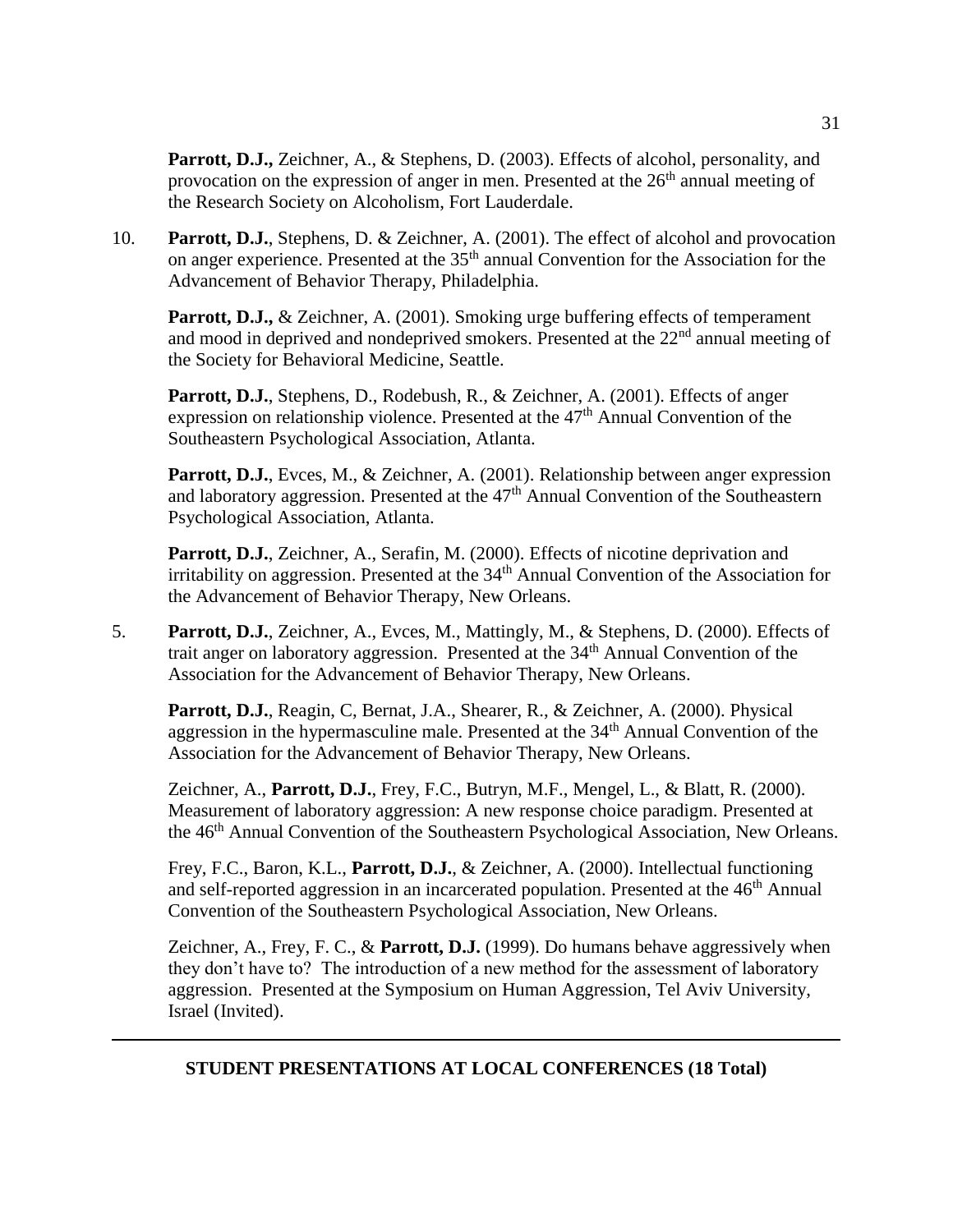*Note: Names with one dagger († ) beside them denote mentored undergraduate students, whereas names with two asterisks (\*\*) beside them denote mentored graduate students.*

*†* Mitchell, M. C., \*\* Halmos, M.B., & **Parrott, D.J.** (2020). "Real Men" and IPV perpetration: The roles of toughness and stress related to physical inadequacy. Poster presented virtually at the 2020 Georgia State University Undergraduate Research Conference. Virtual Conference.

*†* Bothwell, S., Bresin, K., & **Parrott, D.J.** (2020). Effect of alcohol and substance use discordance on relationship functioning. Poster presented virtually at the 2020 Georgia State University Undergraduate Research Conference. Virtual Conference.

*†* Alexander, C., Bresin, K., & **Parrott, D.J.** (2019). The effect of distraction on aggression in psychopathic individuals. Poster presented at the 2019 Psychology Undergraduate Research Conference, Georgia State University, Atlanta, GA.

15. *†* Alexander, C., Bresin, K., & **Parrott, D.J.** (2019). The effect of distraction on aggression in psychopathic individuals. Poster presented at the 2019 CASA Summer Research Symposium, Georgia State University, Atlanta, GA.

*†* Ballari, A., \*\* Grom, J.L., & **Parrott, D.J.** (2019). Effects of alcohol, negative affect, and relationship functioning on dating violence. Poster presented at the 2019 Georgia State University Undergraduate Research Conference, Georgia State University, Atlanta, GA.

*†* Zehra, T., Bresin, K., & **Parrott, D.J.** (2019). Female's Take: The roles of alcohol consumption and PTSD on physical and psychological aggression towards partners in heterosexual relationships. Poster presented at the 2019 Georgia State University Undergraduate Research Conference, Georgia State University, Atlanta, GA.

*†* Price, T.D., \*\* Subramani, O.S., & **Parrott, D.J.** (2018). Masculine gender role stress and perpetration of intimate partner aggression: The role of trait aggression. Poster presented at the 2018 Psychology Undergraduate Research Conference, Georgia State University, Atlanta, GA.

*†* Green, M., Bresin, K., & **Parrott, D.J.** (2018). Rumination and problematic drinking in intimate partner violence: An examination of gender differences. Poster presented at the 2018 Psychology Undergraduate Research Conference, Georgia State University, Atlanta, GA.

10. *†* Oyler, K., *\*\** Leone, R.M., & **Parrott, D.J.** (2018). Empathy and Bystander Attitudes: The Moderating Effect of Rape Myth Acceptance. Oral presentation at the 2018 Georgia State Undergraduate Research Conference, Atlanta, GA.

*†* Oyler, K., *\*\** Leone, R.M., & **Parrott, D.J.** (2017). The moderating effect of empathic concern on the relation between male peer support for sexual aggression and rape myth acceptance. Poster presented at the 2017 Symposium for the Initiative for Maximizing Student Development, Georgia State University, Atlanta, GA.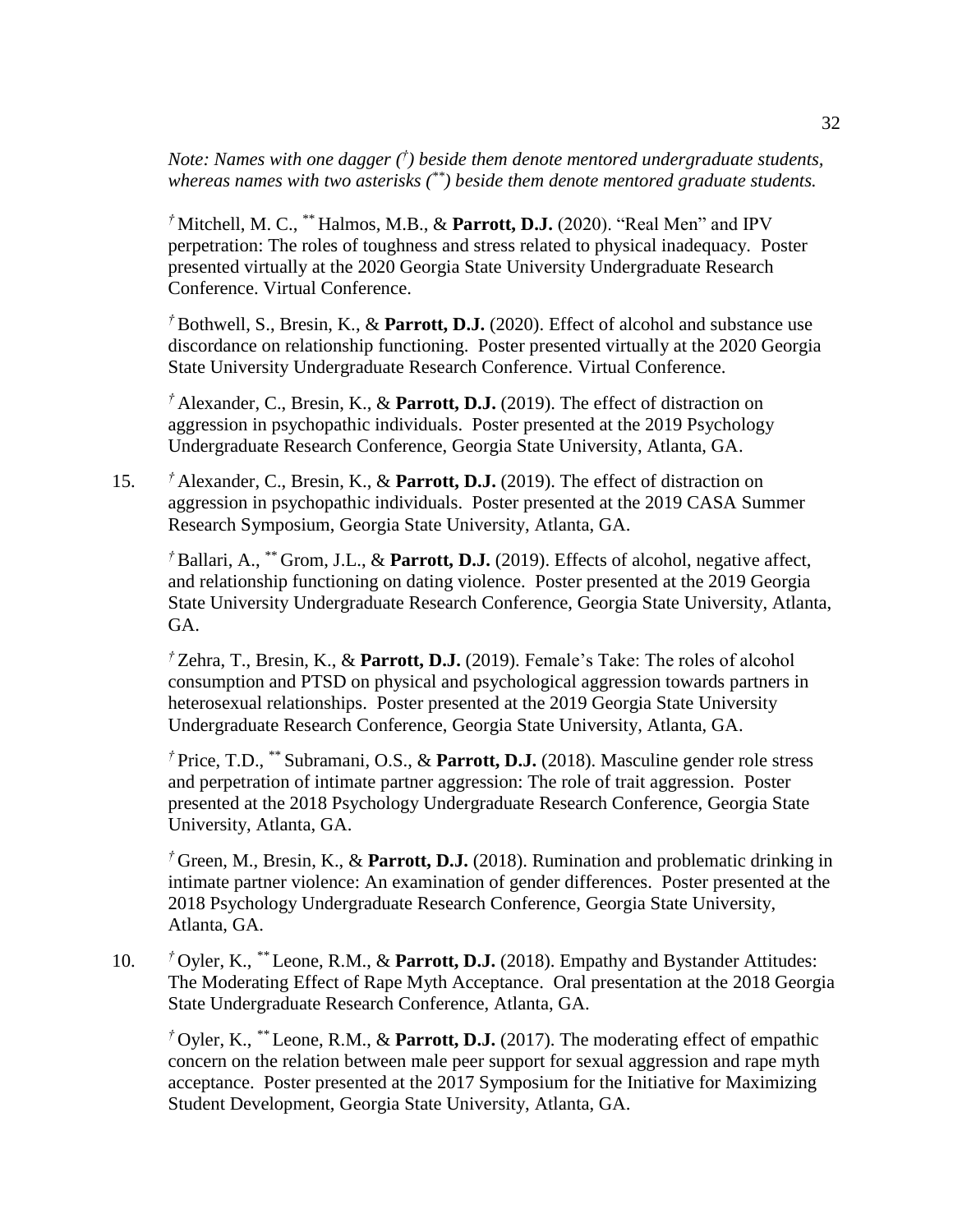Breed, A., \*\* Subramani, O.S., Copello, M., Burnet, D., Awaid, A., **Parrott, D.J.**, Turner, J., & Turner, M. (2017). Relation between EEG measure of frontal alpha asymmetry and anger regulation. Poster presented at the 2017 Georgia State Undergraduate Research Conference, Atlanta, GA.

† Oyler, K., \*\* Leone, R.M., & **Parrott, D.J.** (2016). The moderating effects of male role norms on the relation between rape myth acceptance and bystander efficacy for sexual aggression. Poster presented at the 2016 Brains and Behavior Summer Scholar Poster Session, Georgia State University, Atlanta, GA.

† Rackley, S., \*\* Leone, R.M., & **Parrott, D.J.** (2015). Personality and impulsivity as predictors of alcohol-related aggression. Poster presented at the 2015 Brains and Behavior Summer Scholar Poster Session, Georgia State University, Atlanta, GA.

5. † Schmidt, M., \*\* Lisco, C.G., † Smith, R., & **Parrott, D.J.** (2012). The moderating effect of acceptance of interpersonal violence on the relation between male role norms and aggression toward intimate partners. Poster presented at the 2012 Georgia State Undergraduate Research Conference, Atlanta, GA.

†Odom, R., & **Parrott, D.J.** (2010). The mediating role of male role norms in the association between authoritarianism and attitudes toward lesbians and gay men. Poster presented at the 2010 Georgia State Undergraduate Research Conference, Atlanta, GA.

† Humphrey, S., & **Parrott, D.J.** (2010). Effects of hostile attribution bias on alcoholrelated intimate partner violence. Poster presented at the 2010 Georgia State Undergraduate Research Conference, Atlanta, GA.

\*\* Smiley, J. T., \*\* Hudepohl, A.D., & **Parrott, D.J.** (2008). Do hostile attitudes towards women differ based on sexual orientation? Poster presented at the 4<sup>th</sup> Annual Day of Learning, College of Education, Georgia State University, Atlanta, GA.

† Walther, L.D., & **Parrott, D.J.** (2008). Moderating effects of alcohol intoxication and relationship context on indirect aggression. Poster presented at the 2008 Georgia State Undergraduate Research Conference, Atlanta, GA.

## **EXTERNAL RESEARCH GRANTS**

### **Principal Investigator**

**2020-2022** 3R01AA025995-03S1: *Proximal Effects of Alcohol on Same-Sex Intimate Partner Violence* (Urgent Competitive Revision Related to COVID-19) Funding Agency: National Institute on Alcohol Abuse and Alcoholism Total Costs: \$303,624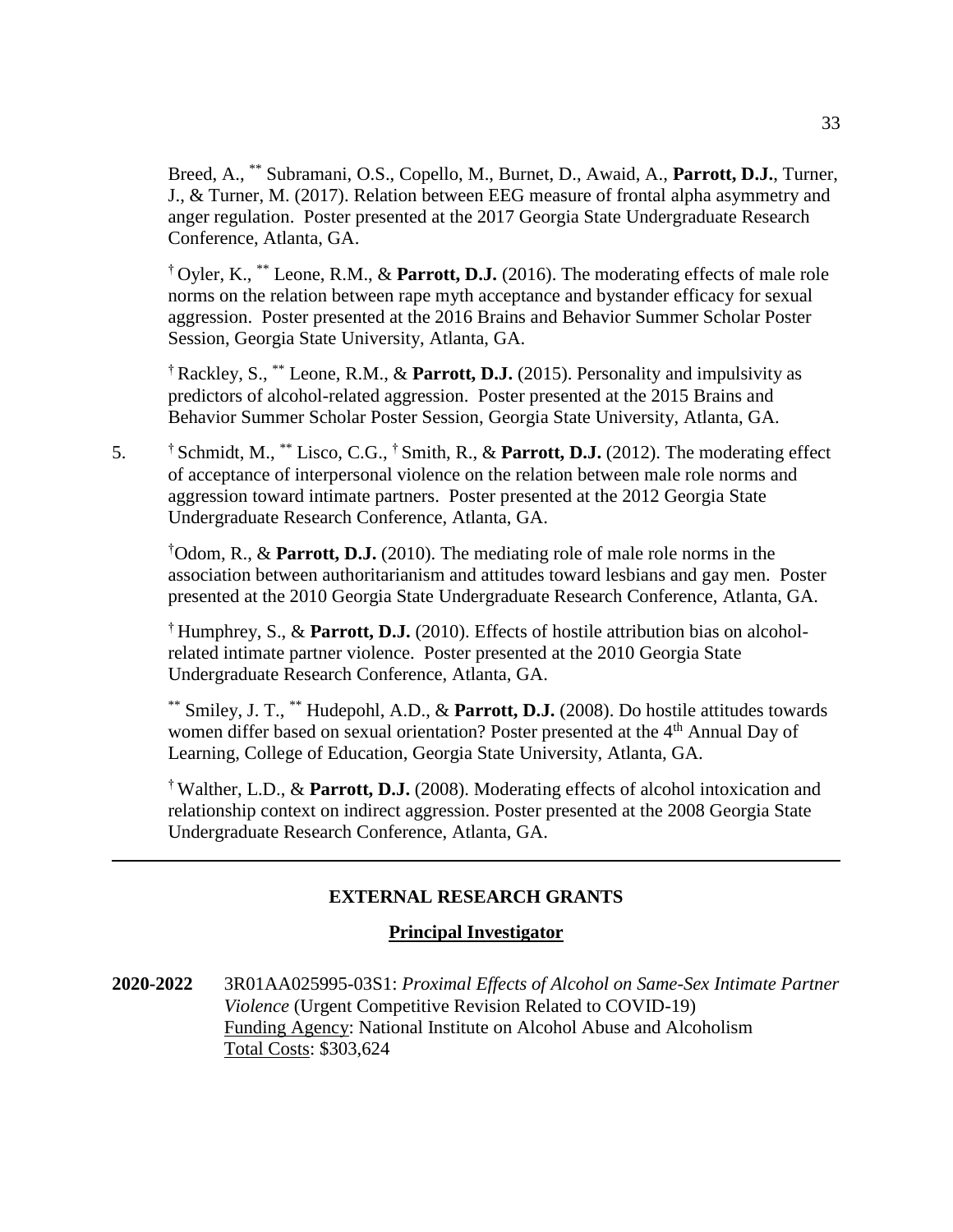| 2019-2024  | 1-R01-AA-027517: Promoting prosocial bystander behavior in intoxicated men:<br>Evaluation of RealConsent2.0 (Co-PI with Laura Salazar)<br>Funding Agency: National Institute on Alcohol Abuse and Alcoholism<br>Total Costs: \$3,244,040                                                        |
|------------|-------------------------------------------------------------------------------------------------------------------------------------------------------------------------------------------------------------------------------------------------------------------------------------------------|
| 2019-2021  | 3-R01-AA025995-02S1: Proximal Effects of Alcohol on Same-Sex Intimate<br>Partner Violence (Administrative Supplement to Promote Diversity in Health-<br>Related Research for Kevin Moino)<br>Funding Agency: National Institute on Alcohol Abuse and Alcoholism<br><b>Total Costs: \$89,667</b> |
| 2018-2023  | 1-R01-AA-025995: Proximal Effects of Alcohol on Same-Sex Intimate Partner<br>Violence<br>Funding Agency: National Institute on Alcohol Abuse and Alcoholism<br>Total Costs: \$2,507,736                                                                                                         |
| 2012-2017  | 1-R01-AA-020578: Mechanisms of Alcohol-Facilitated Intimate Partner Violence<br>Funding Agency: National Institute on Alcohol Abuse and Alcoholism<br>Total Costs: \$2,574,326                                                                                                                  |
| 2007-2009: | 3R01-AA-015445-S1: Research Supplement to Promote Diversity in Health-<br><b>Related Research</b><br>Funding Agency: National Institute on Alcohol Abuse and Alcoholism<br>Total Direct Costs: \$56,000                                                                                         |
| 2006-2012: | 1R01-AA-015445: Determinants of Violence Based on Sexual Orientation<br>Funding Agency: National Institute on Alcohol Abuse and Alcoholism<br>Total Direct Costs: \$562,500                                                                                                                     |
| 2005-2010: | Clinical Research Loan Repayment Program: \$36,912<br>Funding Agency: National Institute on Alcohol Abuse and Alcoholism                                                                                                                                                                        |

### **Co-Investigator**

**2008-2014:** 1U79TI019542-01: *Georgia BASICS (Brief Assessment, Screening, Intervention, and Continuum of Care System)* Funding Agency: Cooperative Agreement between the Substance Abuse and Mental Health Services Administration, Center for Substance Abuse Treatment and the State of Georgia, Department of Human Resources (DHR), Division of Mental Health, Developmental Disabilities, and Addictive Disorders Total Project Costs: \$12.6 million Subcontract (Total Costs): \$1,536,174 PI: Gabriel Kuperminc

### **Consultant**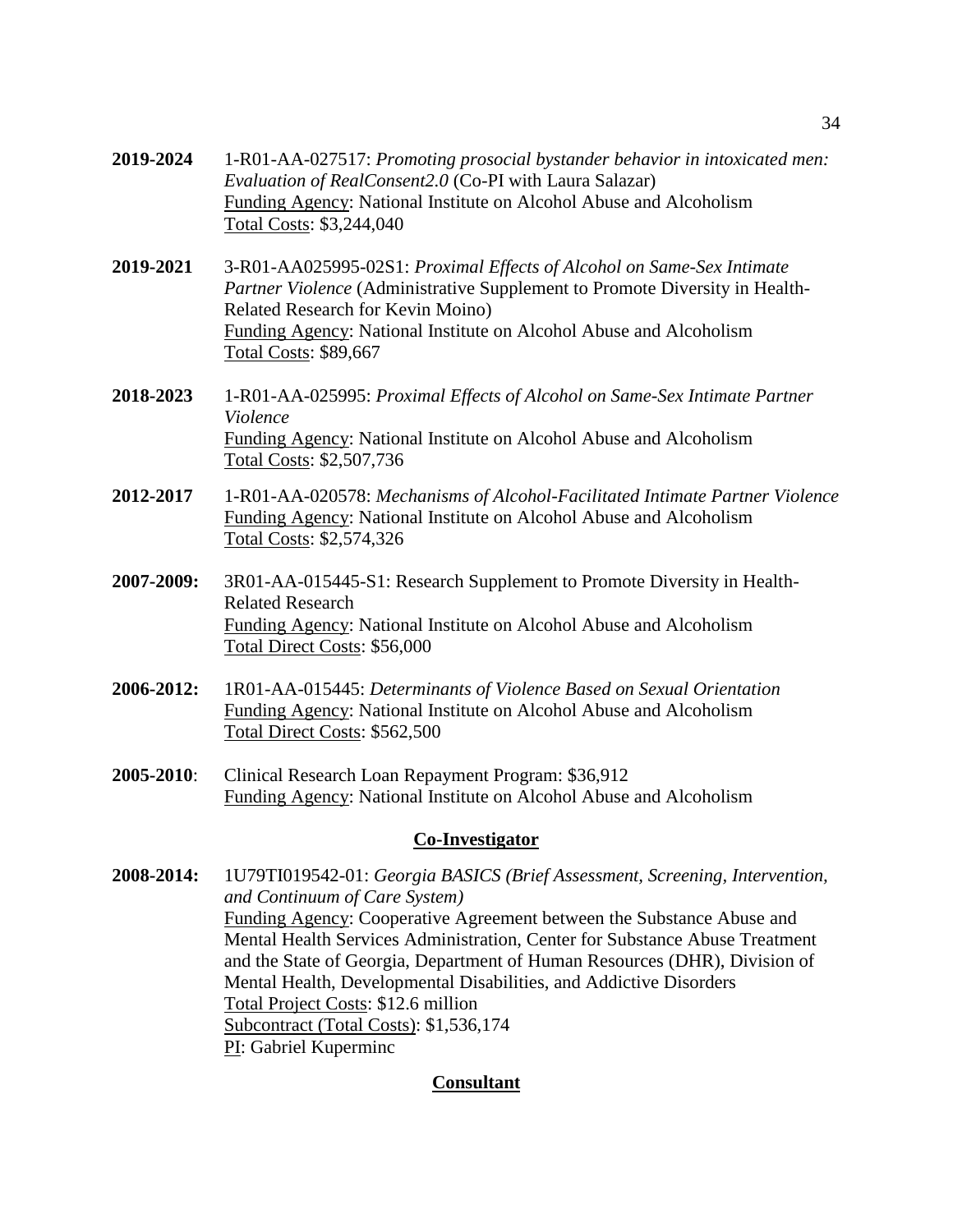- **2019-2024:** 1R01-AA-027248: *Alcohol, Minority Stress, and Intimate Partner Violence: Temporal and Prospective Associations in Sexual Minority Young Adults* Funding Agency: National Institute on Alcohol Abuse and Alcoholism PI: Ryan Shorey (University of Wisconsin – Milwaukee)
- **2018-2020:** R01-AA-025090: *Integrating Alcohol Myopia and Objectification to Understand Sexual Assault* Funding Agency: National Institute on Alcohol Abuse and Alcoholism PI: David DiLillo, Ph.D. & Sarah Gervais (University of Nebraska – Lincoln)
- **2017-2019:** *The Many Faces of Alcohol: An Investigation of the Short-Term Temporal Dynamics of Alcohol Intoxication and Affect in Naturalistic Settings* Funding Agency: Academy of Finland PI: Ada Johansson (Åbo Akademi University) Total Direct Costs: €370,000
- **2017-2019:** R21-AA-025182: *Alcohol Intoxication as a Risk Factor for Intimate Partner Aggression among Adults with ADHD* Funding Agency: National Institute on Alcohol Abuse and Alcoholism PI: Brian Wymbs, Ph.D. (Ohio University)
- **2004-2009:** 2R01-AA-11691: *Individual Differences in Alcohol-Related Aggression* Funding Agency: National Institute on Alcohol Abuse and Alcoholism PI: Peter R. Giancola, Ph.D. (University of Kentucky)

### **INTERNAL RESEARCH GRANTS**

#### **Principal Investigator**

**2017-2018:** Georgia State University Brains & Behavior Seed Grant *Establishing a neurocognitive mechanism for the relation between trait disinhibition and physical aggression* Funding Agency: Brains & Behavior Program, Georgia State University Total Direct Costs: \$28,520 **2014:** Georgia State University Scholarly Research Conference Support Grant *21st World Meeting of the International Society for Research on Aggression* Funding Agency: Georgia State University Research Foundation Total Direct Costs: \$3,000 **2014:** Georgia State University Scholarly Research Conference Support Grant *GSU Sexual Violence Forum* Funding Agency: Georgia State University Research Foundation Co-PIs: Kevin Swartout & Sarah Cook Total Direct Costs: \$1,500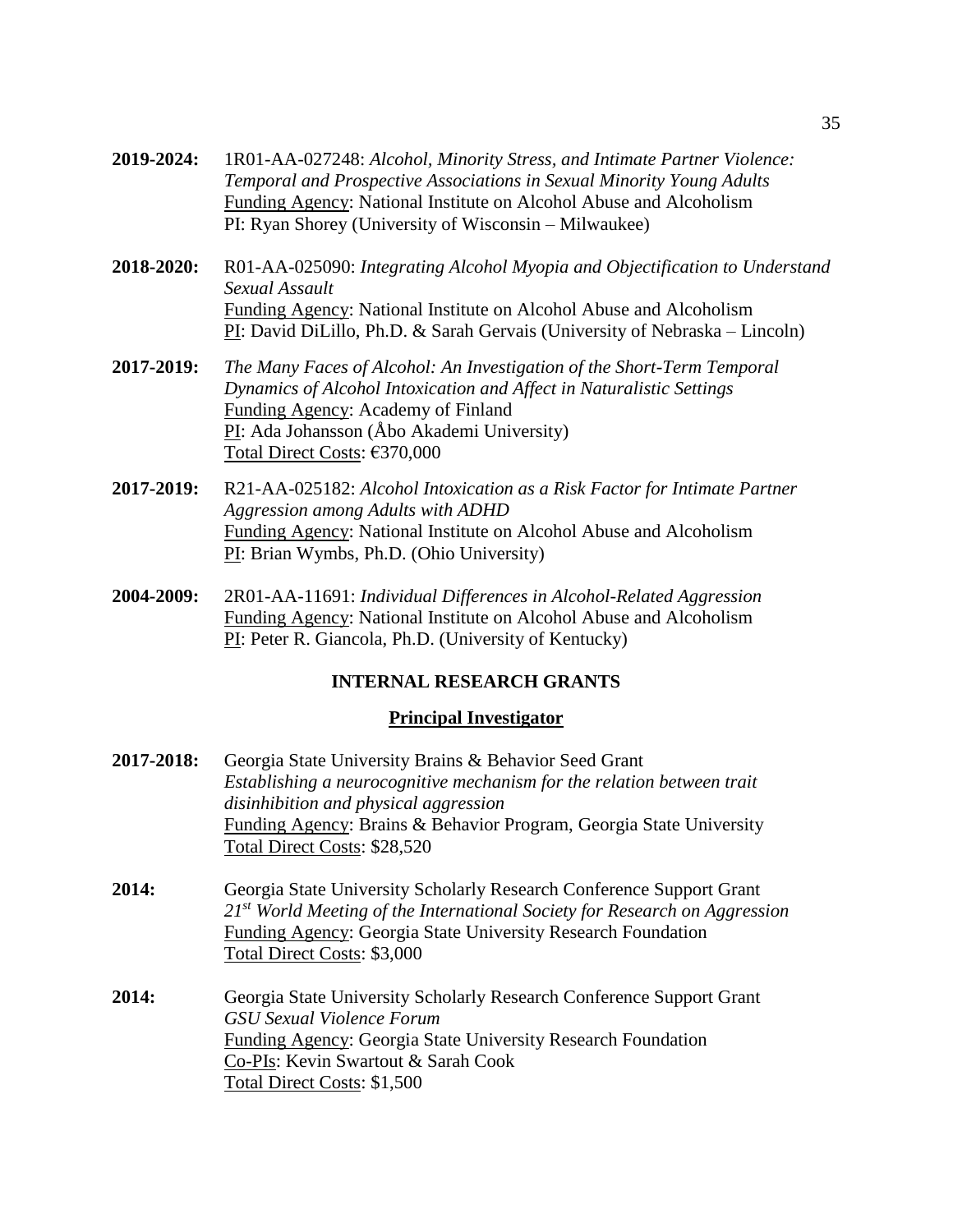- **2011:** Georgia State University Research Injury and Violence Prevention Seed Grant *Alcohol Related Aggression Committed By Multiple Perpetrators*  Funding Agency: Georgia State University College of Health and Human Sciences Total Direct Costs: \$6,583
- **2010-2012:** CDC-GSU Seed Award Program for Social and Behavioral Science Research: *Informing Bystander Prevention Strategies by Examining the Effects of Alcohol and Peer Influence on Perpetration of Male-to-Female Sexual Violence* Funding Agency: Centers for Disease Control and Georgia State University Total Direct Costs: \$100,000
- **2006-2007:** Georgia State University Research Foundation Research Initiation Grant: *Correlates of Female Sexual Prejudice: Examination of Personality, Situational, Emotional, and Cognitive Factors* Funding Agency: Georgia State University Research Foundation Total Direct Costs: \$9,800

#### **Co-Investigator**

**2007-present:** Georgia State University Research Program Enhancement Grant *Psychophysiological Correlates of Human Behavior* Funding Agency: Georgia State University Department of Psychology Total Direct Costs: \$24,000 PI: Tricia Z. King, Ph.D.

- **2009-2010:** *Computer Assisted Telephone Interviewing (CATI): Infrastructure Revitalization and Training* Funding Agency: Leverage Funds, Georgia State University Psychology Department Total Direct Costs: \$3,500 PI: Marci Culley, Ph.D.
- **2008-2009:** *Programming for Virtual Reality Environment Research Psychology Research* Funding Agency: Leverage Funds, Georgia State University Psychology Department Total Direct Costs: \$2,250 PI: David Washburn, Ph.D.

#### **MENTORED TRAINING GRANTS**

**2021-2026:** K23-AA-028818: *Acute Use of Alcohol and Attentional Bias towards Suicide: An Experimental Test of the Attention-Allocation Model*  Funding Agency: National Institute on Alcohol Abuse and Alcoholism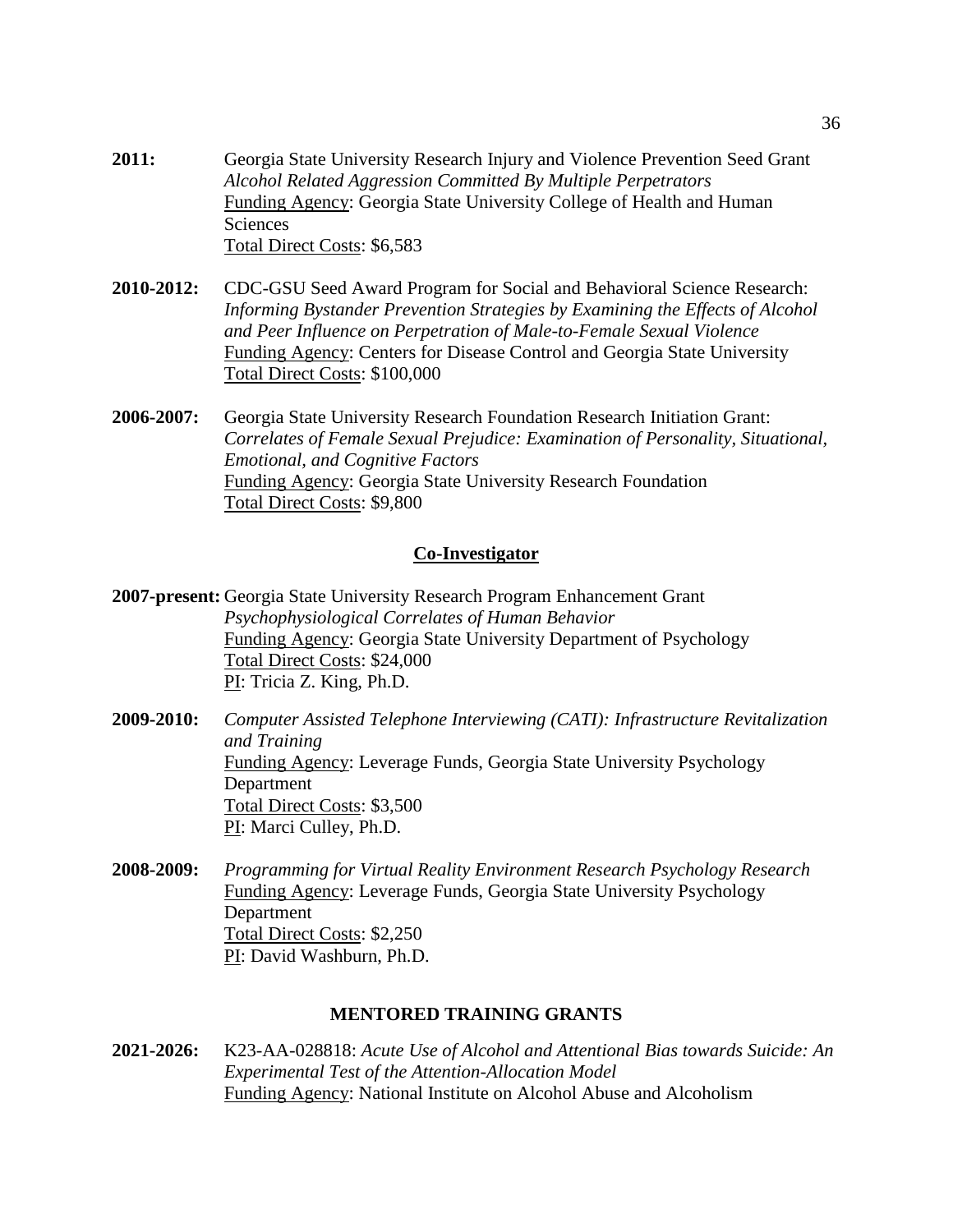Total Amount of Award: \$149,818 (BY1) PI: Dr. Caitlin Clevenger (University of Alabama at Birmingham) Role: Co-Mentor

- **2018-2023:** K01-AA-026643: *Identifying High-Risk Periods and People for Alcohol-Facilitated Sexual Violence* Funding Agency: National Institute on Alcohol Abuse and Alcoholism Total Amount of Award: \$783,945 PI: Dr. RaeAnn Anderson (University of North Dakota) Role: Co-Mentor
- **2018-2023:** K01-AA-026647: *Genetic and neural factors in alcohol-influenced aggression* Funding Agency: National Institute on Alcohol Abuse and Alcoholism Total Amount of Award: \$713,100 PI: Dr. David Chester (Virginia Commonwealth University) Role: Co-Mentor
- **2016-2018:** F31-AA-024369: *Effects of Acute Alcohol Intoxication on Bystander Decision Making and Intervention Behavior for Sexual Violence* Funding Agency: National Institute on Alcohol Abuse and Alcoholism Total Amount of Award: \$122,760 PI: Ruschelle Leone (Georgia State University) Role: Primary Sponsor
- **2015-2018:** F31-AA-024051: *Cognitive Strategies to Reduce Alcohol-Facilitated IPV* Funding Agency: National Institute on Alcohol Abuse and Alcoholism Total Direct Costs: \$122,760 PI: Joel Sprunger (Purdue University) Role: Co-Sponsor
- **2011-2013:** F31-AA-19846: *An Ecologically-Valid Intervention for Men's Intoxicated Aggression Toward Women* Funding Agency: National Institute on Alcohol Abuse and Alcoholism Total Direct Costs: \$82,760 PI: Kathryn E. Gallagher (Georgia State University) Role: Primary Sponsor
- **2011-2012:** *Alcohol, Threats, and Aggression Toward Sexual Minorities* Funding Agency: Georgia State University Dissertation Grant Total Direct Costs: \$1,000 PI: Wilson Vincent
- **Honorable** *Impact of Alcohol and Perceived Threats on Aggression Toward Sexual*  **Mention:** *Minorities* Funding Agency: National Academies Ford Foundation Dissertation Fellowship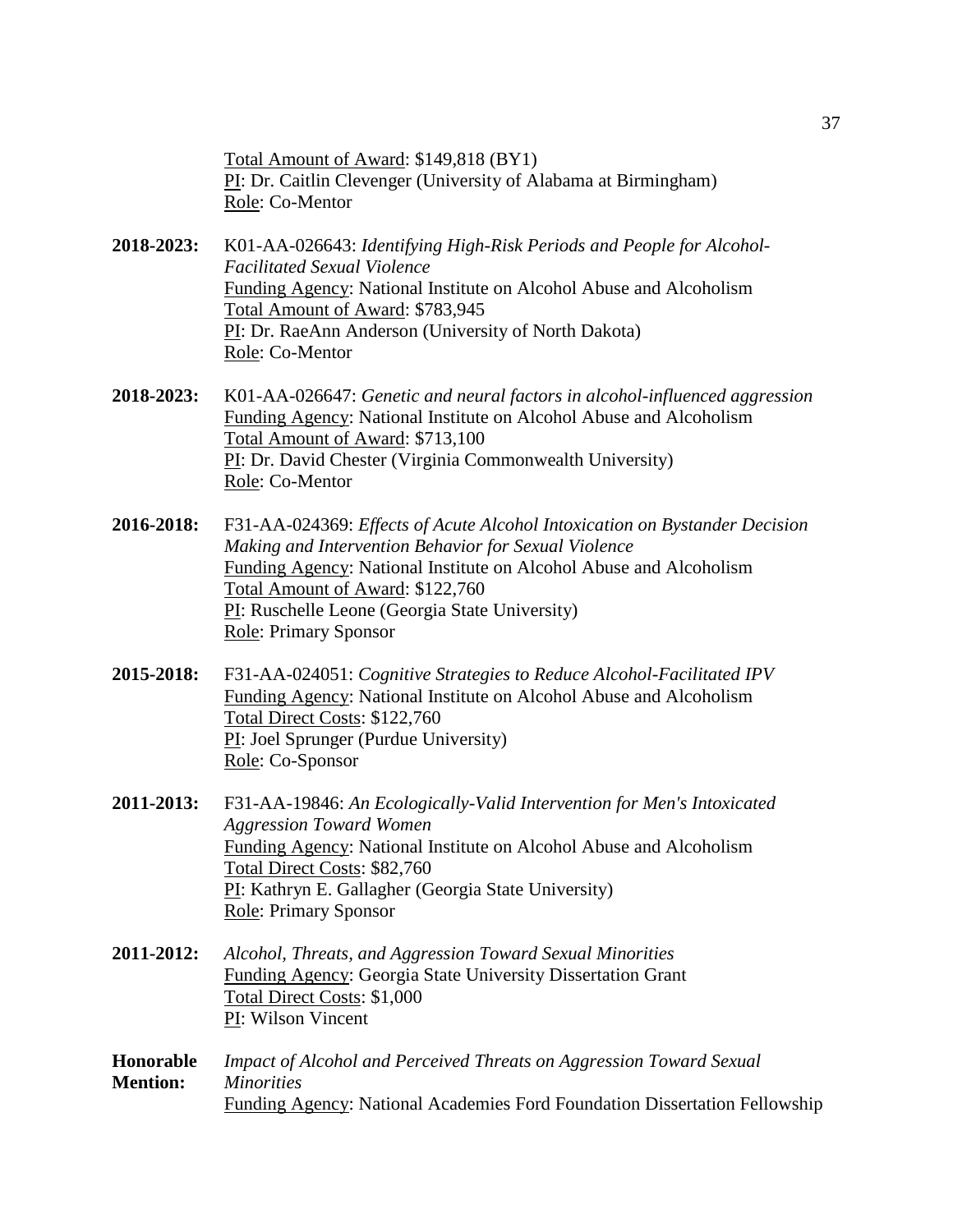Student PI: Wilson Vincent

## **CONSULTANT FOR TRAINING GRANTS**

- **2019-2021:** F31-AA-027150: *The Effect of Alcohol and Masculinity on Sexual Aggression in Young Adult Men* Funding Agency: National Institute on Alcohol Abuse and Alcoholism PI: Tiffany Marcantonio (University of Arkansas) Total Direct Costs: \$90,032
- **2016-2020:** K23-AA-023845: *Effects of Oxytocin on Alcohol Craving and Intimate Partner Aggression* Funding Agency: National Institute on Alcohol Abuse and Alcoholism PI: Julianne Flanagan, Ph.D. (Medical University of South Carolina)
- **2015-2018:** F31-AA-024352: *The Roles of Acute Alcohol Intoxication, Emotional Arousal, and Emotion Regulation on Men's Sexual Aggression Intentions* Funding Agency: National Institute on Alcohol Abuse and Alcoholism PI: Elizabeth Neilson (University of Washington) Total Direct Costs: \$117,858
- **2012-2014:** F31 AA021066: *Effects of Alcohol Intoxication and Neurocognitive Processing on Partner Violence*  Funding Agency: National Institute on Alcohol Abuse and Alcoholism PI: Rosy Maldonado (University of Nebraska – Lincoln) Total Direct Costs: \$121,011

\_\_\_\_**\_\_\_\_\_\_\_\_\_\_\_\_\_\_\_\_\_\_\_\_\_\_\_\_\_\_\_\_\_\_\_\_\_\_\_\_\_\_\_\_\_\_\_\_\_\_\_\_\_\_\_\_\_\_\_\_\_\_\_\_\_\_\_\_\_**

## **EDITORIAL EXPERIENCE**

### **Associate Editor**

- *Psychology of Violence* (2014 2017)
- *Substance Use and Misuse* (2013 2015)

## **Editorial Board Member [current]**

- *Psychology of Violence* (January 2013-July 2014, 2018-present)
- *Aggressive Behavior* (2009-present)
- *Substance Use and Misuse* (2010-2012)

## **Guest Editor**

• *Journal of Homosexuality:* Special Issue: Honoring the Lifetime Contributions of Gregory M. Herek

### **Ad hoc Reviewer**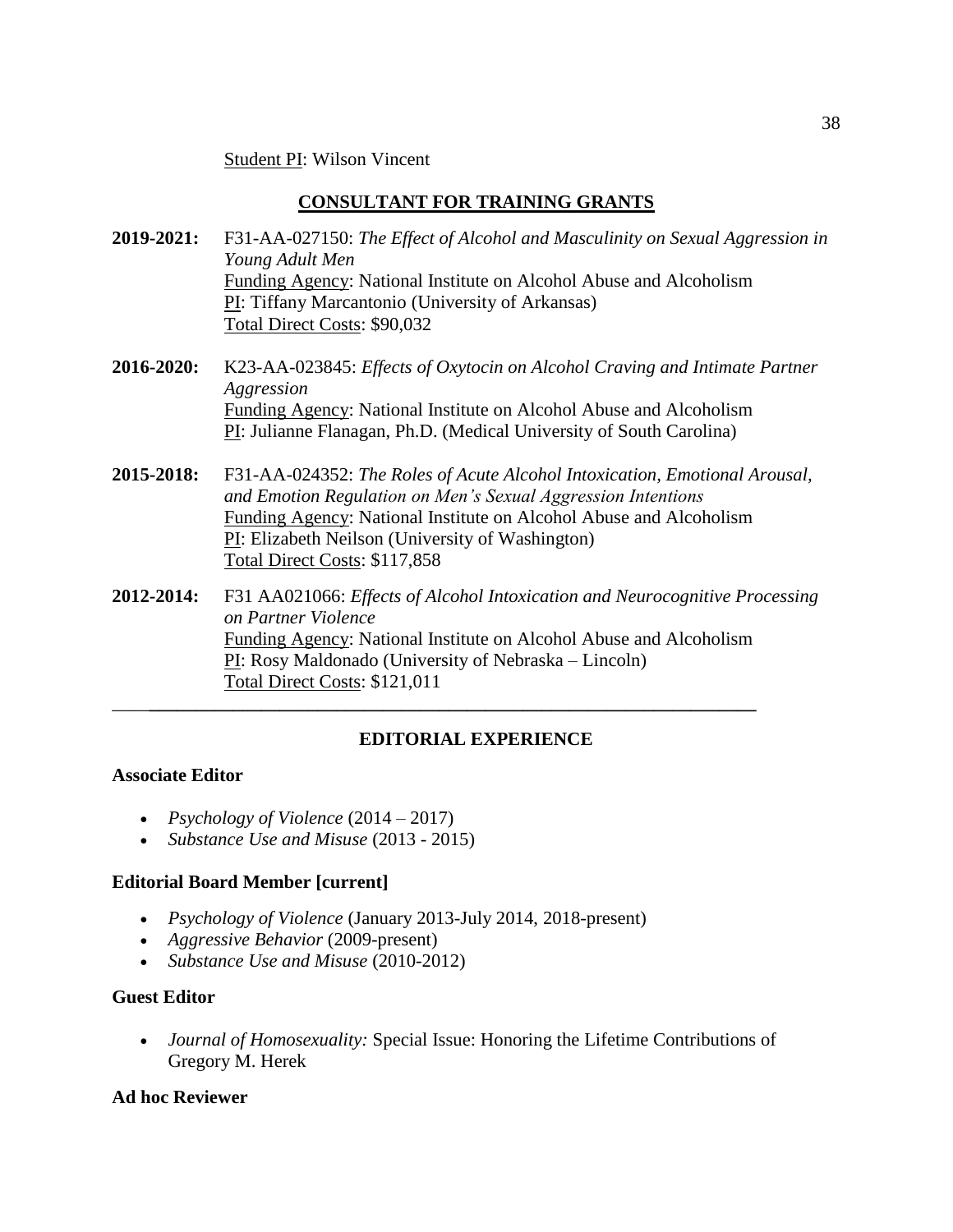- *Aggressive Behavior [editorial board member]*
- *Alcoholism: Clinical and Experimental Research*
- *American Journal on the Addictions*
- *Clinical Psychological Science*
- *Cultural Diversity and Ethnic Minority Psychology*
- *Journal of Abnormal Psychology*
- *Journal of Aggression, Maltreatment, and Trauma*
- *Journal of Experimental Social Psychology*
- *Journal of Interpersonal Violence*
- *Journal of Homosexuality*
- *Journal of Studies on Alcohol and Drugs*
- *Neuroscience and Behavioral Reviews*
- *Psychological Review*
- *Psychology of Addictive Behaviors*
- *Psychology of Men and Masculinities*
- *Psychology of Sexual Orientation and Gender Diversity*
- *Psychology of Violence [editorial board member]*
- *Substance Use and Misuse*
- *Violence Against Women*

### **Ad hoc Reviewer (Grants)**

- National Institutes of Health, Center for Scientific Review
	- o Risk, Prevention and Intervention for Addictions Study Section (June 2009)
	- o Psychosocial Risk, Development, and Prevention Study Section (February 2010)
	- o Psychosocial Risk, Development, and Prevention Study Section (June 2011)
	- o Risk, Prevention and Intervention for Addictions Study Section (October 2012)
	- o Risk, Prevention and Intervention for Addictions Study Section (February 2013)
	- o Risk, Prevention and Intervention for Addictions Study Section (June 2013)
	- o Risk, Prevention and Intervention for Addictions Study Section (December 2013)
	- o Risk, Prevention and Intervention for Addictions Study Section (February 2014)
	- o NIAAA Special Emphasis Panel (July 2017)
	- o NIAAA Special Emphasis Panel (April 2019)
	- o Interventions to Prevent and Treat Addictions Study Section (June 2020)
- European Foundation for Alcohol Research (2011)
- The Harry Frank Guggenheim Foundation (2016, 2020)
- American Psychological Foundation Wayne F. Placek Award (2006, 2007)
- National Science Foundation (2006, 2008, 2010)

### **Ad hoc Reviewer (Academic Textbooks)**

- McGraw Hill *Introduction to Psychology, Abnormal Psychology*
- Wadsworth *Psychology: Unity and Diversity*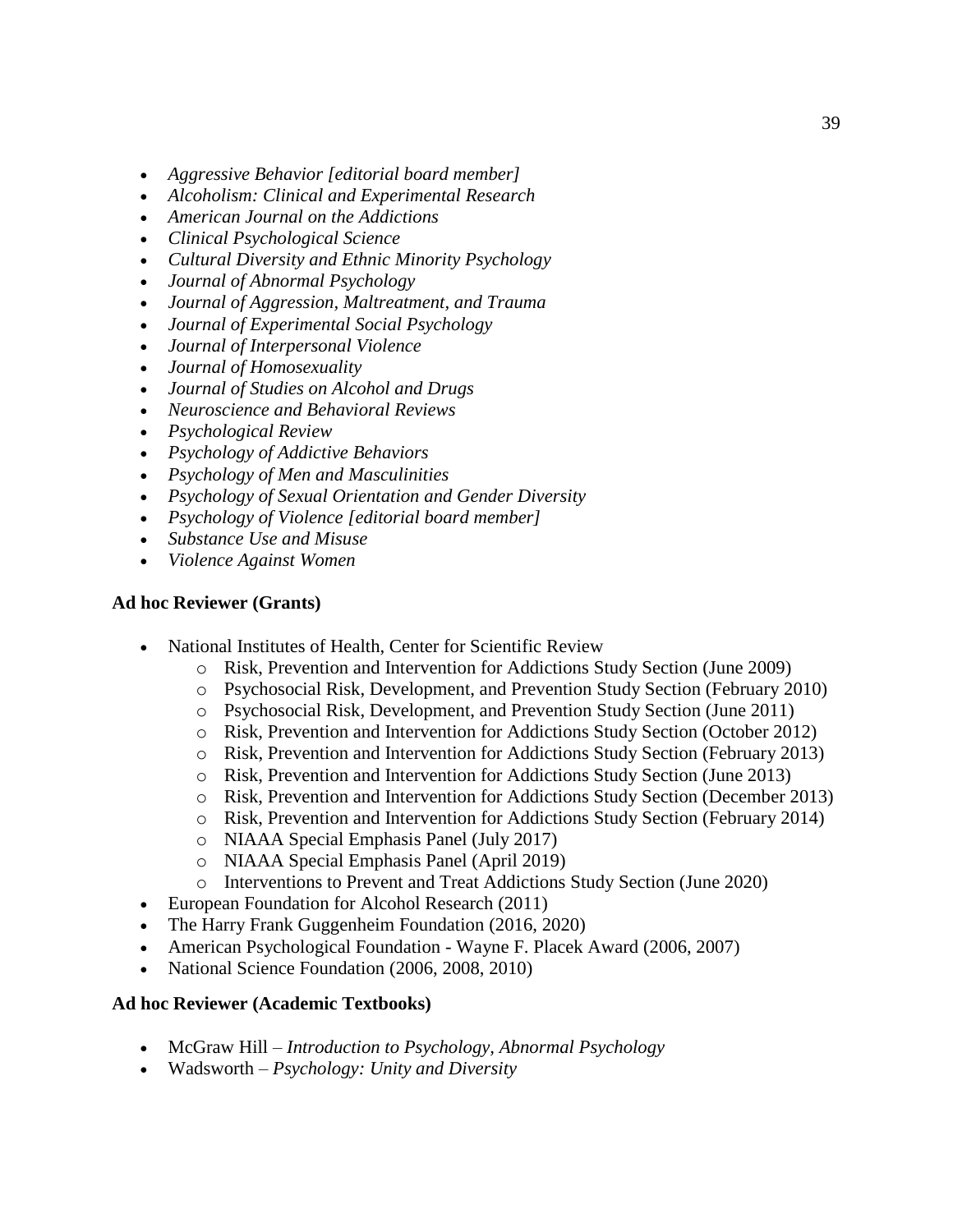- Wiley Publishing *Introduction to Psychology*, *Abnormal Psychology*, *Psychological Science*
- Worth *Introduction to Psychology*
- Wiley Publishing *Violence and Aggression*

### **UNIVERSITY AND PROFESSIONAL SERVICE**

#### **Department of Psychology**

- 2020-2021 Member, By-Laws Committee
- 2014-2019: Director of Clinical Training
- 2011-2014: Associate Director of Clinical Training
- 2011-2019: Member, Graduate Program Committee
- 2008-2011: Member, Executive Committee

### **Department of Psychology Search Committees**

- 2016: Member, RCLD Director Search Committee
- 2013-2014: Member, Clinical Search Committee
- 2010-2011: Member, Department Search Committee
- 2009-2010: Chair, Social Psychology Search Committee
- 2008-2009: Member, Community Search Committee
- 2006-2008: Member, Clinical Search Committee

### **College of Arts & Sciences**

- 2016: Member, Grants & Contracts Officer II Search Committee
- 2011: Guest panelist: "New Tenure-Track Faculty Panel", College of Arts & Sciences Orientation
- 2008: Guest panelist: "Managing the First Three Years as a Tenure Track Faculty Member" and "The Annual Review Process", Social & Behavioral Sciences New Faculty Group

### **University**

- 2018: Next Generation Search Committee on Interpersonal Violence (Chair)
- 2017-present: Director, Center for Research on Interpersonal Violence
- 2016: Inquiry Committee, Office of the Vice President for Research
- 2011-present: Institutional Review Board Member
- 2011-2014: University Senate

### **International Society for Research on Aggression**

- 2014-present: Executive Secretary
- 2012-2014: Local Organizer,  $21^{st}$  World Meeting (Atlanta, GA)
- 2010: Chair, Lagerspetz Award Committee
- 2010-2014: Council Member

### **Association for Behavioral and Cognitive Therapies**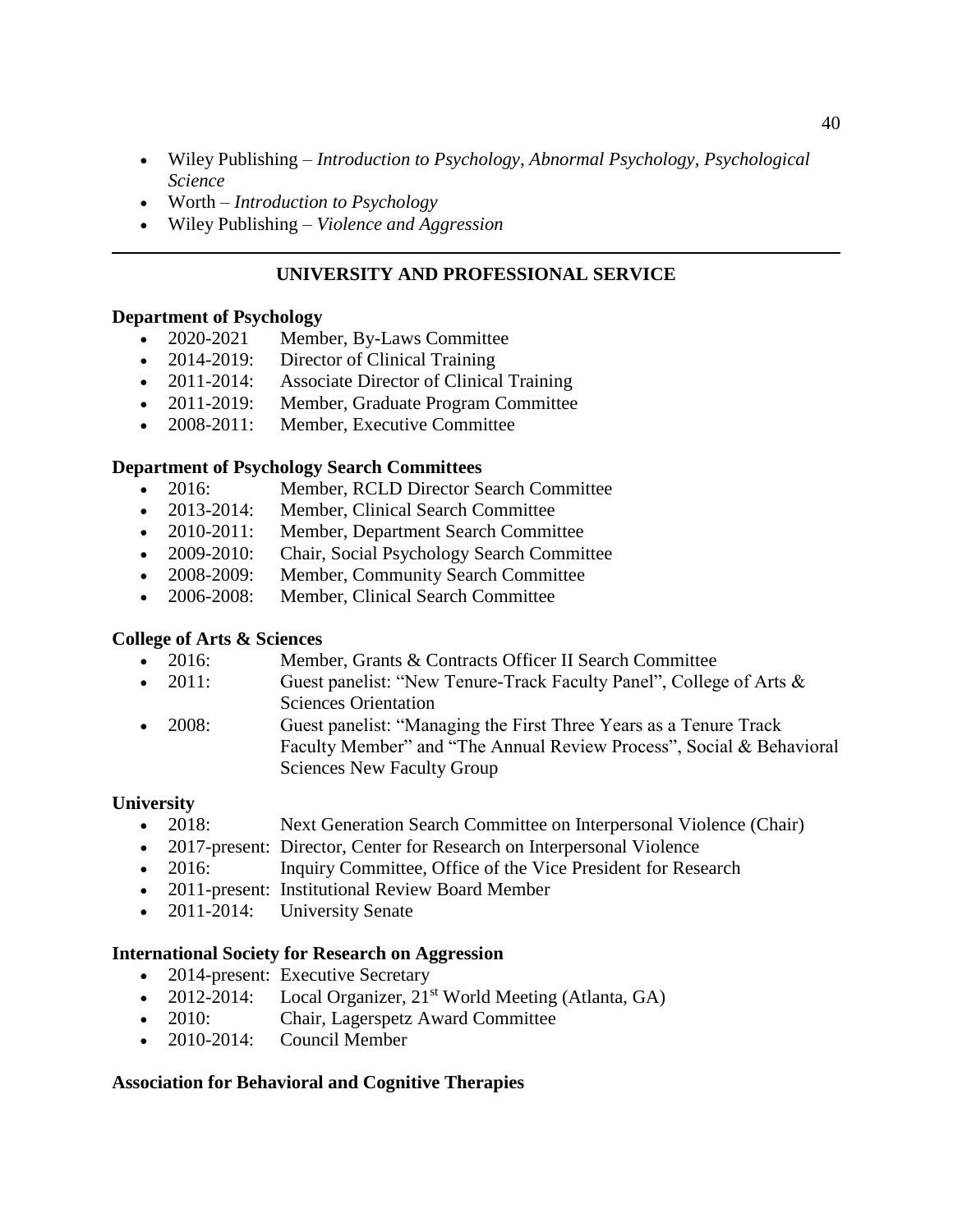- 2010-2011: Treasurer, Men's Mental and Physical Health Special Interest Group (ABCT)
- 2008: Co-President, Men's Mental and Physical Health Special Interest Group (ABCT)

\_\_\_\_\_\_\_\_\_\_\_\_\_\_\_\_\_\_\_\_\_\_\_\_\_\_\_\_\_\_\_\_\_\_\_\_\_\_\_\_\_\_\_\_\_\_\_\_\_\_\_\_\_\_\_\_\_\_\_\_\_\_\_\_\_\_\_\_\_\_\_\_\_\_\_\_\_\_

## **PROFESSIONAL AFFILIATIONS**

- American Psychological Association, 1998-2018
- Association for Behavior and Cognitive Therapies, 1999-present
- International Society for Research on Aggression, 2006-present
- Research Society on Alcoholism, 2002-present

## **TEACHING AND MENTORSHIP**

### **Teaching Experience: Undergraduate**

- Abnormal Psychology (Fall 2007, Spring 2009, Fall 2009, Fall 2010)
- Introduction to Psychology (Fall 2005, Spring 2006, Summer 2006, Spring 2007)
- Critical Thinking Through Writing: Treatments for Substance Use Disorders (Fall 2012, Fall 2014)

### **Teaching Experience: Graduate**

- Professional Ethics (Fall 2016)
- Graduate Research Methods (Fall 2006, Spring 2008, Spring 2011, Spring 2012, Spring 2013, Spring 2014, Spring 2016, Spring 2019, Spring 2020)
- Clinical Practicum (Fall 2005, Spring 2006, Fall 2009, Spring 2010, Fall 2020, Spring 2021)
- Advanced Approaches to Therapy: Treatment of Substance Use Disorders (Fall 2008)

### **Student Awards Under My Mentorship**

- July 2020 Student Thesis/Dissertation Award (Awarded by the Center for Research on Interpersonal Violence) Student: Miklos Halmos
- April 2020 Outstanding Paper by an Early Career Investigator (Awarded by the *Alcoholism: Clinical and Experimental Research* Journal) Student: Ruschelle Leone
- Fall 2019 Percival Rogers Statistics Award (Awarded by GSU Psychology Department)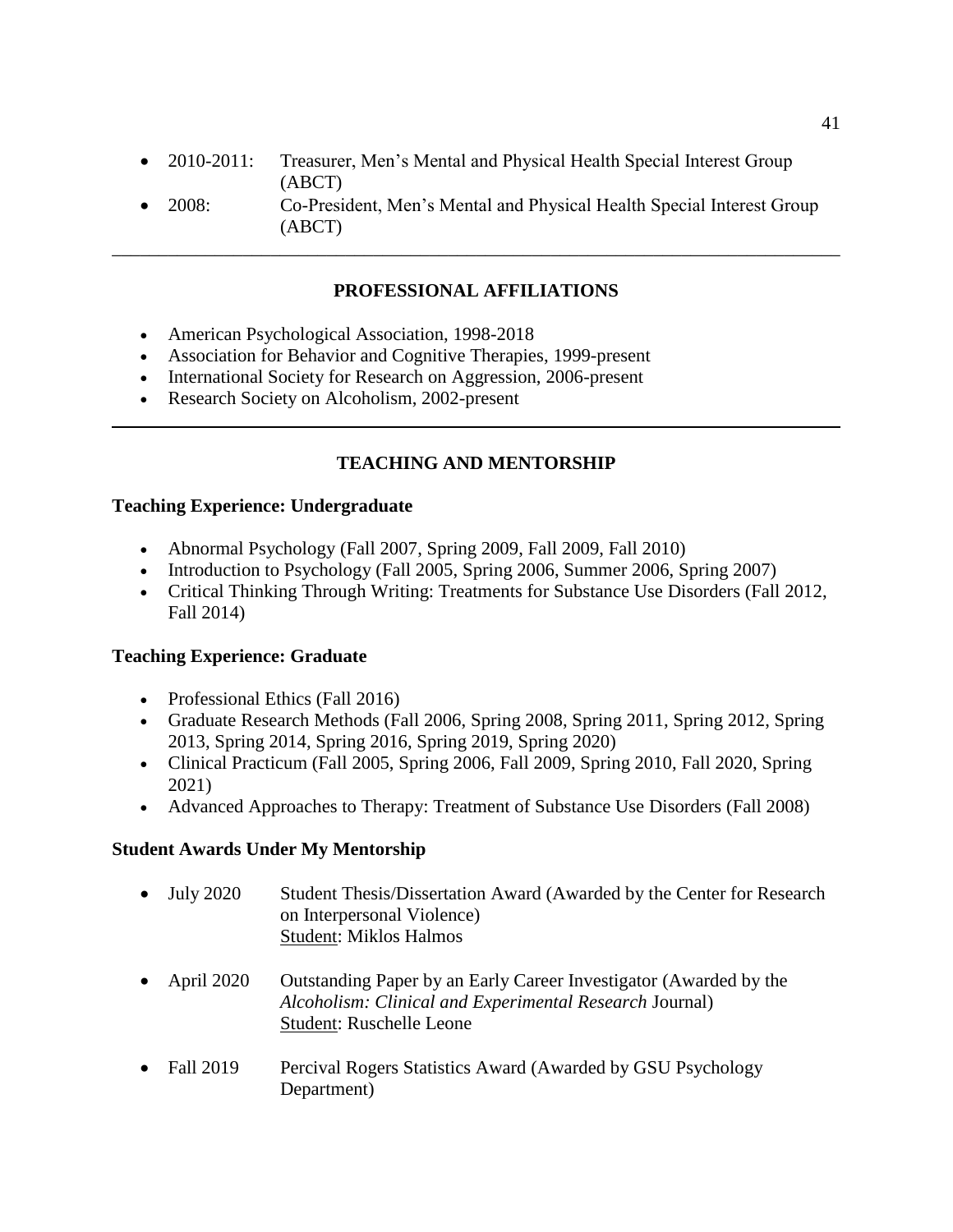### Student: Miklos Halmos

- July 2019 Student Thesis/Dissertation Award (Awarded by the Center for Research on Interpersonal Violence) Student: Kevin Moino
- June 2019 Student Merit Award (Awarded by the Research Society on Alcoholism) Student: Jessica Grom
- July 2018 Student Dissertation Award (Awarded by the Center for Research on Interpersonal Violence) Student: Olivia Subramani
- July 2018 Young Investigator Award (Awarded by the International Society for Research on Aggression) Student: Ruschelle Leone
- July 2018 Lagerspetz Award (Awarded by the International Society for Research on Aggression for Presentation by a Student or Early Career Investigator at the World Meeting) Student: Miklos Halmos
- April 2018 Georgia State University Undergraduate Research Conference Second Place Oral Presentation – Social and Behavioral Sciences Student: Kristen Oyler
- June 2017 Student Merit Award (Awarded by the Research Society on Alcoholism) Student: Jessica Grom
- June 2017 Student Merit Award (Awarded by the Research Society on Alcoholism) Student: Ruschelle Leone
- April 2017 Richard Morrell Outstanding Graduate Student in Psychology Award (Awarded by GSU Psychology Department) Student: Ruschelle Leone
- June 2016 Student Merit Award (Awarded by the Research Society on Alcoholism) Student: Ruschelle Leone
- April 2016 Graduate Student Research Award (Awarded by GSU Psychology Department) Student: Ruschelle Leone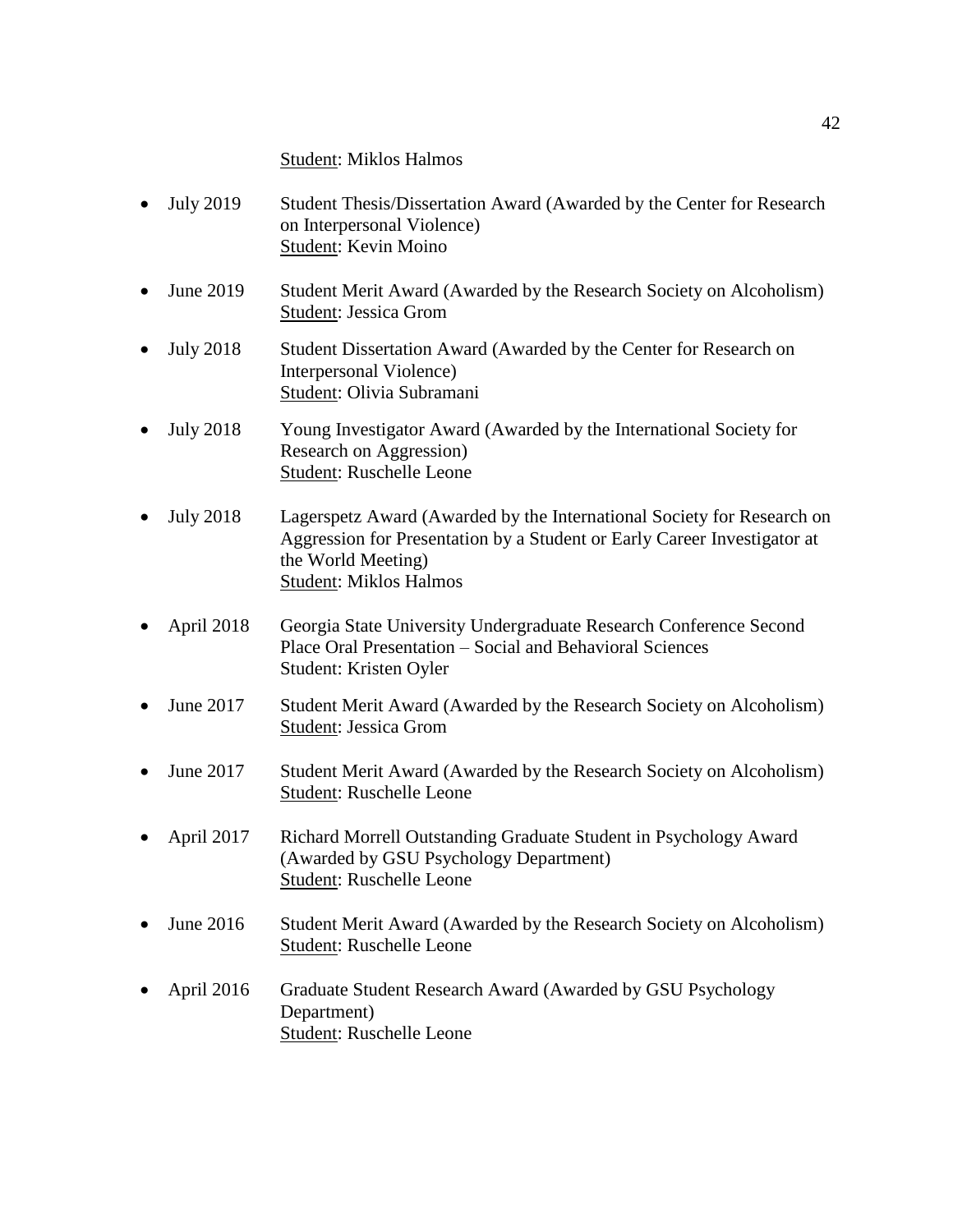- July 2014 Lagerspetz Award (Awarded by the International Society for Research on Aggression for Presentation by a Student or Early Career Investigator at the World Meeting) Student: Ruschelle Leone
- April 2013 Keynote Speaker, Clinical Program Research Day (Annual Competitive Award) Student: Kathryn Gallagher
- Nov. 2012 Student Poster Award, Men's Mental and Physical Health SIG (Awarded by MMPH SIG at the Association for Behavioral and Cognitive Therapies) Students: Megan Schmidt & Kathryn Gallagher
- Sept. 2012 American Academy of Psychotherapists (AAP) Travel Awards Student: Kathryn Gallagher
- July 2012 Assembly of Scientist-Practitioner Psychologists (ASPP) Travel Award (Awarded by ASPP Caucus of the American Psychological Association) Student: Kathryn Gallagher
- April 2012 Richard Morrell Outstanding Graduate Student in Psychology Award (Awarded by GSU Psychology Department) Student: Kathryn Gallagher
- April 2012 Walter F. Daves Outstanding Graduate Teaching Award (Awarded by GSU Psychology Department) Student: Cameron Miller
- April 2012 Percival Rogers Statistics Award (Awarded by GSU Psychology Department) Student: Wilson Vincent
- Nov. 2011 Student Poster Award, Men's Mental and Physical Health SIG (Awarded by MMPH SIG at the Association for Behavioral and Cognitive Therapies) Students: Claire Lisco & Kathryn Gallagher
- April 2011 Bailey Wade Fellowship (Awarded by GSU Psychology Department) Student: Claire Lisco
- July 2010 Young Investigator Award (Awarded by the International Society for Research on Aggression) Student: Kathryn Gallagher